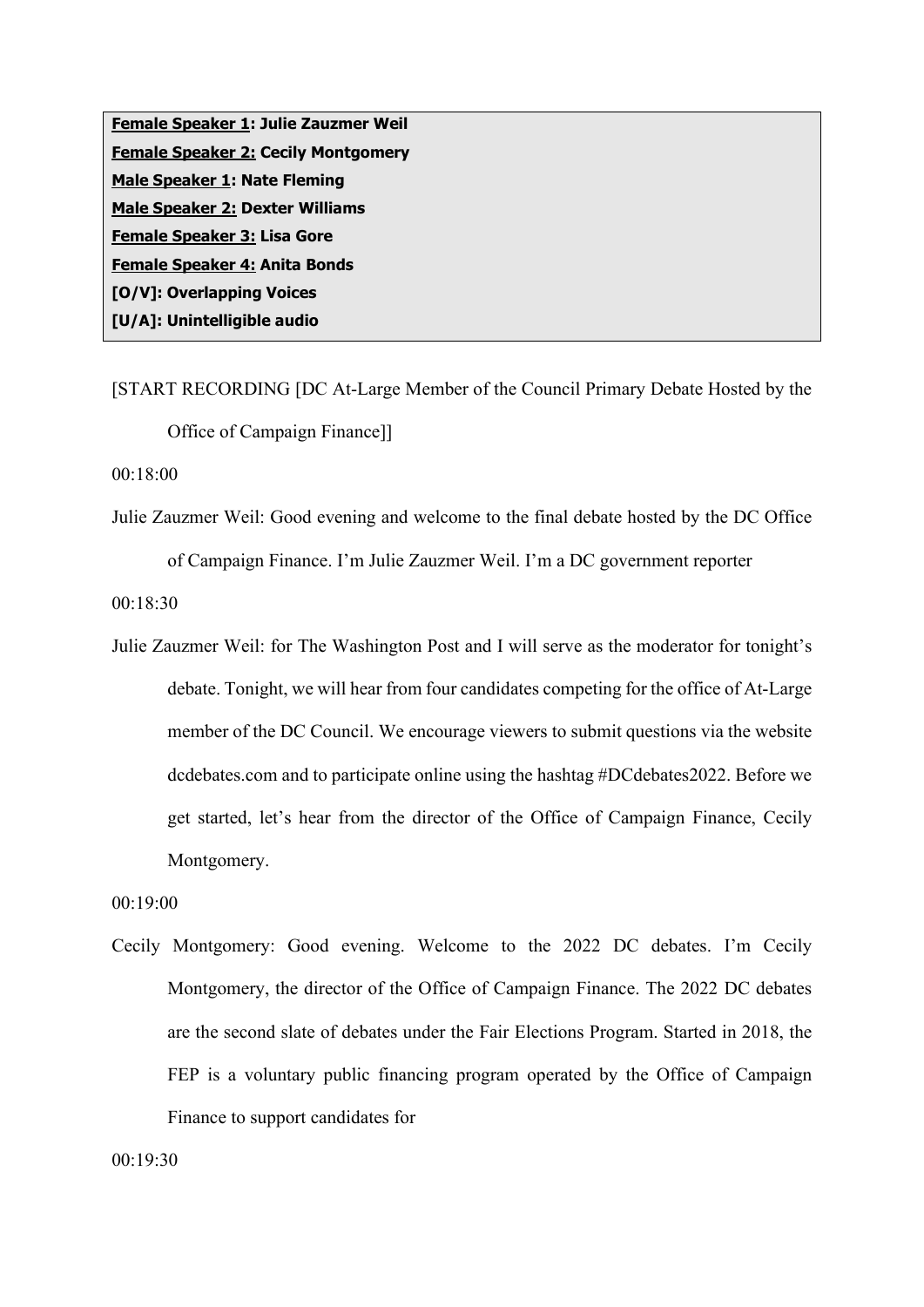Cecily Montgomery: local political office in the district of Columbia. All FEP candidates and city-wide contested races in the June  $21<sup>st</sup>$ , 2022, primary election are required to take part in the debates. Candidates in the traditional campaign finance program are also invited to participate in the debate. It is our hope that these debates will help the public to learn more about the candidates, their positions

00:20:00

Cecily Montgomery: and policy platforms. We want to take a moment to thank our partner organization and the candidates for participating in this process. Thank you for joining us in our mission to help inform DC voters about the candidates and the citywide contest and their positions. To learn more about the Office of Campaign Finance or the 2022 DC debates, please visit dcdebates.com.

```
00:20:30
```
Cecily Montgomery: The debates will remain on the website through primary day, Tuesday, June 21<sup>st</sup>, 2022, for those who could not watch or listen live this evening. Again, thank you for your support and with that, let's meet our candidates.

00:21:00

00:21:30

Julie Zauzmer Weil: Hi-Hi. Sorry, everybody. Thank you for your patience. Let's meet our candidates for tonight. Dexter Williams, a former congressional and DC council staffer. Nate Fleming, DC's former shadow representative to Congress from 2013 to 2015. Anita Bonds, DC At-Large council members since 2012 and Lisa Gore, a ward three advisory neighborhood commissioner.

00:22:00

Julie Zauzmer Weil: DC council is the district legislative body. In addition to making laws, it oversees many DC agencies. The council has 13 members, one from each of the eight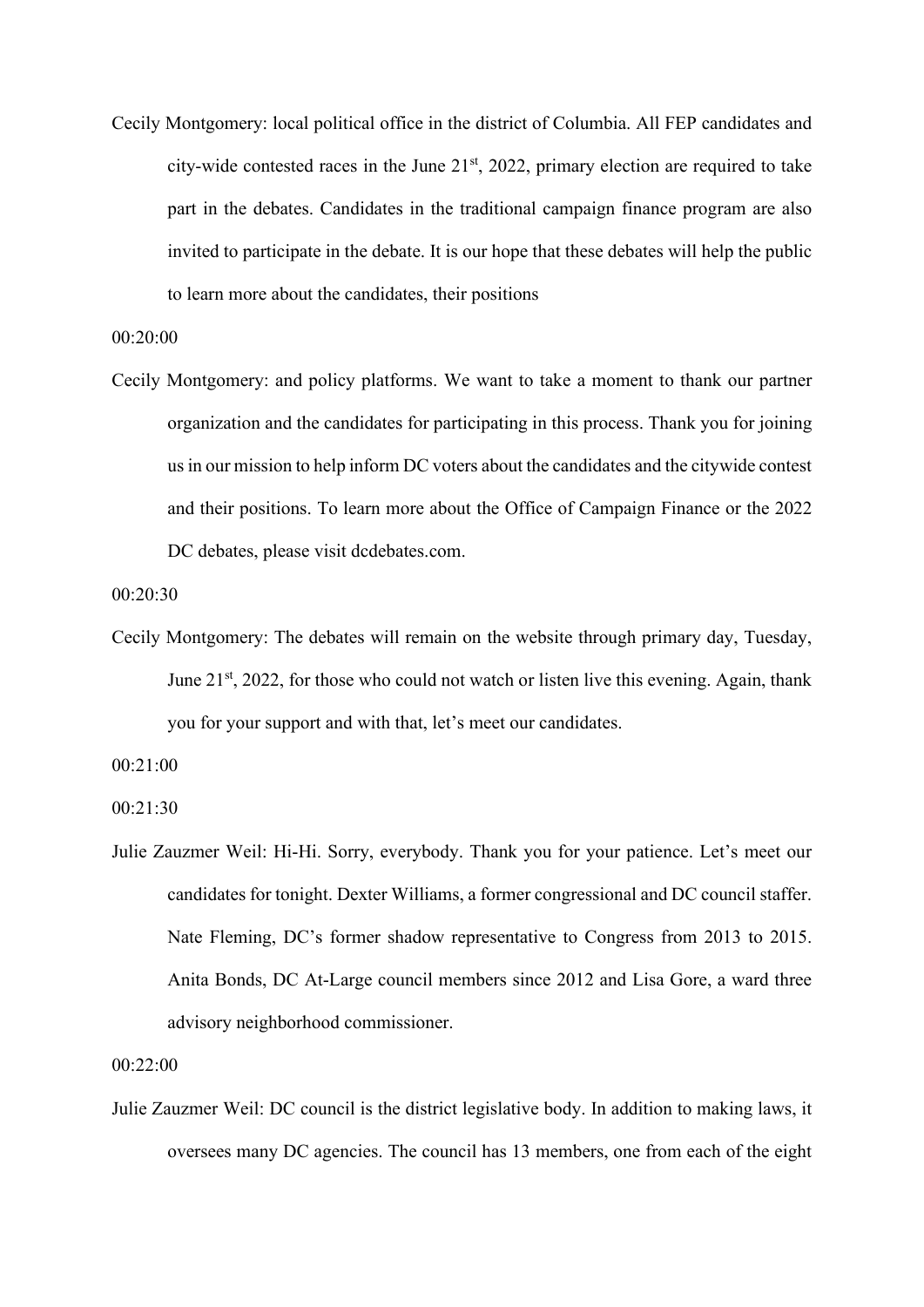wards and five members, including the chair, who are elected by voters across the entire city. Tonight's candidates are Democrats seeking one of those citywide at-large seats. The ground rules for tonight's debate are that

00:22:30

Julie Zauzmer Weil: candidates will have one minute each for an opening statement. One minute for a direct answer to a question and 30 seconds for a rebuttal. Each candidate will have one minute for closing statements at the end of the debate. If candidates wished to respond to an opponent's answer to any question, please raise your hand and I will be sure to call on you as time permits. With that it's time for opening statements. Let's start with Dexter Williams.

00:23:00

Dexter Williams: Thank you and good evening. My name is Dexter Williams. I am running for At-Large Council Member and I went to think OCF and also Julie, for hosting tonight's forum. I'm running to be your next at-large council member because I care deeply about the city. I am someone who was born and raised in DC and my goals are to remove barriers so that all our residents can thrive no matter their zip code and to ensure everyone can fully participate in our democracy. The DC Fair Elections Program is very close to my heart.

00:23:30

Dexter Williams: I was instrumental in passing this program. It started as an idea several years ago and I worked hard with other advocates around the city to pass it because it's important to me to open doors for every resident that may need from politics. Every candidate here with me tonight has qualified and has benefitted from the DC Fair Election Program. In addition to my work like the DC Fair Election Program, I also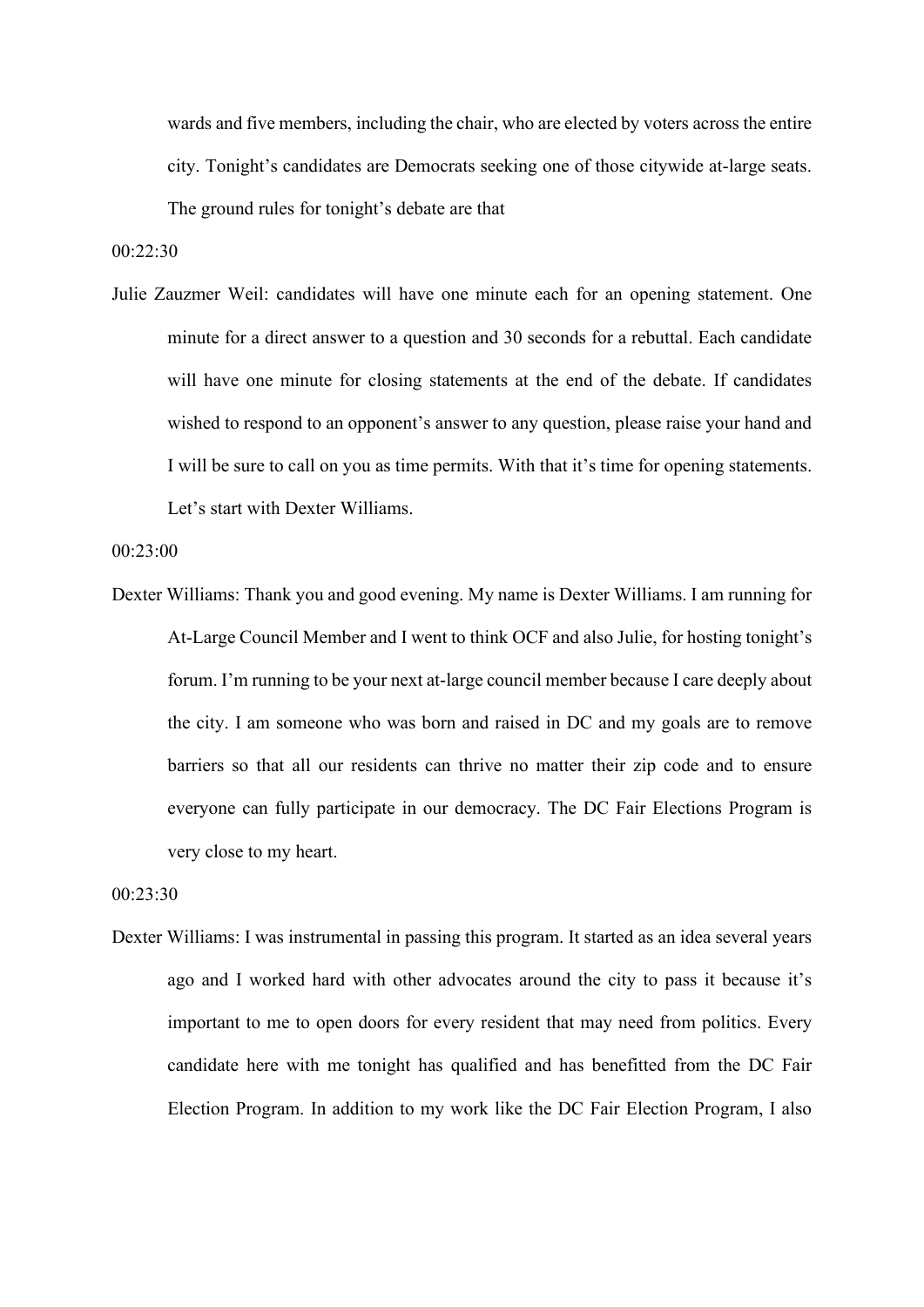play a key role in passing the restorative vote bill. I have extensive legislative experience

00:24:00

Dexter Williams: as a former DC council staffer and congressional staffer. I look forward to tonight's conversation and sharing more about my vision for the city and priorities and quality education, housing and public safety. Thank you.

Julie Zauzmer Weil: Thank you, Nate Fleming.

Nate Fleming: Good evening. I'm Nate Fleming,

00:24:30

Nate Fleming: a husband, former US Shadow representative and a legislative and committee director at the council for the past five years. Growing up education is what took me from a single mother Southeast DC household to Morehouse Berkeley Law and Harvard Kennedy School. So I believe in creating opportunities for others, which is what I'm finding for in this race. The main issues that we have been grappling with for years, education, housing, jobs, public safety have only been exacerbated by the pandemic, which is why there was a need for new

00:25:00

Nate Fleming: creative problem solving leadership. Many want an alternative to the current council member and one key difference in the race as we have the most experience making change at the council and clear, well thought out legislative plans that we are prepared to successfully implement on day 1. I've written over 50 laws at the council on the issues we care about, manage hundreds of millions of dollars of the DC budget, and conducted oversight over DC's agencies. I've worked on the federal, local, nonprofit, and in the private sector. I look forward to discussing our track record

 $00.25:30$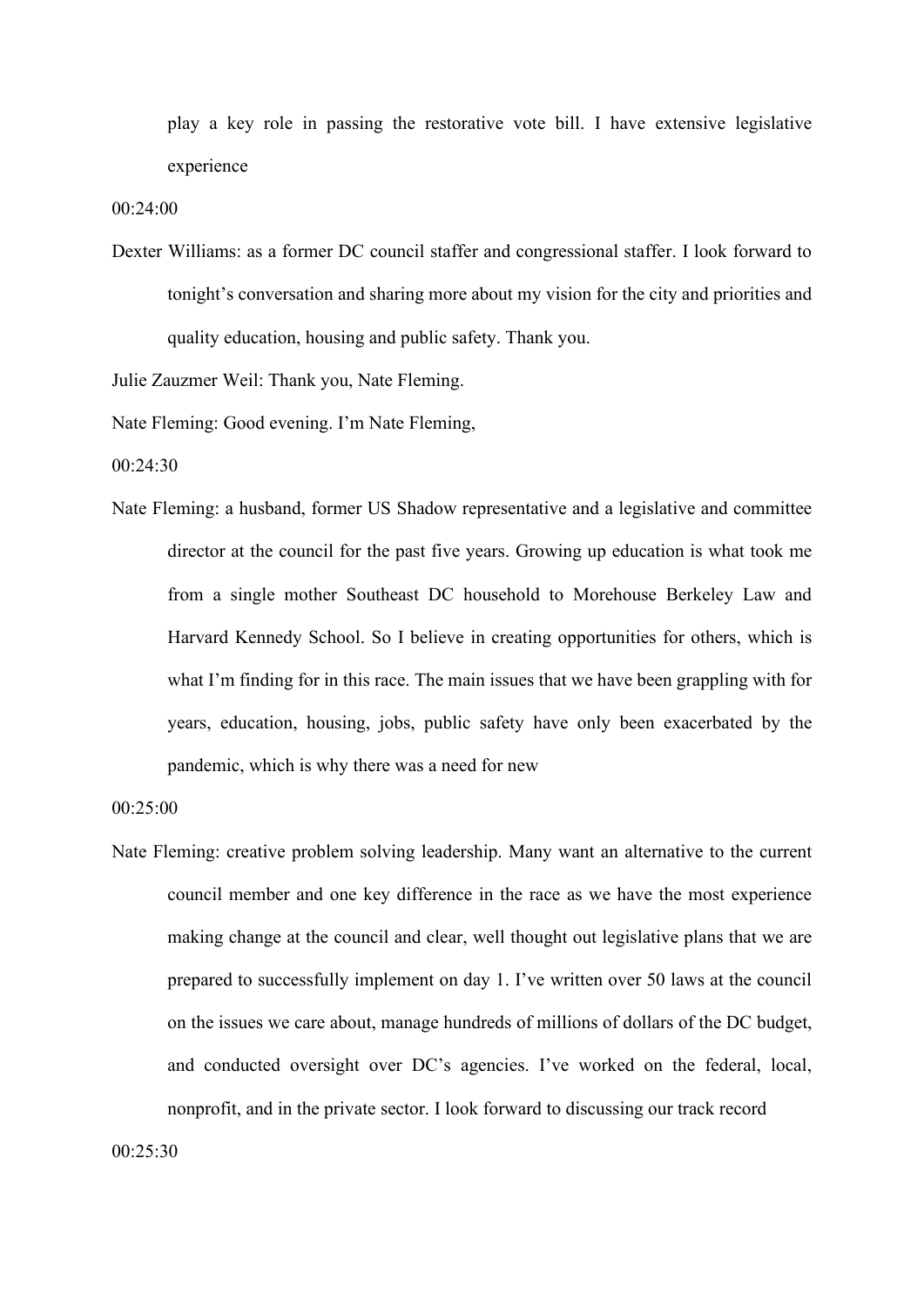Nate Fleming: but most importantly our plan is for the future to empower DC. Thank you. Julie Zauzmer Weil: Thank you. Lisa Gore.

Lisa Gore: Good evening everyone. My name is Lisa Gore. I'm currently a DC public school mom. I am also the vice chair of ANC 3/4G, which serves both ward 3 and ward 4 and I'm a retired federal investigator. I've been in public service for my entire career. We have in June the opportunity

00:26:00

Lisa Gore: to elect the council member that truly believes in empowering people from making sure that we have safe, decent, and affordable housing to schools that have equitable budgets, to speeding up our decarbonization efforts. I am not a career politician. I've never worked for council members. I'm independent and I'm not in political team. I've lived my whole life with the values of a public servant that puts people first. I look forward to discussing my platform with you tonight

00:26:30

Lisa Gore: and earning your vote. Thank you.

Julie Zauzmer Weil: Thank you. Anita Bonds. Council member Bonds might be frozen. So let's move on to the first questions in our debate. Since many of you have focused your campaigns on the issue of housing, we're going to start with several questions about housing policy. Lisa Gore, what's one barrier that you would remove

00:27:00

Julie Zauzmer Weil: to building more housing in DC?

Lisa Gore: I think the barrier that I would initially start off with is with the housing production trust fund. The housing production trust fund is the fund that is committed to developing the most affordable housing in the District of Columbia. One of the barriers that I see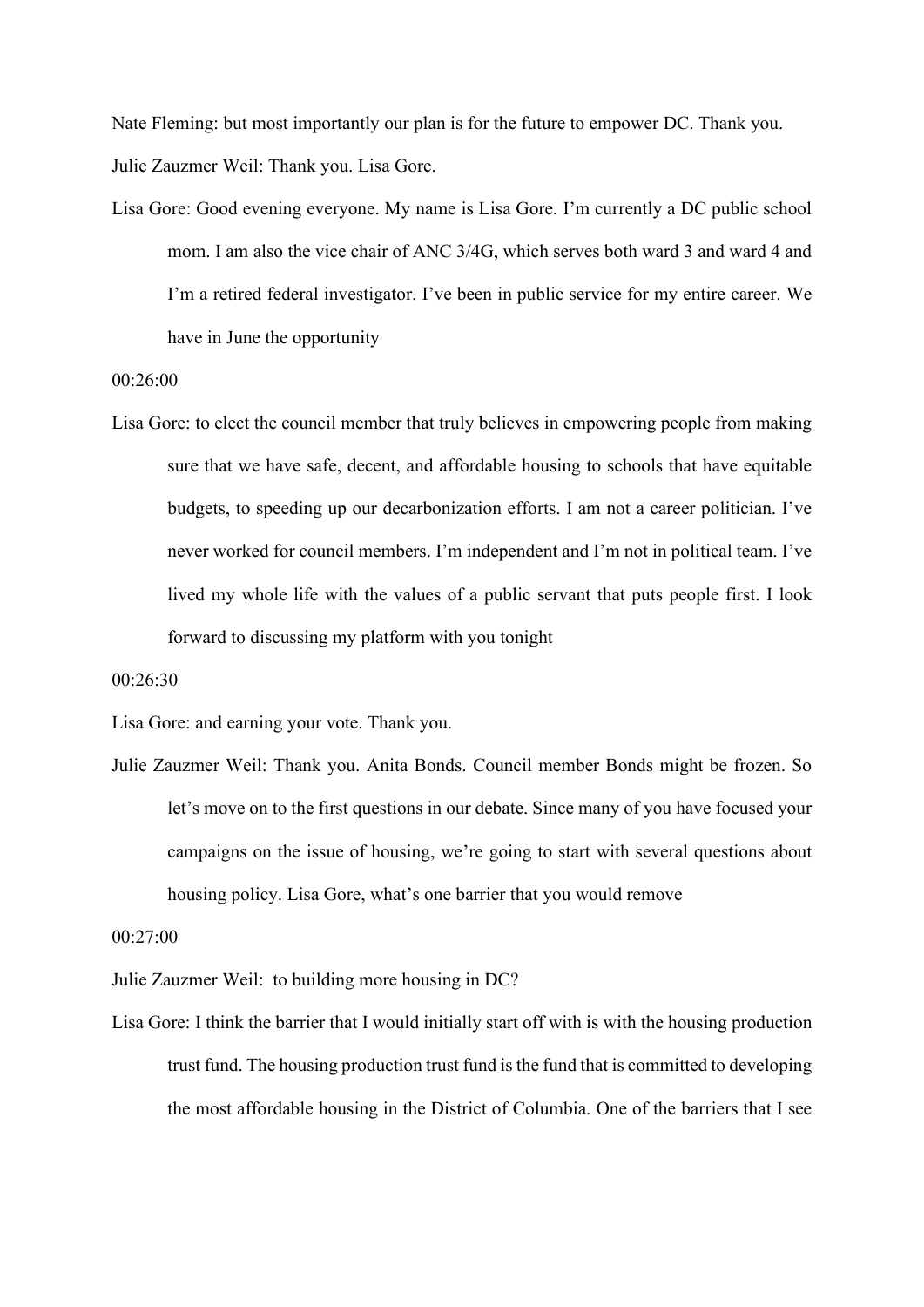currently is that the director has the opportunity to basically to determine if a contract is going to go forward

00:27:30

Lisa Gore: or not, or actually to switch the award of that contract. In some cases, we've seen where that has been done and is actually produced less affordable housing. There are rules on the books that is supposed to alert the council when this is done. However, the council has not done a great job or a good job at all in ensuring that this doesn't come to the detriment of affordable housing. So that would be one of the first things that I would focus on and we know that the Housing Production Trust Fund has been in the news

```
00:28:00
```
- Lisa Gore: lately with the inappropriate spending of over 82 million in terms of deeply affordable housing. That's where I would start.
- Julie Zauzmer Weil: Thank you so much, Ms. Gore. It looks like we have Ms. Bonds back. So council member Bonds, I'm going to ask you also, what's one barrier that you would like to remove to building more housing in DC?
- Anita Bonds: I think we have to start with a couple of things, but I guess the major thing for barriers in the district

00:28:30

- Anita Bonds: is the cost of land. Land price are so exorbitant. It makes it very difficult to build the housing that we need uniformly across the city. So that's number one.
- Julie Zauzmer Weil: Thank you. Mr. Williams, what is a barrier that you would like to remove to constructing more housing.

Dexter Williams: I think one of the biggest barriers is that

00:29:00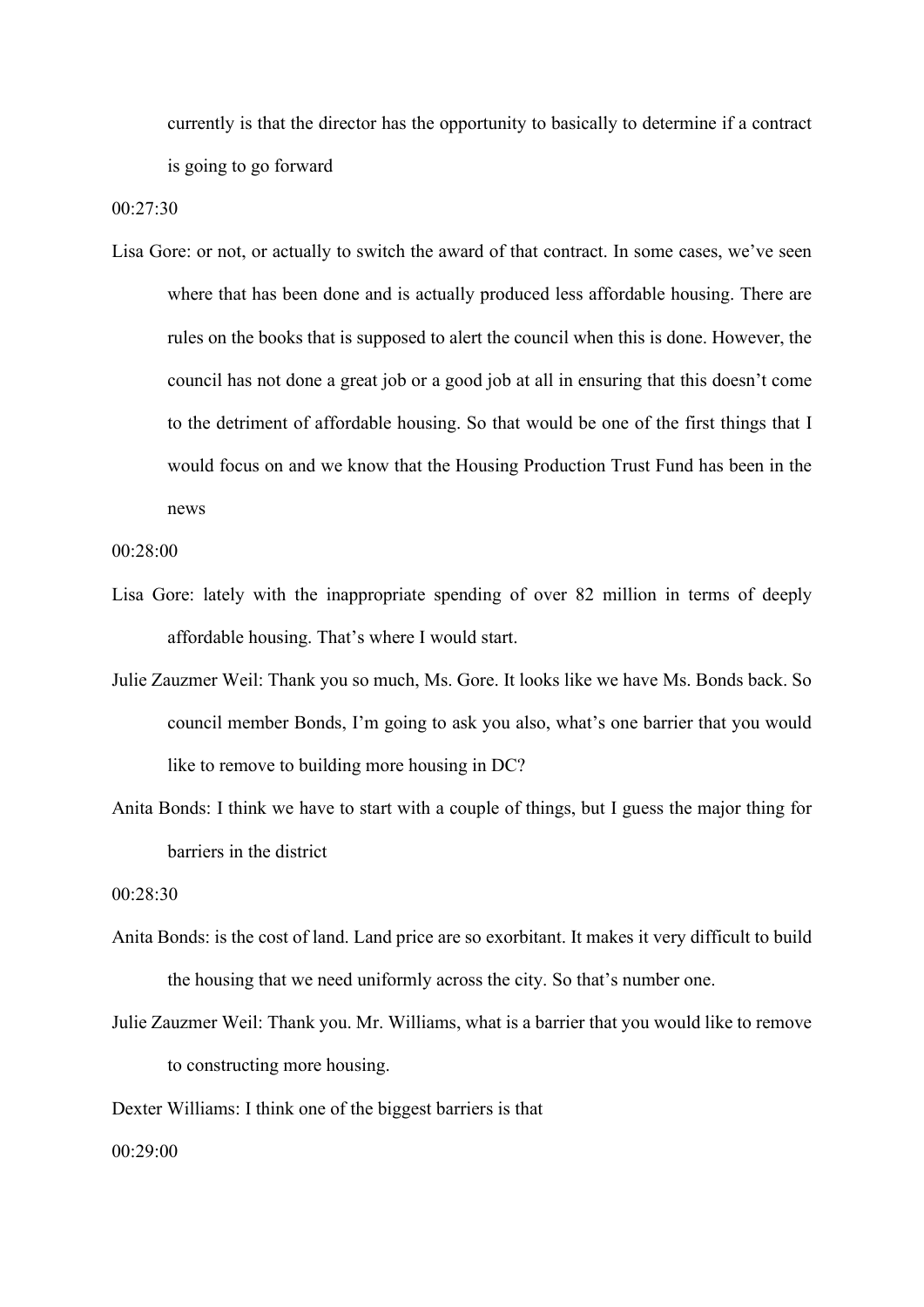Dexter Williams: we have to have a more comprehensive approach to providing more housing options. One of the things that I'm really looking at is a 17,000 vacant apartment units that we have across the city and looking at what type of tax incentive structures we can provide to put people into housing. That's one of the things that I'm seriously looking at and I think that's a barrier because we have the stock, we have the land, we have the resources, but I want to make sure that we're utilizing all the tools available and also looking at conversion in the downtown area

00:29:30

- Dexter Williams: and re-imagining that area so that we can provide more housing options for our residents.
- Julie Zauzmer Weil: Thank you. And lastly, Mr. Fleming, is there a barrier that you would remove to constructing more housing?
- Nate Fleming: Certainly. Several things we need to do. One, we need better control of the Housing Production Trust fund and we certainly need to have the government be leveraging their market role and ensure that the government takes a role in developing housing. That's the social housing model is being implemented in Vienna very well right now

00:30:00

Nate Fleming: and we need to do things like that to ribbit the displacement of DC residents and secure permanently affordable housing. So we have a plan on that. One, we need to continue to support the development of a community land trust. Two, move to create more home ownership opportunities for DC. Three, we need to expand rent control. And then finally we have to make sure that we have some guaranteed payments. So many residents need another \$200 or \$300 to report their rental costs. We used to have a shallow subsidy is what it's called to provide that type of resources and I think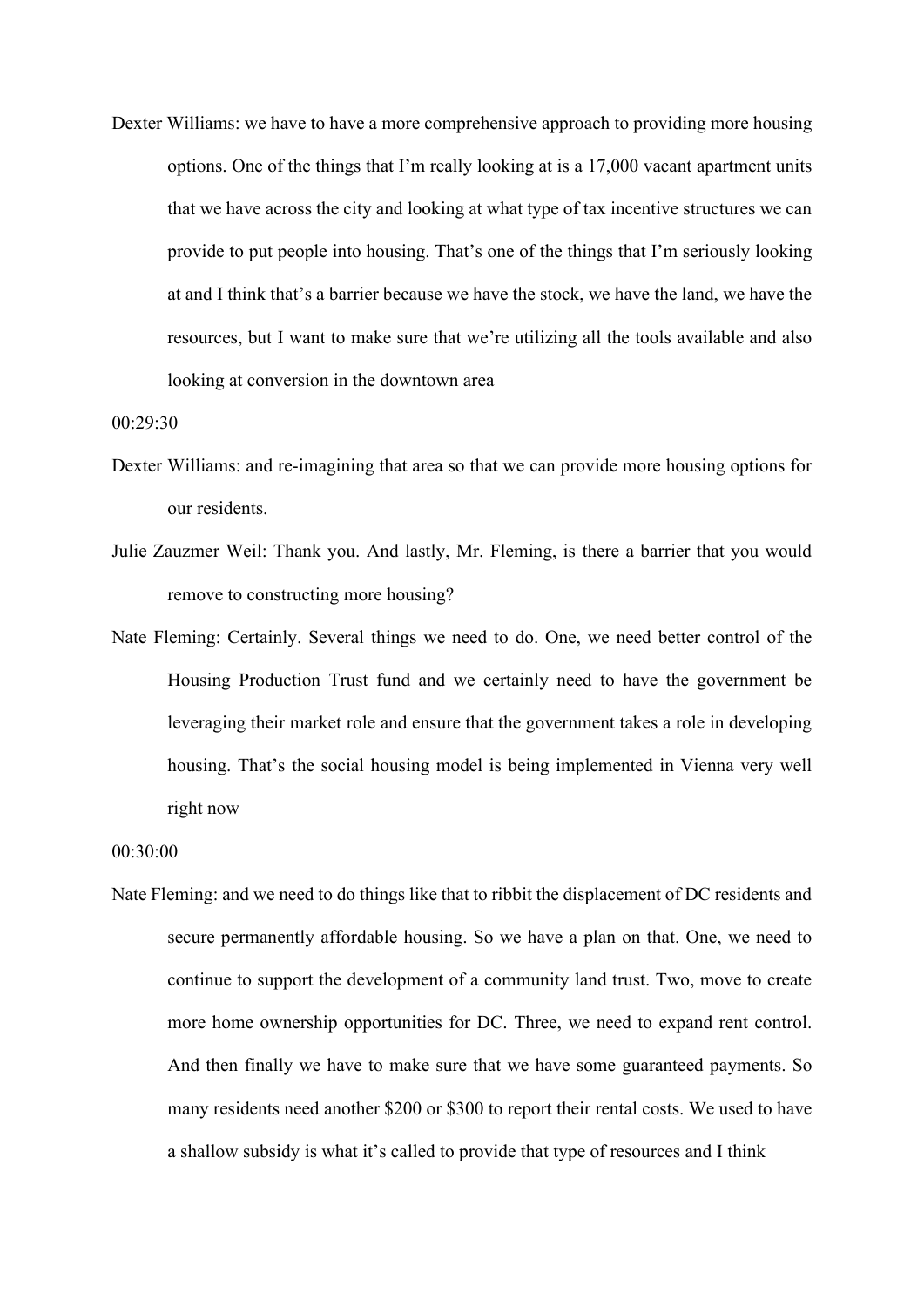- Nate Fleming: those are the types of things we need to do. I have a strong record on housing. I wrote the law at the council that banned evictions during the pandemic. I also wrote the law to expand it more, low income housing being guaranteed funding from the Housing Production Trust Fund, but that law hasn't been implemented well, and I'm running for the council to do so.
- Julie Zauzmer Weil: Thank you so much. Since we missed the chance to hear council member Bond's opening statement, I'd like to do that before we move on to another question.

Anita Bonds: Oh, thank you very much and good evening to everyone

00:31:00

Anita Bonds: and thank you for allowing me to speak tonight. I am Anita Bonds and I am running asking for your vote for re-election as the at-large council member in the June 21 democratic primary. As some of you may know, I grew up in ward seven, attended UC Berkeley and returned to DC as a civic and human rights activists. I am DC raised. The value of my past I bring forward to address many of the challenges of today and these values are more important

00:31:30

Anita Bonds: and useful today than ever before in our city's history. As an at-large council member for all eight wards I am focused on providing reasonable, resourceful leadership on legislation, oversight, and constituent services with compassion and assuring the residents a house [U/A] students receive a quality public education and young families are making DC their home and the city's economy

00:32:00

Anita Bonds: has opportunities to grow and include all. These are my goals as your elected official.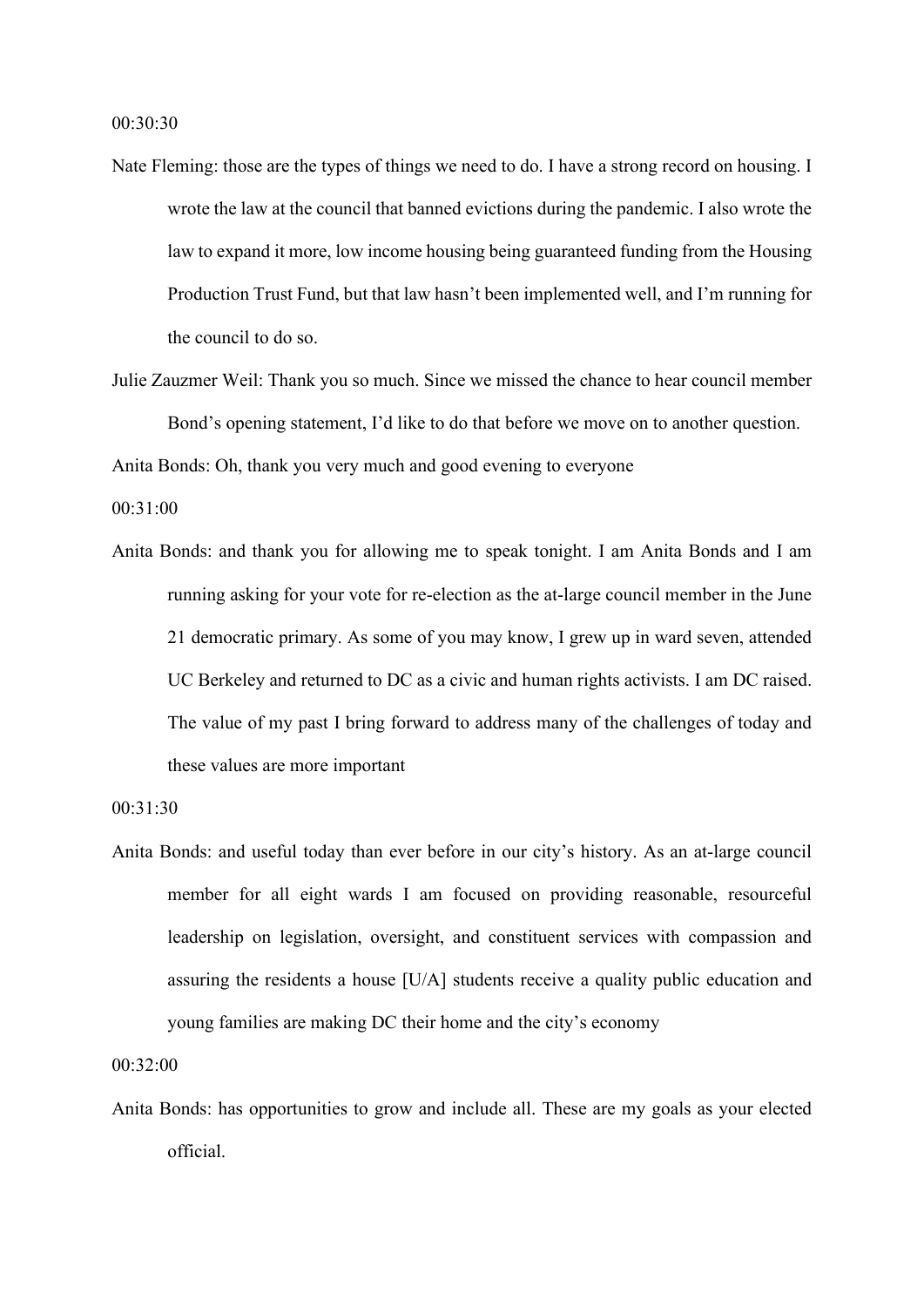Julie Zauzmer Weil: Thank you, Ms. Bonds. Let's go to Mr. Williams for our next housing question. In our debate on Monday for the mayoral candidates, Robert White said DC doesn't need a single new luxury, one-bedroom condo. Do you think DC needs more luxury condos as part of our overall need

00:32:30

- Julie Zauzmer Weil: for more housing or only needs more affordable and family sized units.
- Dexter Williams: Thank you and no, I agree. We don't need that. Well, we need more affordable housing, but we also need more workforce housing, [U/A] because they're really being squeezed and pushed out of the city and so one of the things that I want to do is push for that. My understanding is that on the last budget, we only added \$4 million

00:33:00

- Dexter Williams: is my understanding for more workforce, how I think we need to increase our investments in that and so my focus will be also investing in affordable housing, but also workforce housing to make sure that we're investing across the income spectrum.
- Julie Zauzmer Weil: Thank you so much. Mr. Fleming, do you think that we need more luxury condos among other forms of housing or not?
- Nate Fleming: Well, I know what we definitely need is more affordable housing. We're on pace to spend a billion dollars since 2015 on our Housing Production Trust Fund and that has only yielded

00:33:30

Nate Fleming: about 7000 units and that's not meeting the need that we have. We understand that access to safe, stable and affordable housing can increase the quality of life for individuals and communities and enhance the connection between the communities. Improving housing standards and options can also work to decrease high rates of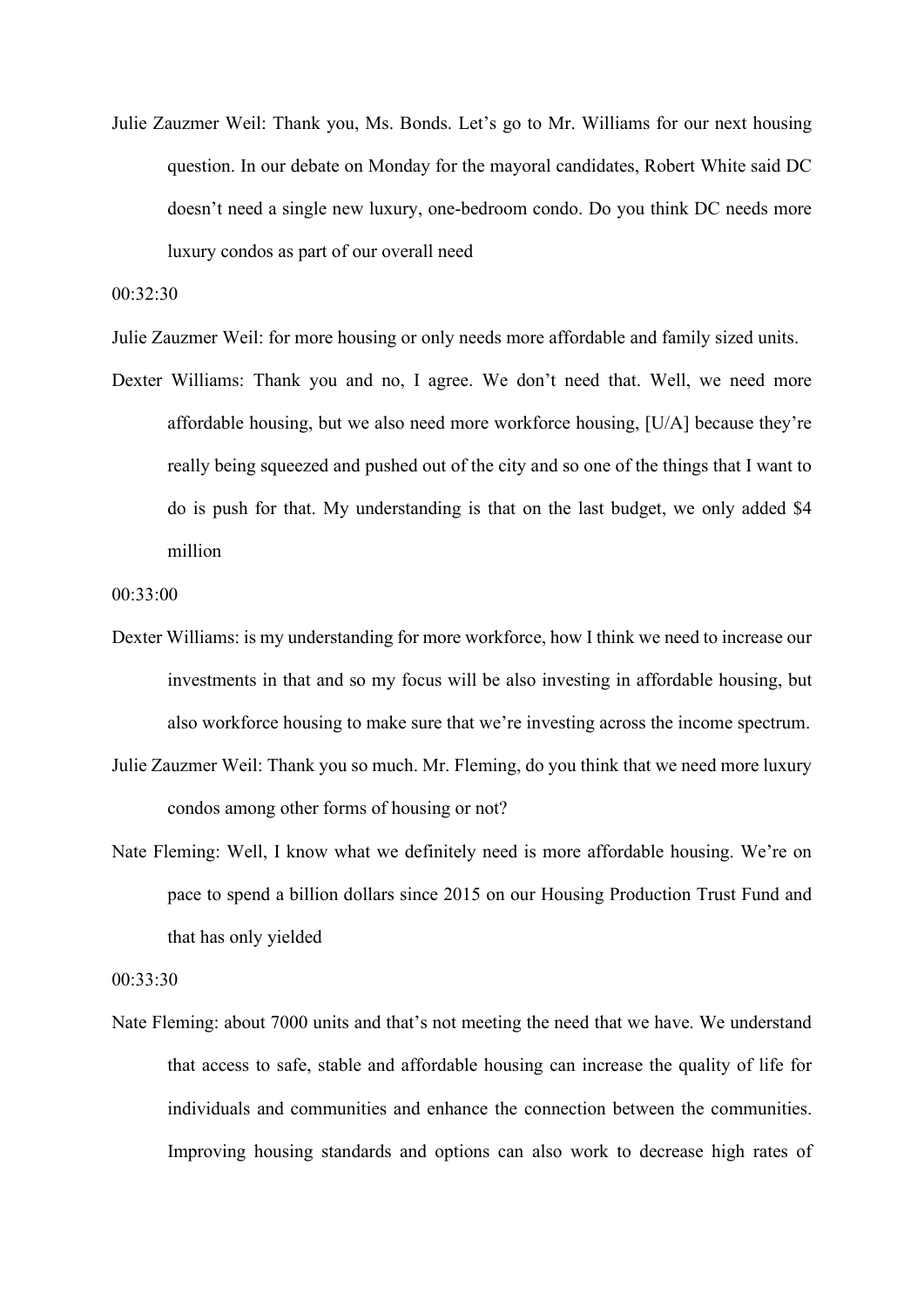balance, but we have a problem with gentrification in the city, and this issue is exacerbated by the decrease of affordable and public housing, which has contributed to segregation, displacement, and unstable communities. So one of the things that I want to work on is

00:34:00

- Nate Fleming: expanding rent control at the council. I wrote a bill to expand rent control, but it has not passed the housing committee and one of the things that we'll do is instantly by making units that are 15 years or older eligible for rent control, we would increase the stock by 17%. So we need leadership at the council, that's equipped and ready to implement those plans and we can do that from day one.
- Julie Zauzmer Weil: Thank you. Very quickly in case I missed it, I don't think I heard a yes or no. Do you think that we do need to build more luxury condos among the other firms of housing?

00:34:30

Nate Fleming: I think the question isn't a simple yes or no. We need more affordable housing than we need luxury housing, but I think clearly we need all types of housing. We certainly need probably less luxury housing than we've been building in the past, but I think it's not a yes or no question.

Julie Zauzmer Weil: Thank you so much. Ms. Gore, what do you think?

Lisa Gore: I think, you know, to be honest, we need all types of housing. We're not going to get out of our affordable housing crisis with just building one type or

00:35:00

Lisa Gore: using one type of model. So, we have built a tremendous amount of, if you want to say luxury units or units that are market rate, I would rather say, and we have definitely had less than belts investment in affordable units. So I think that, you know, this to me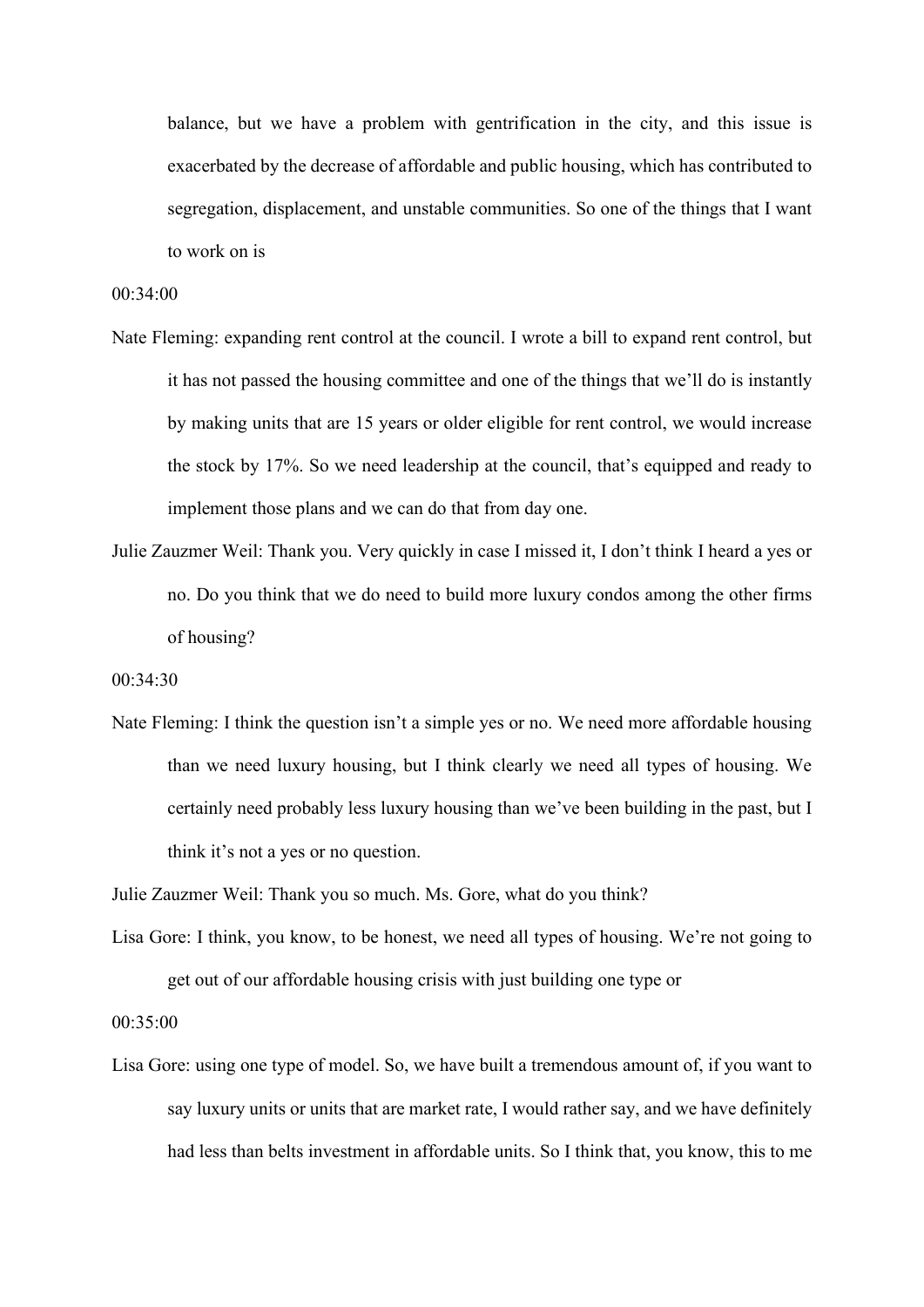is the issue of inclusionary zoning and inclusionary zoning plus not being the only model that we need to strongly invest in. My platform definitely calls for legislation

00:35:30

Lisa Gore: in terms of looking at new ways to do community land trust. I'm particularly looking at the model used by New York, which is COPA. We definitely have rent control laws that we can strengthen and close loopholes. I think we have to also look at preservation of the units that we have to make sure that we are not losing affordable units when we're doing conversions and things like that in terms of the multifamily market. So there's a couple of things that we can do.

00:36:00

Lisa Gore: We're going to meet more units, but we are going to have to have strong community engagement and my platform also calls for the creation of anti-

Julie Zauzmer Weil: Yeah, thank you.

- Lisa Gore: displacement legislation to make sure we're not displacing our residents in Washington.
- Julie Zauzmer Weil: Thank you. That's time. Thank you so much. Ms. Bonds, as you know, the district has many different programs to help people afford housing, like rapid rehousing and vouchers that never expire like targeted affordable housing

00:36:30

Julie Zauzmer Weil: and permanent supportive house. Recently, the mayor and the council disagreed over whether to put more than \$50 million into the Housing Production Trust Fund to build more units or into vouchers for families. Given how much DC spends right now on all its many housing programs, which one program would you put the next dollars into?

Anita Bonds: Oh my goodness. That is such a tough issue. Because we have a number of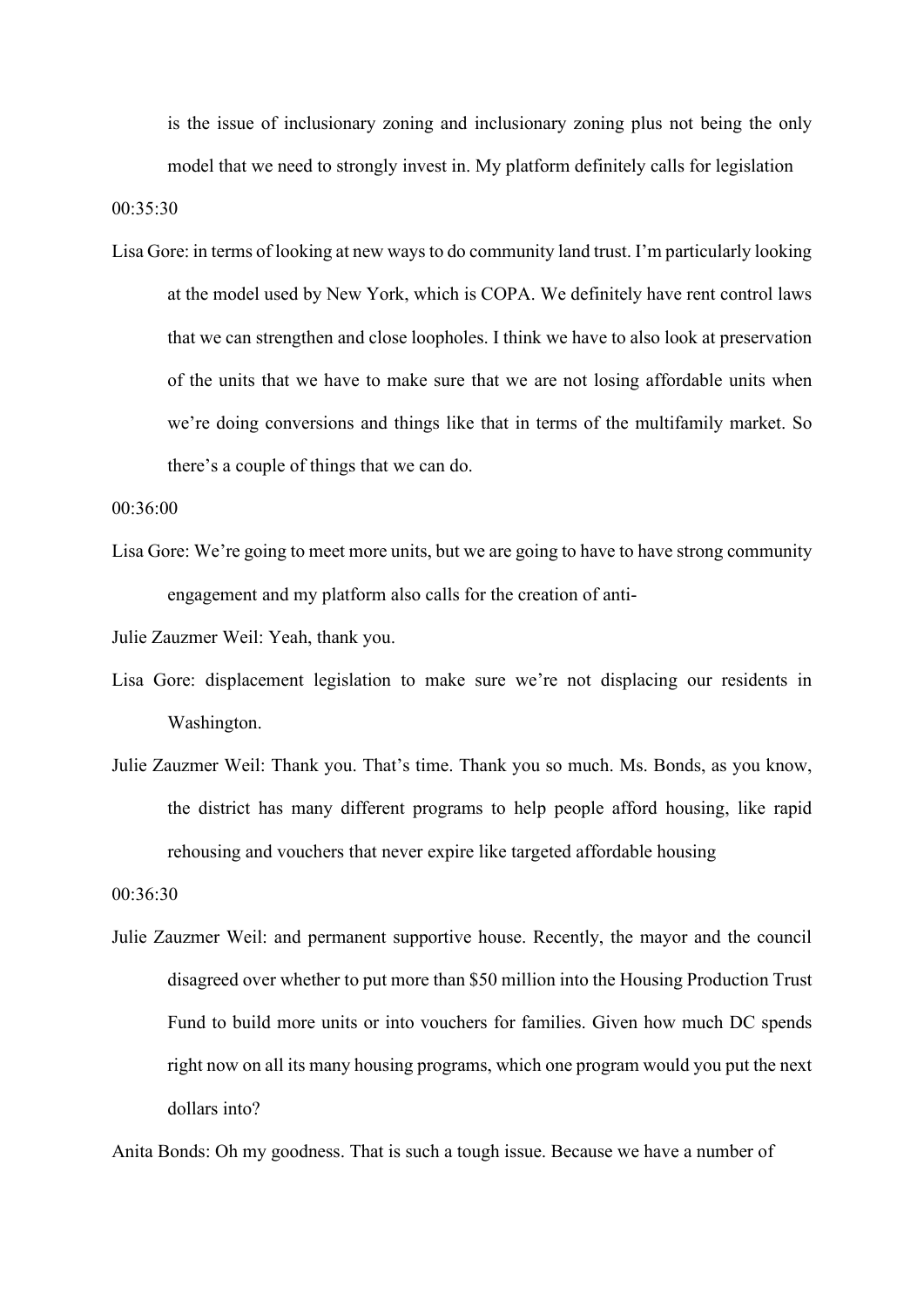Anita Bonds: needs and I'm sorry I missed your other question because my system continues to fail, but I will do my best. I think we have to start with a couple of things and let's start with workforce housing and that's the so-called housing in the middle, where people are really feeling the squeeze. We put a tremendous amount of money in our extremely low income households and I think that's good and we have to continue

00:37:30

Anita Bonds: that because we do not have enough of that type of housing, but we also have individuals that are poised to become homeowners and that's why we have increased the amount for first time homeowners to \$202,000 as the ceiling and I added a provision where 70,000 is the floor. In other words, we are working very hard to turn as many households

00:38:00

Anita Bonds: into ownership households as possible.

Julie Zauzmer Weil: Thank you.

Anita Bonds: So workforce has

Julie Zauzmer Weil: Thank you.

Anita Bonds: got to be in that lineup. Yes.

Julie Zauzmer Weil: All right. Thank you. Mr. Fleming, what do you think the next dollars should go to if you're going to grow any of DC's housing programs?

Nate Fleming: Well, that's a good question. As I stated earlier, we need to really look at social housing. The federal government has divested from public housing, leaving our public housing in disrepair and disarray from lack of oversight for years and what

00:38:30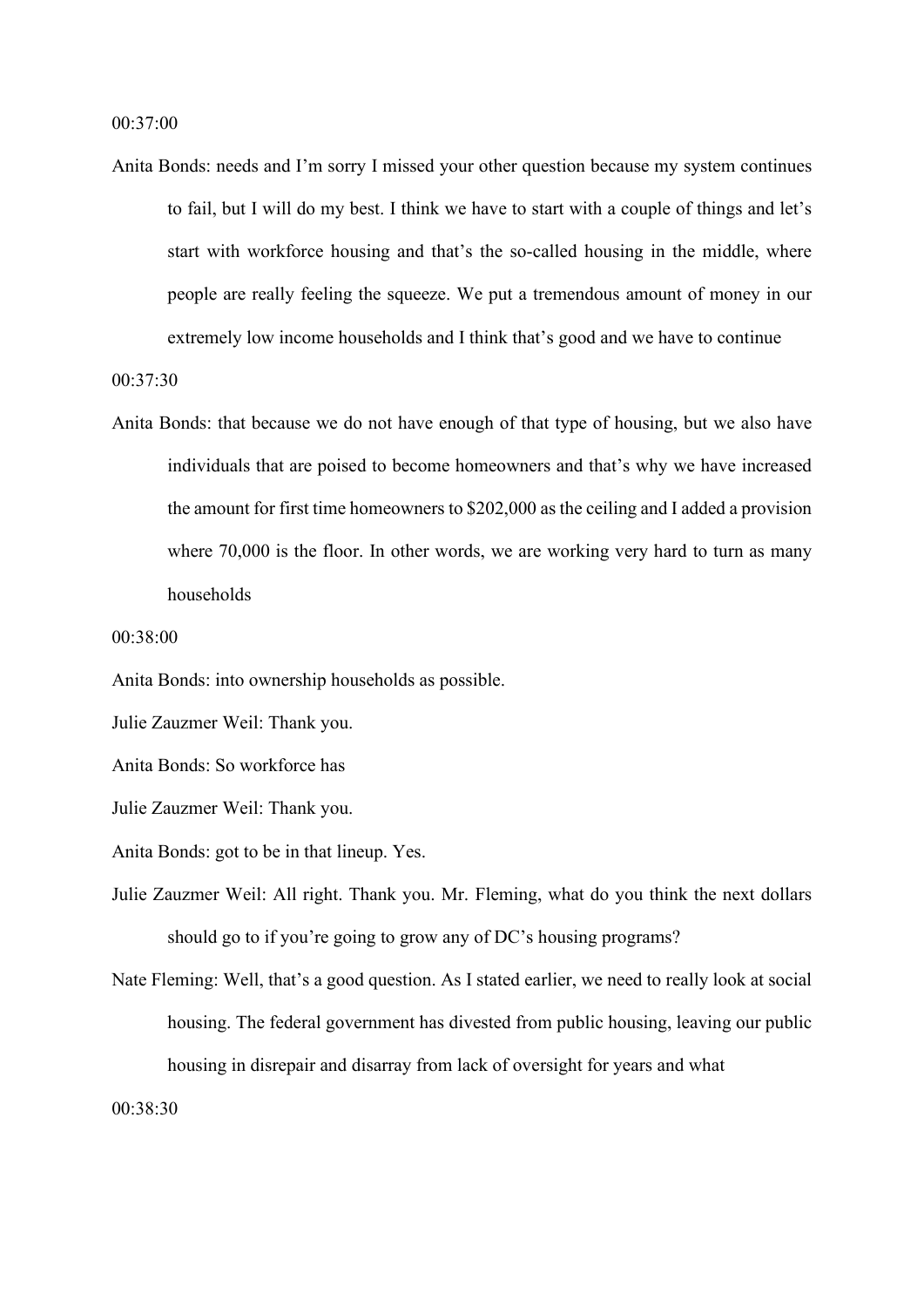Nate Fleming: we need to do is invest as a local government in public housing and that includes workforce housing. So I think that's very important. The community land trust model is very important for us to build up. As a council staff, where I work to secure \$2 million, the first government investment into the Douglass Community Land Trust. So we should expand that, but the preservation of the housing that we have is very important. So we have a preservation fund that seeks to make sure that existing affordable housing opportunities are maintained. I think that's very important as well

#### 00:39:00

Nate Fleming: but we also need to promote home ownership. I think the idea of a strike force towards increasing home ownership amongst black residents in DC is something that's important, but we need to make sure that all residents are on the pathway to home ownership. So those are some of the key programs that I think we should increase and I have a record of doing this at the council, including writing the law of the Eviction with Dignity Act of 2018, which reformed evictions in this city where residents from property is not thrown out on the streets anymore.

Julie Zauzmer Weil: Thank you so much. All right, Mr. Williams and then Ms. Gore 00:39:30

Julie Zauzmer Weil: what program do you think needs the next dollars in housing?

Dexter Williams: Thank you. I think we need to invest more in the rapid rehousing program. You know, this is a really great concept, but one of the things that it doesn't have is that when residents leave the program, many of them go back into homelessness and that's because we're not providing them with employment opportunities. We are not providing them with educational opportunities to support them and so that's one of the things I want to take a strong look at when

00:40:00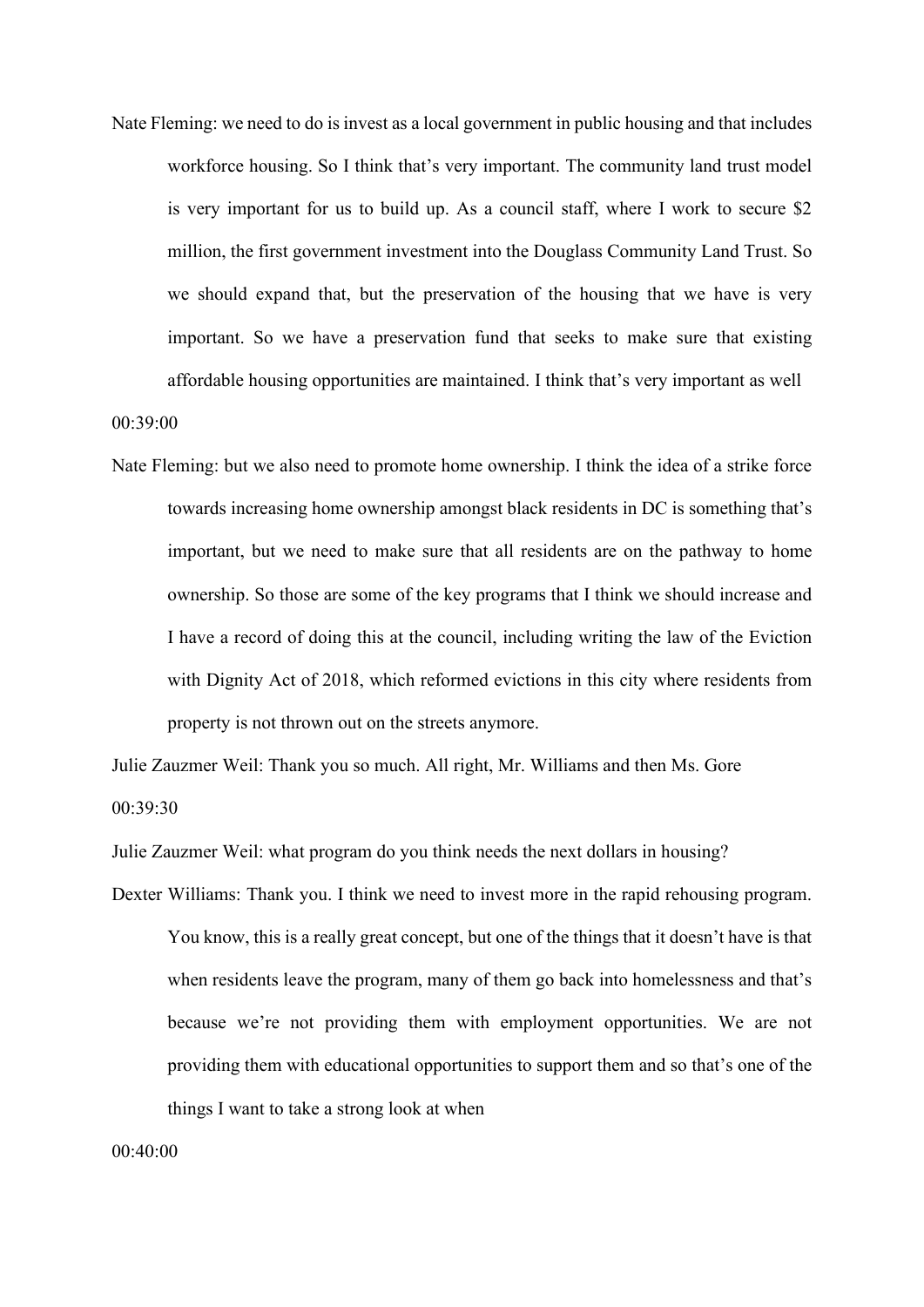Dexter Williams: I'm council member, strengthening the rapid rehousing program. We know what the gaps are. We just need to make the critical investments to make it a really strong program as it was intended to be.

Julie Zauzmer Weil: Thanks so much. Ms. Gore.

- Lisa Gore: Yes. I would spend that investment in public housing and the reason why is public housing in the state that it's in right now is critical and it's urgent. We've seen 00:40:30
- Lisa Gore: investigative report. We were just talking about one and I've been in public housing throughout my whole career, particularly here in Washington, DC on the campaign trail, I've been into public housing resident home and talking to them about their conditions and the conditions and our conditions in public housing right now is an urgent safety and health issue and that translate into not only safe and sanitary conditions for your health, but also in terms of public safety.

00:41:00

- Lisa Gore: So I call it for an investment in public housing of 60 million, across 10 years, to a point where we can get our units rehabilitated and people live in, in decent human housing.
- Julie Zauzmer Weil: Thank you all so much. I'd like to ask one more question about housing before we move on to many other subjects. The housing Production Trust Fund has fallen far short of its legal requirement to spend half of its funds

00:41:30

Julie Zauzmer Weil: on creating deeply affordable housing for people who earn less than 30% of the area median income? Do you think Mr. Fleming, that spending half of the money on zero to 30% AMI is the right target or would you set the requirement somewhere else?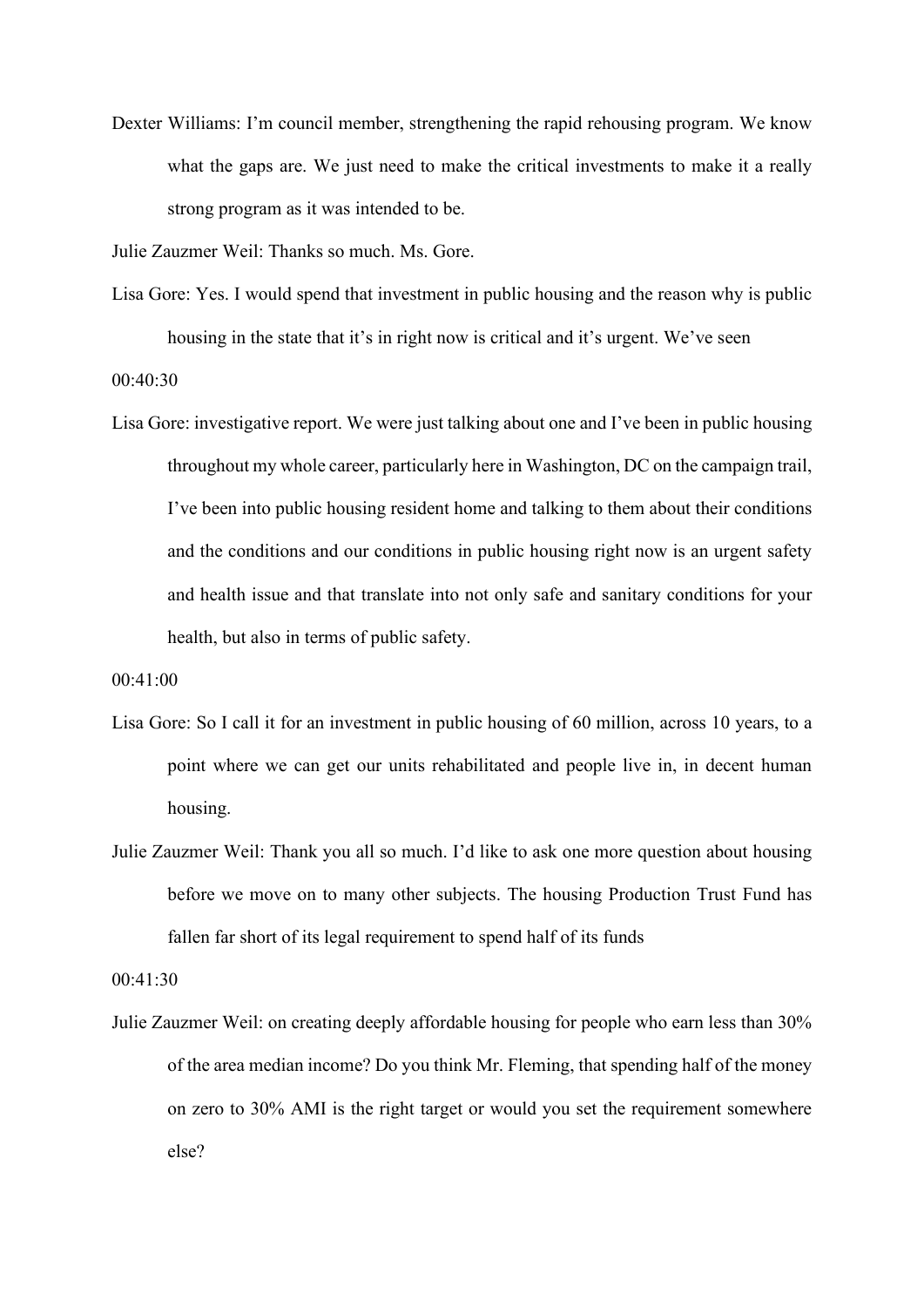Nate Fleming: Well, I'll have to say, I think is the right target because I wrote the law that changed the Housing Production Trust Fund mandate from 40% to 50%. So forgive me for sticking with my first mind, but the problem

## 00:42:00

Nate Fleming: isn't the target. The problem is that we have not met the target for years and the problem is that we had to reset the target because I was dealing with the issue as a council staffer of seeing our dollars not get the return of investment that we need. So I believe that it was important to set the standard and make sure that the expectation is clear where this money has been going and we have been seeing some improvement since that law has been implemented, but what we have to understand is that at the 0 to 30 level, that you mentioned,

```
00:42:30
```
- Nate Fleming: the dollars have to be paired with vouchers and the council has not been making those investments in the vouchers to make 0 to 30 a reality. So as your next council member, that's something that I pledge to do is. As the budget comes through, we'll make sure that we make those investments in vouchers, because that's the only way that we're going to meet our goals and 0 to 30.
- Julie Zauzmer Weil: Thank you so much. Ms. Bonds, I know you have expressed some reservations about whether 0 to 30 is the right target. What do you think the target should be for spending the Housing Production Trust Fund?

00:43:00

Anita Bonds: Well, let me just start with realities and the facts and the facts are that the change in the Housing Production Trust Fund allocation for that bucket of 0 to 30%, I did that and I did that through the Budget Support Act. I just want that to be clear. I know there's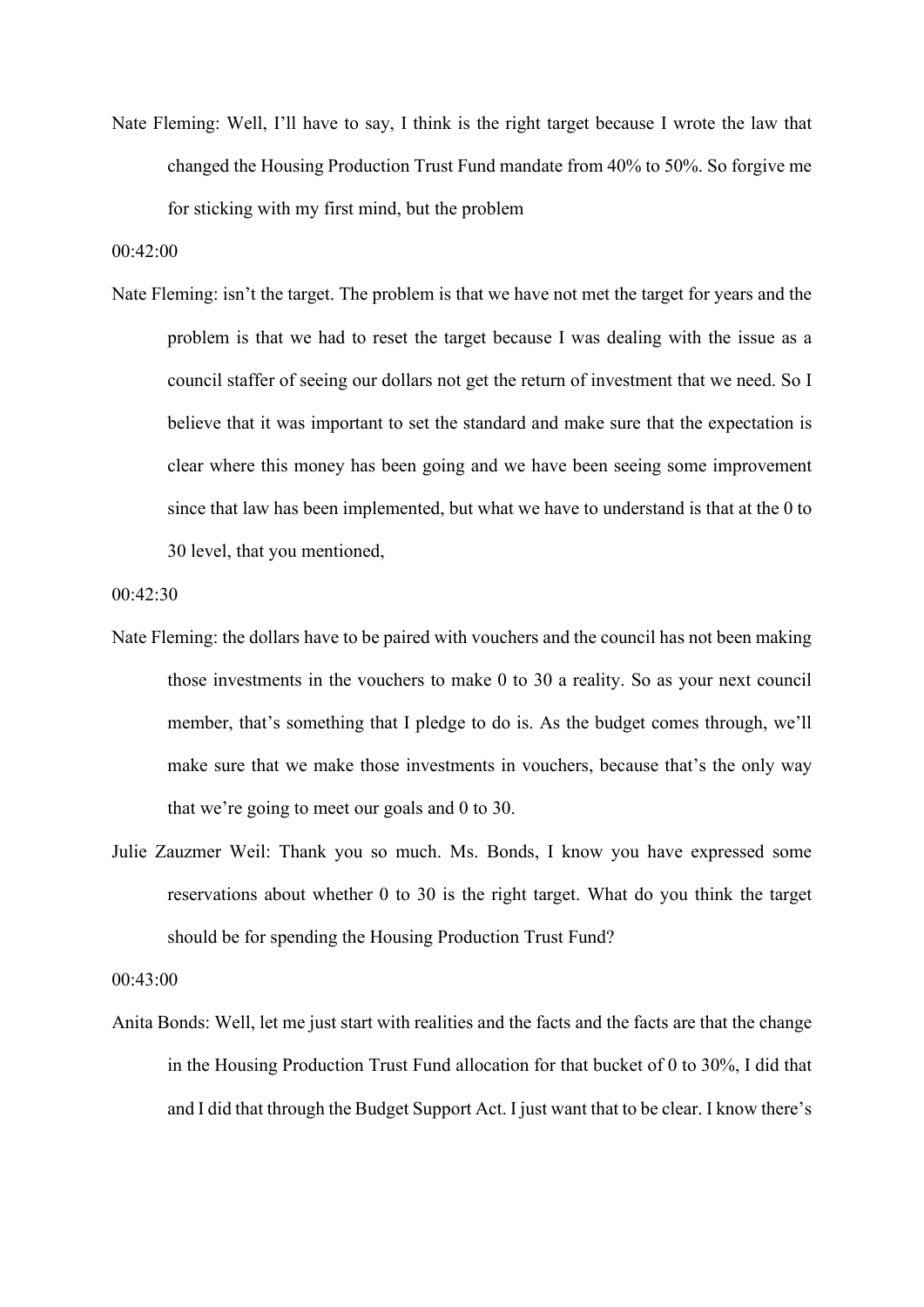a lot of, you know, back and forth and allegations that I've done this, I've done that, but I've done that. You can check the record and I think you may

00:43:30

Anita Bonds: have already done that because you interviewed me earlier about some of these things. As it relates to the Housing Production Trust Fund, the difficulty is trying for the developers is getting the assistance through the lending community at that level, they do not fund that level and so the gap financing that we provide as a city through the trust fund is used

00:44:00

Anita Bonds: directly to make sure that we have that level of unit. I think that when I changed it from 40%

Julie Zauzmer Weil: Thank you.

Anita Bonds: to 30%, it was perhaps not for the best.

- Julie Zauzmer Weil: Okay. Thank you. That's time. Yes, I see Mr. Fleming you'd like to rebuttal, 30 seconds.
- Nate Fleming: Yes. So I just want to make it clear. So this bill was passed in the Budget Support Act. If you know how the council works, in the budget we pass hundreds of laws.

00:44:30

Nate Fleming: Many of those laws have been introduced before the budget. I wrote this law. It was introduced that year and we worked to get that included in the budget and council member Bonds has some role to play in doing that, but let's be clear I wrote the law and for current council member to not understand how that law was changed, speaks to the need for a stronger oversight. If you cannot really understand what you're doing, how can we keep a track on hundreds of millions of housing dollars.

Julie Zauzmer Weil: Ms. Bonds, would you like 30 seconds to respond to that?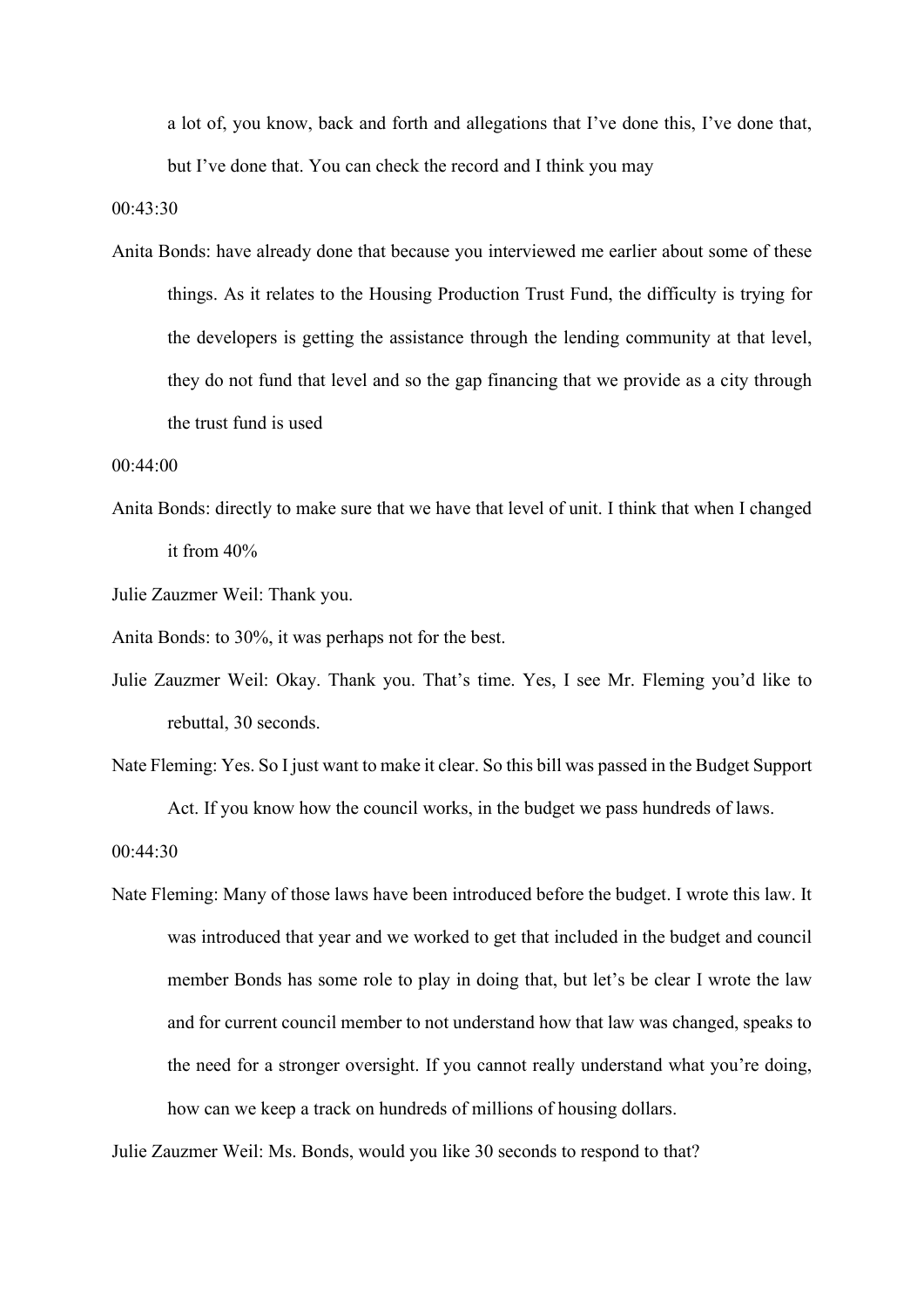- Anita Bonds: You know Ms. Weil, you may want to have a little back and forth here, but I will not dignify that erroneous statement made by Mr. Fleming and I- I'll just leave it at that. Thank you.
- Julie Zauzmer Weil: Thank you. Mr. Williams or Ms. Gore, I want to give you a chance to join this conversation about the Housing Production Trust Fund. What do you think the target should be for spending whatever buckets you'd like to see the housing production spent on?

00:45:30

- Lisa Gore: I think the [U/A]
- Julie Zauzmer Weil: We will go with Mr. Williams first.

Lisa Gore: All right, go on.

Julie Zauzmer Weil: Sorry.

Lisa Gore: Okay. All right.

Dexter Williams: No, I do believe that the target is 0 to 30%. I think the issue is an oversight issue. As you know, last year, the auditor came out with a report that talked about mismanagement of \$82 million and so one of the things that really concerns me is that we have these policies in place, but they're not being implemented well, which sort of makes the point and so I want to make sure

00:46:00

Dextex Williams: that we're spending the money wise. I want to make sure that we're providing the aggressive oversight, particularly during the budget and performance oversight process and also looking at the gaps in the law that has caused this lack of implementation that we have so that we can make sure that our residents are getting their affordable housing that they need, because right now people are hurting, we're in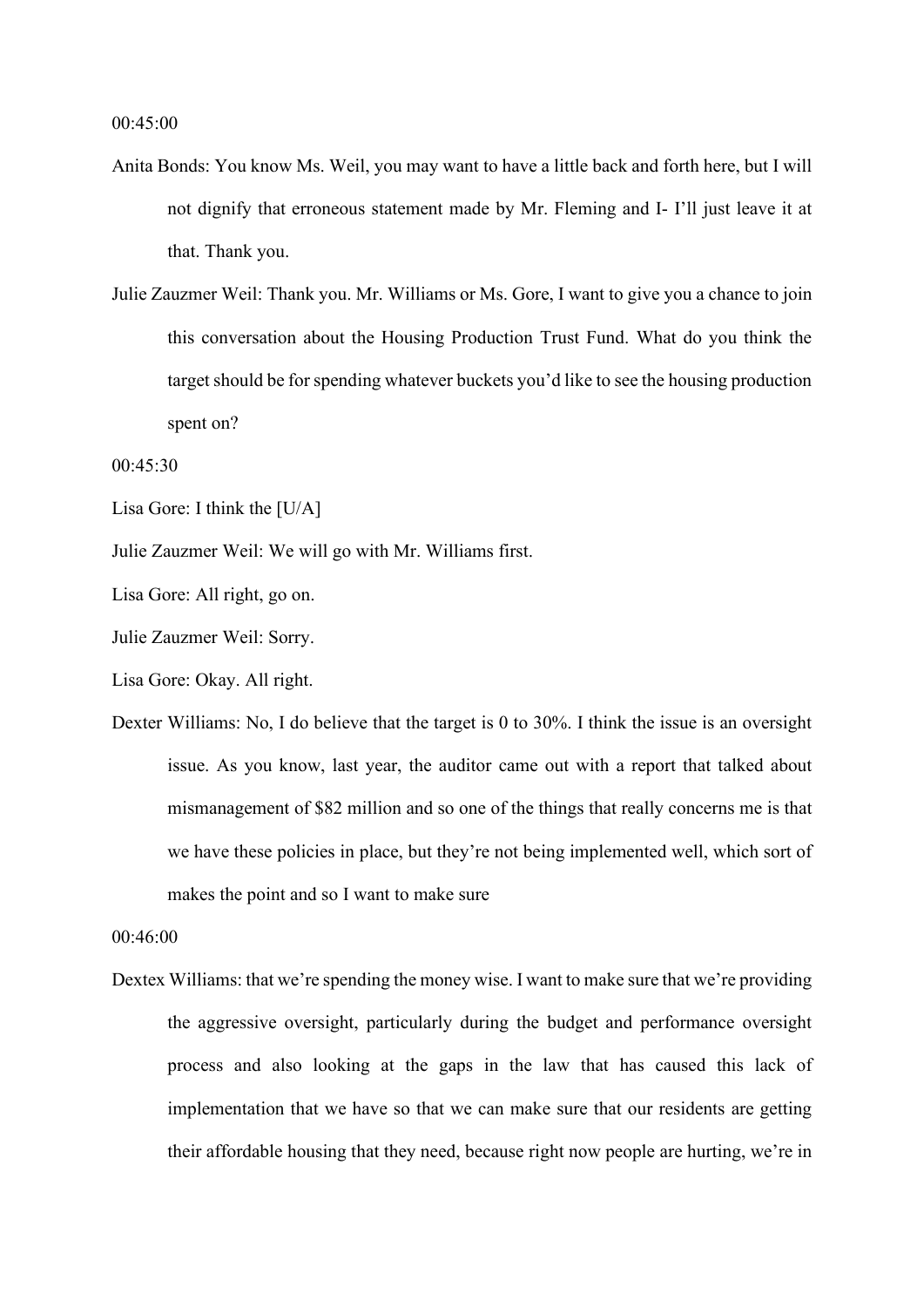a housing crisis and we don't have time for mismanagement of funds that are going towards developers and it should be going towards affordable housing.

00:46:30

Julie Zauzmer Weil: Thanks so much. And Ms. Gore.

Lisa Gore: Yes. So I do think that we are at the right target and I would agree with keeping the target where it is right now. We have had struggles in meeting even lower target level. So I think the 50% aspiration or the 50% goal or mandate it's been called aspiration before. I'd like to look at it as a mandate, is difficult for us to meet. The question

00:47:00

Lisa Gore: is how do we get there and how do we get the Housing Production Trust Fund up to a level where we can actually meet this goal and that's where absolutely good oversight comes in and figuring out what the issues are with the agency and internal procedures that are preventing us. One thing could be the market conditions, lending conditions that were alluded to you, but I also believe that there are internal operational issues within DHCD

00:47:30

- Lisa Gore: that we have to look at, including the agency discretion, director's decisions to choose another RFP as opposed to the one that's been recommended by the financing committee. So those are some things that we have to look at prior to reconsidering another goal.
- Julie Zauzmer Weil: Thank you so much. All right, Mr. Williams, some advocates say that it would be more efficient to give low-income people cash rather than funneling 00:48:00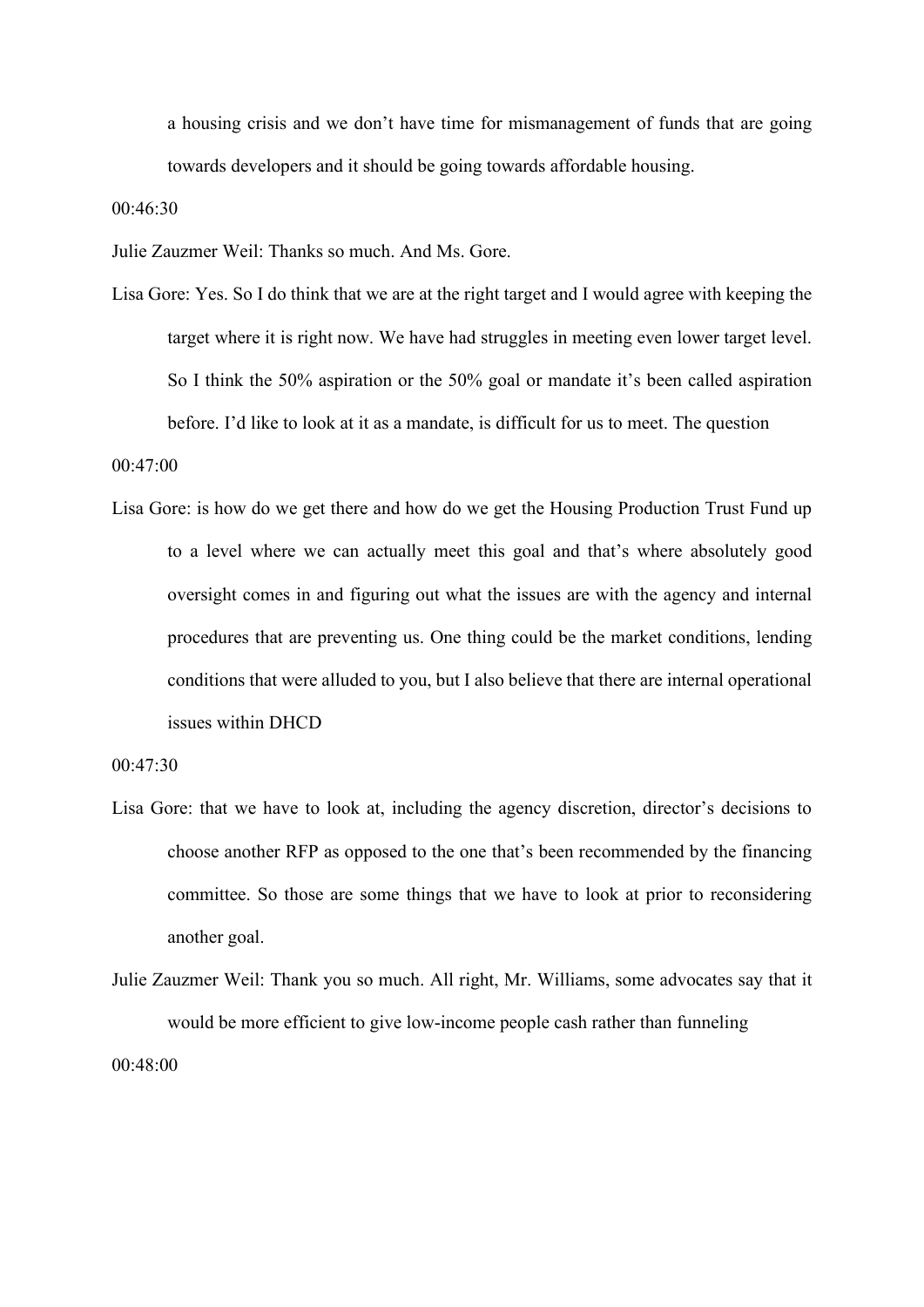- Julie Zauzmer Weil: money through lots of different programs meant to help people with housing and other needs. Are there any social services that you would like to replace with cash assistance to DC residents?
- Dexter Williams: Yeah. I think cash assistance programs are very effective. I mean, we had a pilot program during the pandemic that was based east of the river and it was incredibly effective as reported at least about it a couple of months ago about its effectiveness. So I would like to take a look at which programs

00:48:30

- Dexter Williams: I would target for that, but I think in general that they are very effective when you put money directly in people's pockets, there's studies and statistics that show that they do spend it responsibly, so I'm very supportive of that.
- Julie Zauzmer Weil: Thank you. Ms. Bonds, do you have any ideas for any programs that you think might be better replaced with cash assistance?

Anita Bonds: Yes, I do and I do believe in cash assistance. I think it's a process 00:49:00

Anita Bonds: that lends itself to our current times in the District of Columbia. I think housing is one of those programs. When you stop and think about it, the value of a voucher is 187% of the fair market value of rent in the District of Columbia and I think many of our citizens who have need and who would welcome the cash allotment would find

00:49:30

- Anita Bonds: that they could pay for their housing. I think that would lower the cost of housing as it relates to what is housing providers set as their goal and I think that may be a good area for us to look at first and foremost, followed by the area of food and nutrition.
- Julie Zauzmer Weil: Thank you so much. Ms. Gore, many downtown storefronts are vacant as a result of the pandemic and some businesses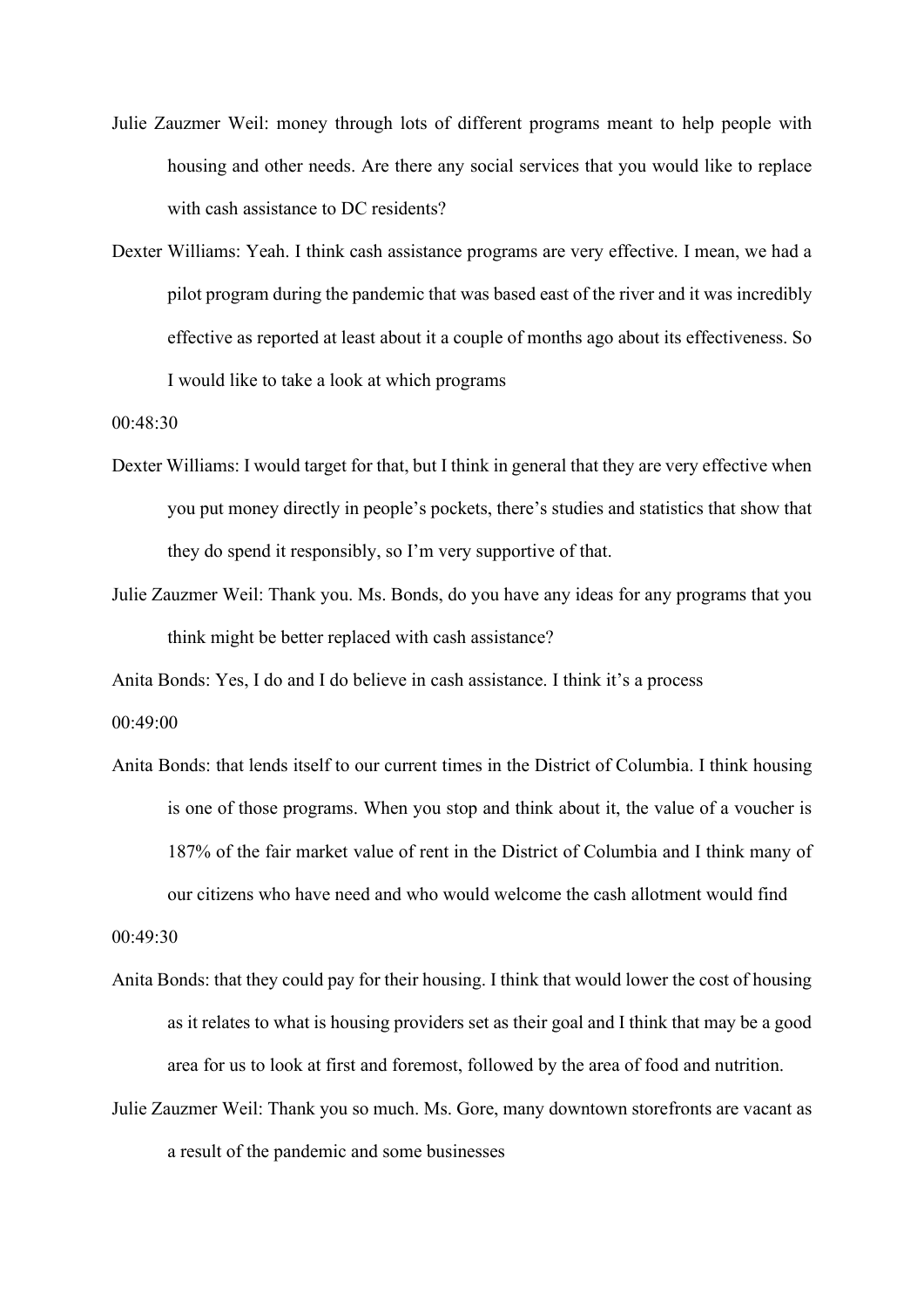00:50:00

- Julie Zauzmer Weil: are choosing the suburbs over the district. What's the policy that you would pursue to make the district a more appealing place to do business?
- Lisa Gore: One of the things that, um, I would like to look at is, and I believe this has come before the council and it's something that I strongly support is the revitalization of downtown DC into a residential area. We have roughly 17,000 vacancies throughout the District of Columbia. I'm not sure how many of those are

00:50:30

Lisa Gore: centralized in a DC corridor or downtown corridor, but that is something that we really should look at in terms of how we can convert those vacant office buildings into residential units that would give a population to the downtown area, that to support small businesses and in the meantime we have to make sure, we a lot of times talk about residential displacement, but we also, as you say, have small business displacement. So we have to look at

00:51:00

- Lisa Gore: creative ways to keep and support our small businesses, they've been heavily affected by the pandemic and we definitely want to see them stay in the District of Columbia because they are run by our people here in the district. So we want to support them as much as possible. But I think creating a residential chord downtown is something that we really need to look at.
- Julie Zauzmer Weil: Thank you. Thank you so much. Mr. Fleming, what would you do to make DC an appealing place to do business?

Nate Fleming: Well right now, we have to realize we're competing

00:51:30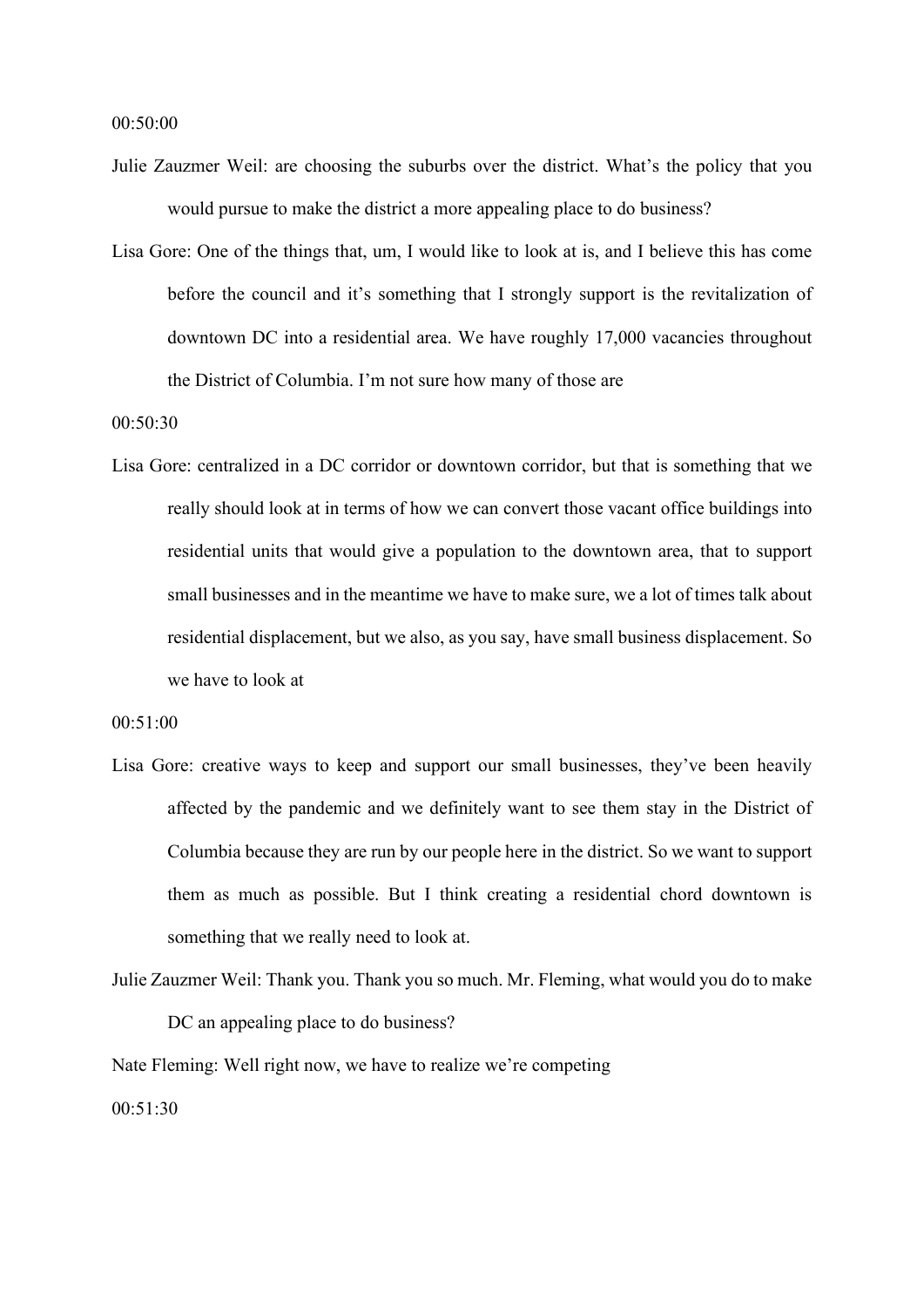Nate Fleming: with the number one state for doing business in the country, which is Virginia and so too often we make policies without recognizing that we need to leverage the areas of investment that DC has a comparative advantage in. We are at a place where you can do business and information, scientific, and knowledge-based jobs at a lower cost than other cities, but our incentives aren't aligned there, but over and all, we do need to promote entrepreneurship, because entrepreneurship has exploded during the pandemic. So for us to come back and build back better

00:52:00

Nate Fleming: we need to leverage to support our new business owners. I believe we have a plan, one, secure funding for community investment fund targeted specifically for underserved and entrepreneurs. Two, secure funding for the St. Elizabeth Opportunity Innovation Hub to connect DC residents to high quality jobs. We also need to create a new year-round employment program for youth and young adults and going back to your question about universal basic income, I think it's very important to do that and in the area of housing, I already proposed a \$300

00:52:30

- Nate Fleming: shallow subsidy because the goals of this universal income system is to alleviate poverty or replace other need-based social programs that potentially require greater bureaucratic involvement.
- Julie Zauzmer Weil: Thank you so much. Mr. Williams, what would you do to make DC a better place to do business?
- Dexter Williams: Thank you. I appreciate the question. I remember, we had a similar question at the chamber forum a couple of weeks ago. One of the things I want to do, you know, the tax commissioner is convening,

 $00.53:00$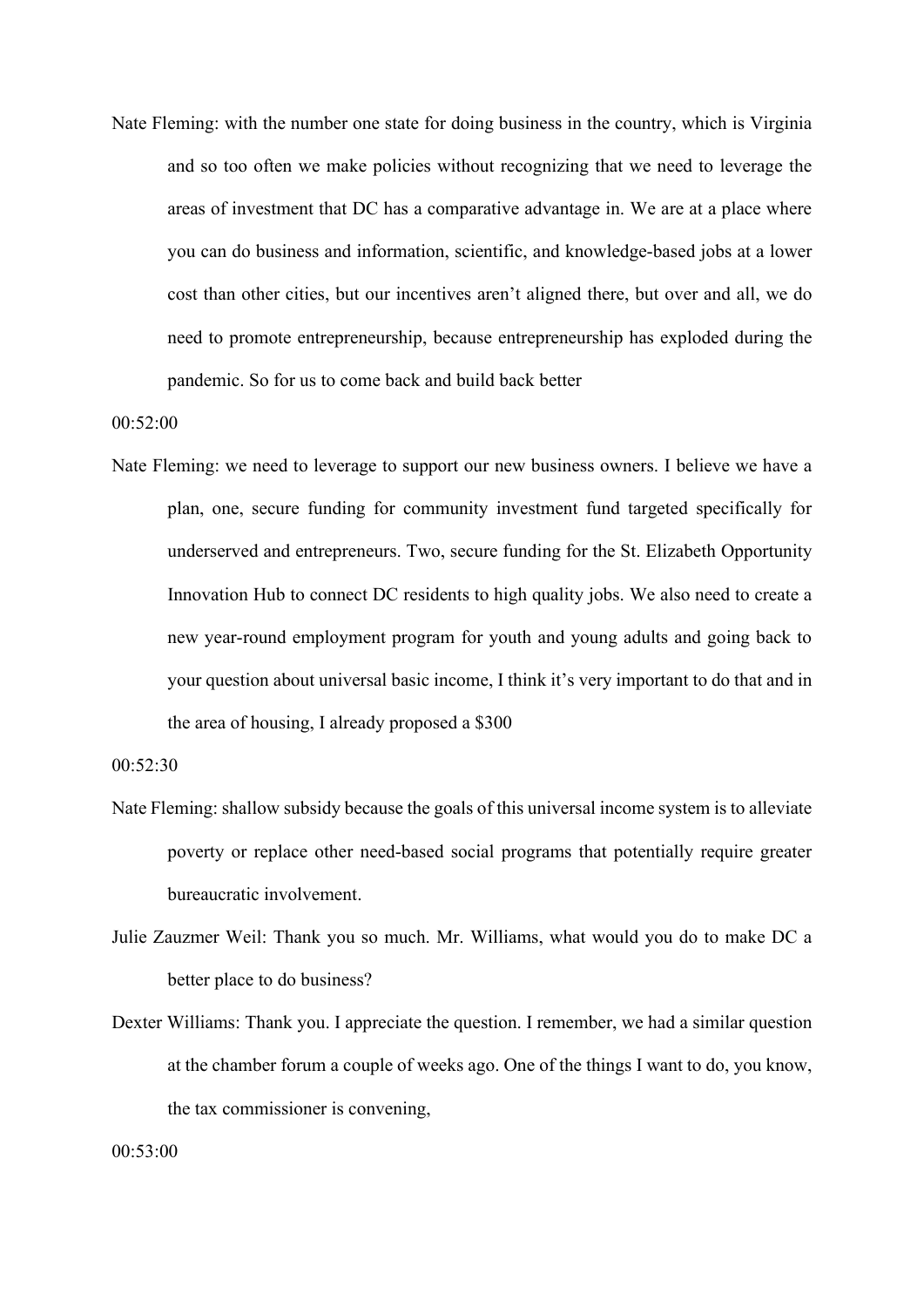Dexter Williams: so they'll be coming out with their recommendations within a year and I'm looking forward to seeing what their recommendations are as it relates to how do we can attract more businesses from a tax and structure, but to your earlier question about small businesses, one of the things I want to do is invest more dollars in [U/A] so that we can provide more grants. I remember during the pandemic, when I was working in the council, a lot of small businesses were calling our office, asking for support, asking for help. They were hurt. I mean,

00:53:30

- Dexter Williams: [U/A] is a small business owner and was struggling and is only in business today because of those grants, but there's a recovery that's going on. So I want to make sure that we're making enough investment to help them, but also creating a platform where, you know, if businesses want to share space to drive down costs, I think that's something that another model that we should really work at next point.
- Julie Zauzmer Weil: Thank you so much. You beat me to it on the tax revision commission that might be coming up in our questions later tonight.

00:54:00

Julie Zauzmer Weil: Ms. Bonds, what would you do to make DC a better place to do business?

Anita Bonds: Well, I think I want to start with the whole concept of how do we look at our downtown core and I think it requires view from thinking about a town and how do we make this town in-town an exciting, vibrant part of our community.

00:54:30

Anita Bonds: If you look at how we have developed the Wharf area and how we're attempting to develop Walter Reed, and of course, St. Elizabeth. It's more than just residential. We definitely need to have residential in our downtown core. We can do so much more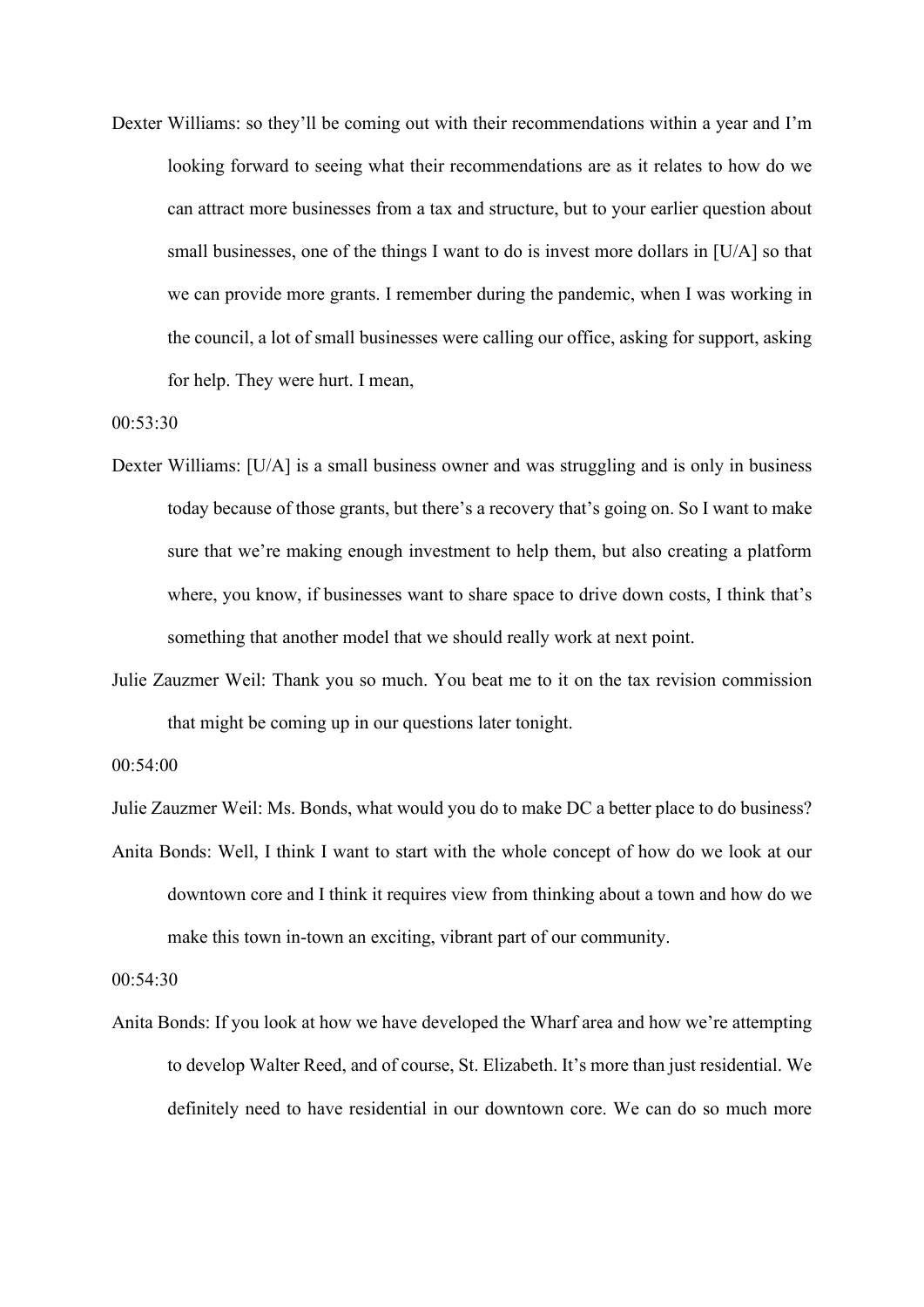with that, but also it's an opportunity for our small businesses to have a place to locate at a reasonable rate of rent and so I see that

00:55:00

- Anita Bonds: and also the universities. The universities could very easily come to that part of our city with new structures and maybe even dormitories. We get dormitories, we get people; we get people we began to revitalize. So that's how I'm looking at this.
- Julie Zauzmer Weil: Thank you so much. All right. Now, I'd like to ask you all a series of yes or no questions. I'm going to ask you to raise your hands. First, in November, DC

00:55:30

Julie Zauzmer Weil: voters will vote on whether to require businesses to pay the minimum wage to workers before tax. Please raise your hand if you plan to vote yes on this ballot initiative. That looks like all four of you are voting yes on initiative 82. So we can move on without discussing that because everyone's in agreement. Next, please raise your hand if you support

00:56:00

- Julie Zauzmer Weil: rank choice voting in DC elections. All right, I believe I see three yeses and one no. So let's start Ms. Bonds, can you tell us why you do not support ranked choice voting and then maybe Ms. Gore you can tell us why you do.
- Anita Bonds: Yeah, sure. I'll start with why I doubt. I personally feel very strongly that it is a process to [U/A] of the parties and

00:56:30

Anita Bonds: as you know, I was chair of state party here, democratic party for 12 years and so I'm wedded to that line of thought. I think it's an opportunity where it's very cumbersome. I believe in the one vote, one person; one person, one vote and so to have the opportunity to say, oh, maybe this person is second,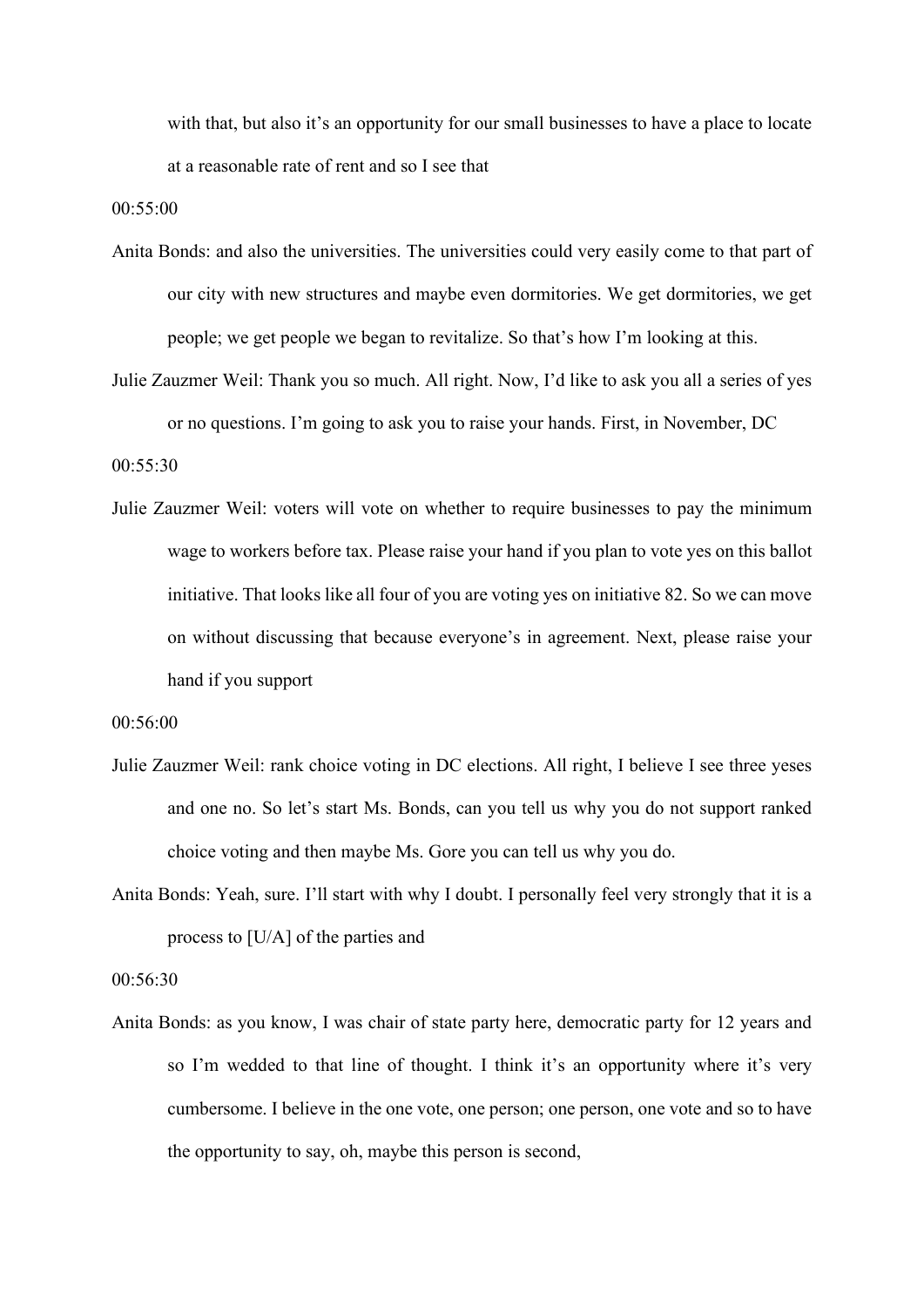00:57:00

Anita Bonds: third, that does not in my opinion sit well with how people really view and value their one vote.

Julie Zauzmer Weil: Thank you so much. Ms. Gore.

- Lisa Gore: Yes, I do support rank choice voting and I, in fact, testified in favor of it before the council. I believe it's an opportunity for us to have a greater democracy here in DC. 00:57:30
- Lisa Gore: And I believe, you know, the primary opposition to rank choice voting is how do we get this across to voters? How do we make it something that voters can actually understand and employ and that's education. I mean, we have very smart people here in the district. We are used to implementing major reforms from housing to education, to, you know, major health issues. We can implement rank choice voting in a phase way to make sure
- 00:58:00
- Lisa Gore: that we bring our community members along particular, our senior community members, but I do believe it's something that we need to migrate to, to make sure that we have everybody with the opportunity to have the best and biggest voice in our democratic process if possible.
- Julie Zauzmer Weil: Thank you so much. And on that note, please raise your hand if you support allowing people younger than 18 to vote in local elections.

00:58:30

Julie Zauzmer Weil: Okay, again I think I see three hands and not Ms. Bonds. So council member Bonds can you tell us why you'd like to keep the voting age at 18 and then Mr. Fleming, can you tell us why you'd like to reduce the voting age?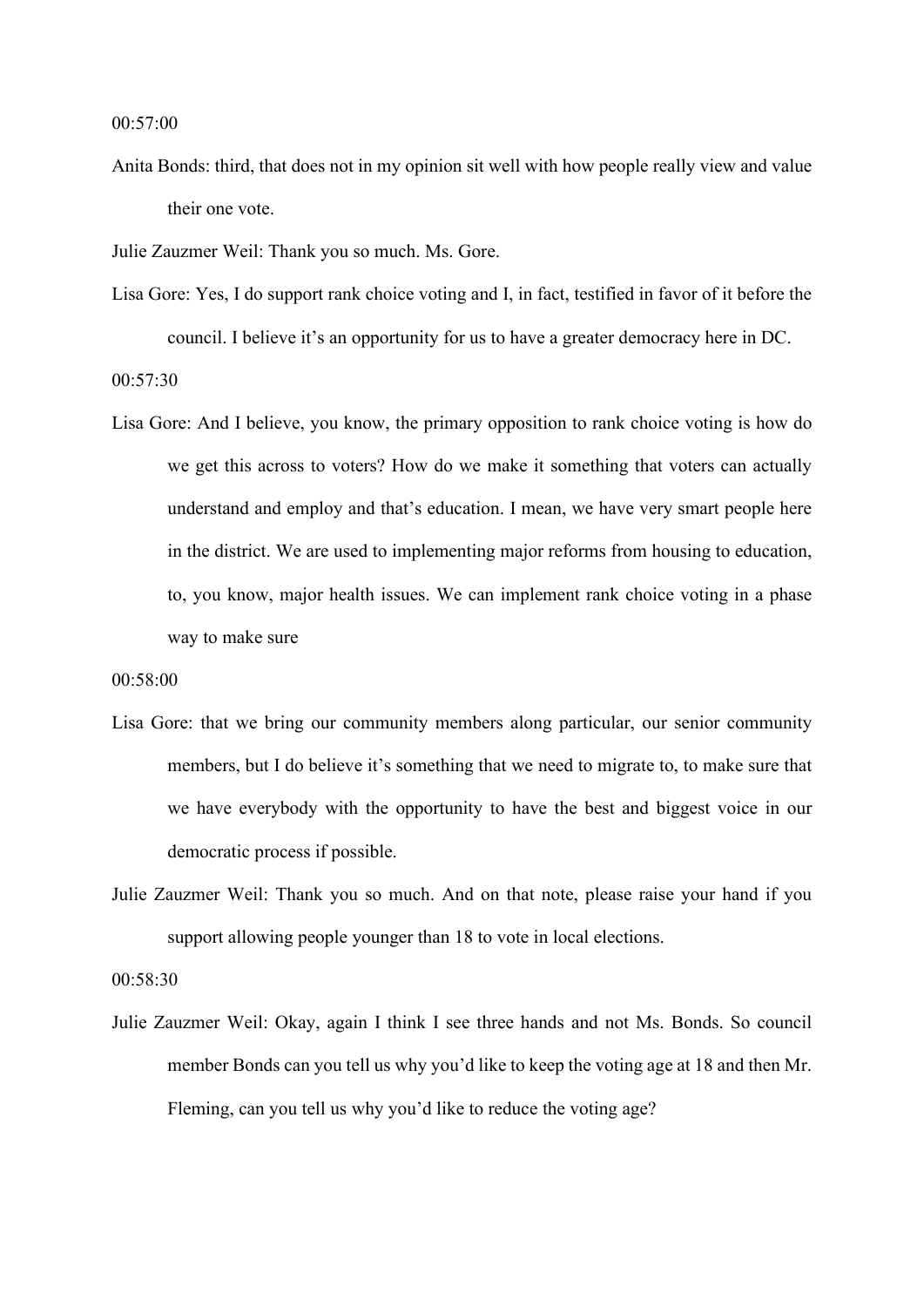Anita Bonds: I'd like to keep the voting age at 18, because I feel that our young people are still developing their thoughts and their processes. So here I go with that age old approach 00:59:00

Anita Bonds: that young people may not have the ability to make their decisions. I'm not saying that at all. I'm simply saying that when we talk about voting, let's also talk about the age when our young people can do other things like, you know, the drinking and what have you

00:59:30

Anita Bonds: and so I just feel like there needs to, if we're going to look at voting earlier than we also have to look at when our young people become of age for many other disciplines within society, as you know many young people are actually indirectly raising families and

Julie Zauzmer Weil: Thank you.

Anita Bonds: so you just have to look at the whole thing. Yes.

Julie Zauzmer Weil: Okay, thank you. Mr. Fleming.

Anita Bonds: I [O/V] so I don't know, you know.

01:00:00

Nate Fleming: So, yeah, I do think that 16 year olds should be allowed to vote. When I was 16, I did my first internship working for congresswoman women, Eleanor Holmes Norton, and I was prepared to do that and that prepared me to be sitting here today with, you know, over 21 years of legislative experience and I believe we should be putting our young people in pipelines to positive outcomes. So allowing them to vote early makes them more civic minded and it compliments what they're learning in school and I believe that pipelining is important. That's part of, one of the reasons why

 $01.00.30$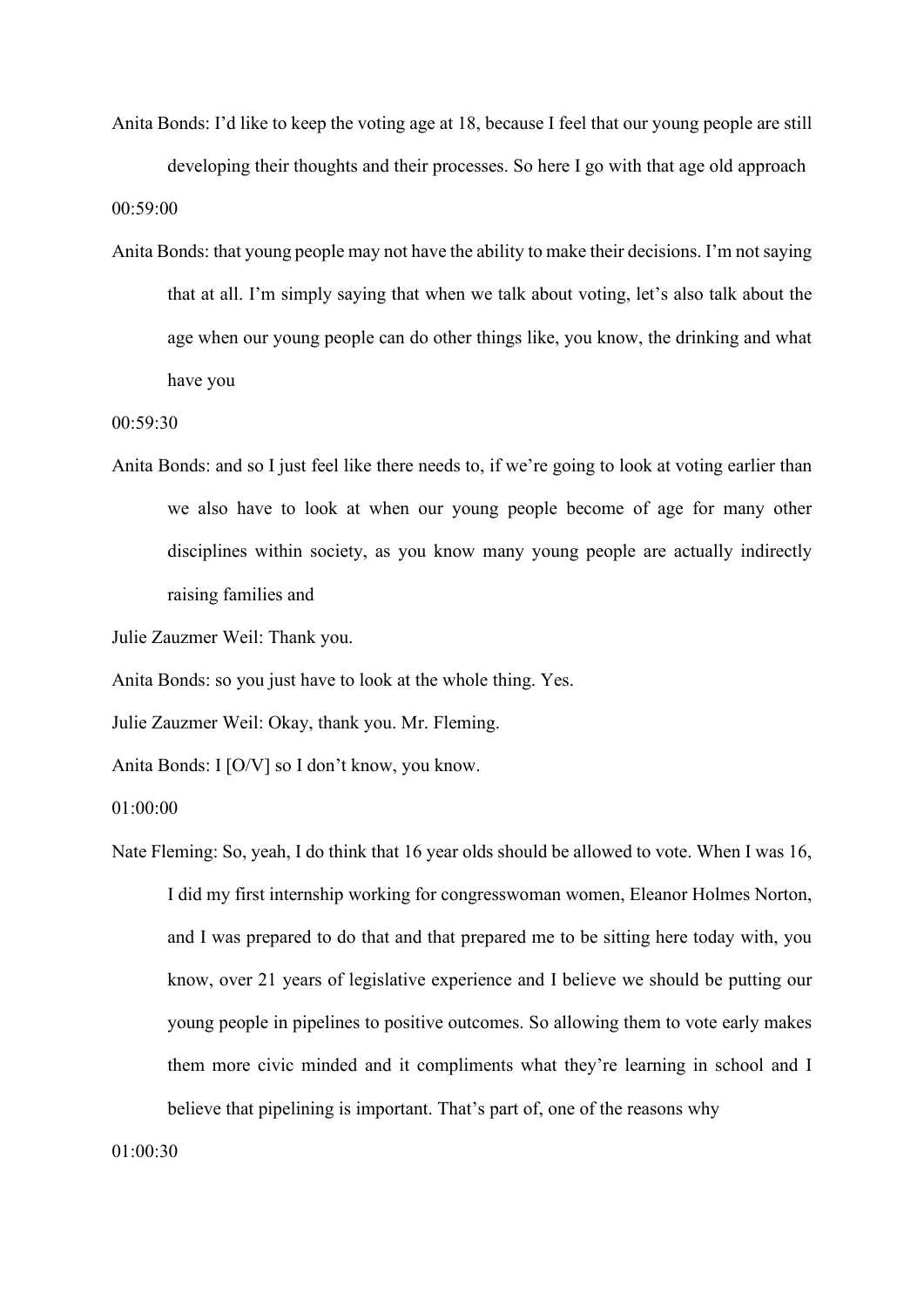Nate Fleming: I hope to bring Bard Early College High School to DC, where young people in four years, not only earn their high school diploma, but they have two years of college completed. They get their associate's degree because I believe when we let young people get pipelines to successful opportunities at an early age, they're more likely to be involved in positive activities and not destructive activities.

Julie Zauzmer Weil: Thank you so much. I see Ms. Gore would like to respond.

Lisa Gore: Yes. I just want to add that, you know, for me, the reason to let young

01:01:00

Lisa Gore: people vote and 16 is an age where most of our kids. I'm a mom, right now I have a 17-year-old. He just turned 18 two days ago., but they absolutely need to have a voice in the issues that impact them and you look at some of the major things that are going on in the district, public safety, criminal justice, education, black and brown boys are behind in school. We know that when communities vote, they have power. When they vote, politicians listen.

## 01:01:30

Lisa Gore: So yes, they should absolutely have a voice in the elections coming up and be able to vote because they are impacted by some of the most critical issues that we have in the District of Columbia. We have a young person, one in four council member in ward three who has a great progressive platform. So I would love to see a youth member on the council and I do believe that they need to be able to exercise their vote. We have very intelligent young people who could make some decisions in the process.

01:02:00

Julie Zauzmer Weil: Thank you so much. I bet your new 18-year-old might be proud to cast his first ever vote for his mom.

Lisa Gore: He is.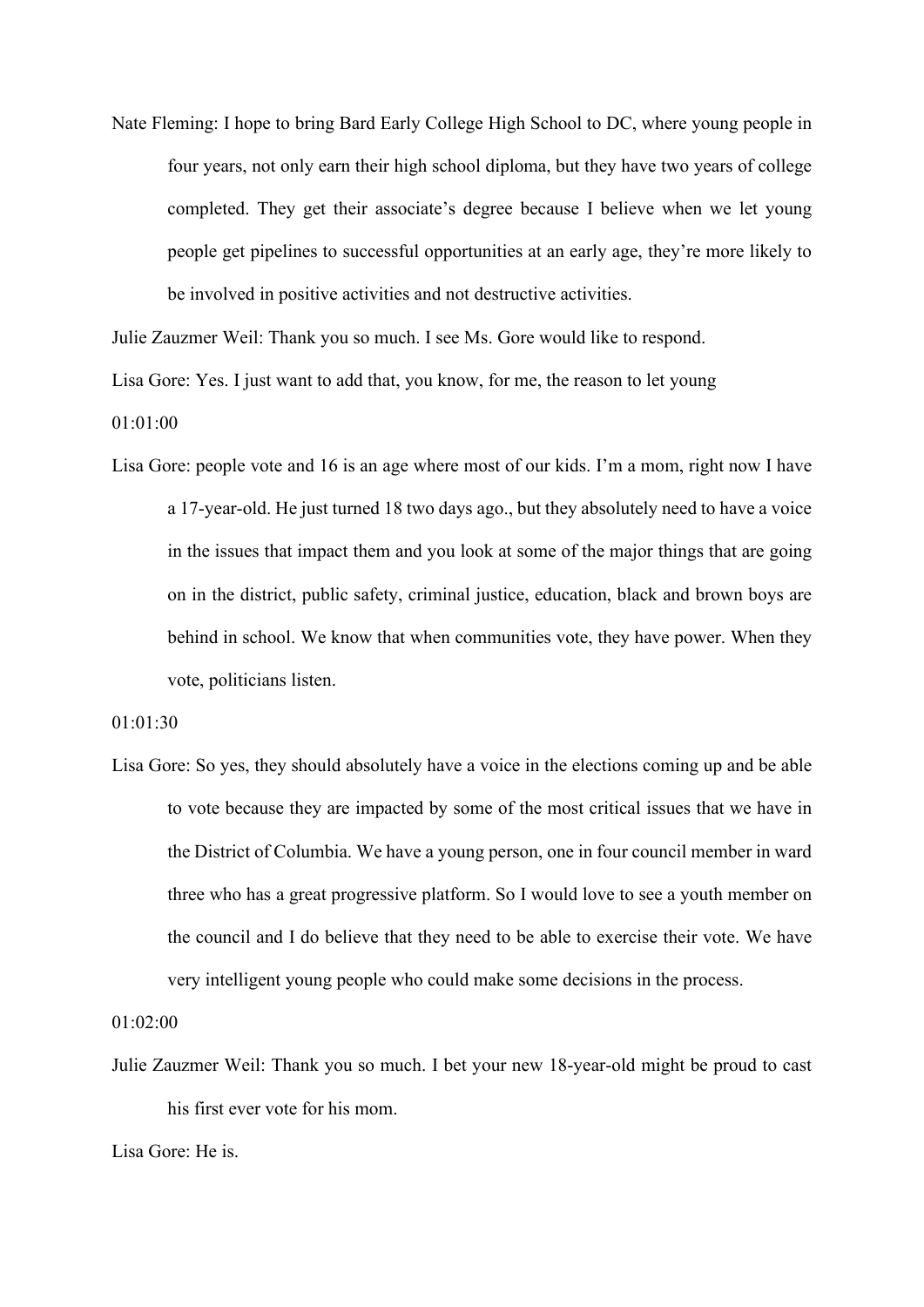Julie Zauzmer Weil: Two more yes or no questions. First please raise your hand if you support the bill that would give every DC resident \$100 per month for Metro or bus fare.

01:02:30

Julie Zauzmer Weil: Sorry. It looks like everyone is raising their hands. Is that right? Okay, great. Then let's do one last yes or no question before we go to a break. Mayor Bowser has a goal of eventually employing 4,000 police officers in DC. Please raise your hand if you support this goal. All right, it looks like Ms. Bonds is raising her hand. So Ms. Bonds, can you tell us why you support more

01:03:00

- Julie Zauzmer Weil: police and then Mr. Williams you can tell us why you think 4,000 is not the right goal.
- Anita Bonds: I support the goal of increasing the number of police officers in the city, because as you know, we are down to a little less than 3,500, and that does not seem to be adequate for community policing. I'm a big proponent of community policing.

```
01:03:30
```
Anita Bonds: I really want to make sure that citizens see officers, they develop a relationship with officers on the beat in their neighborhoods and so that is my primarily reason for being supportive of this proposition. Also I think it would give us more officers to help solve crimes. As you know, we are down from 78% to about 14% as far as solving crimes

01:04:00

Anita Bonds: And so those are my reasons.

Julie Zauzmer Weil: Thank you. Mr. Williams.

Dexter Williams: Thank you. Thank you Julie for the question and I don't support the proposal because, you know, we're having a huge debate in this city about, do we increase police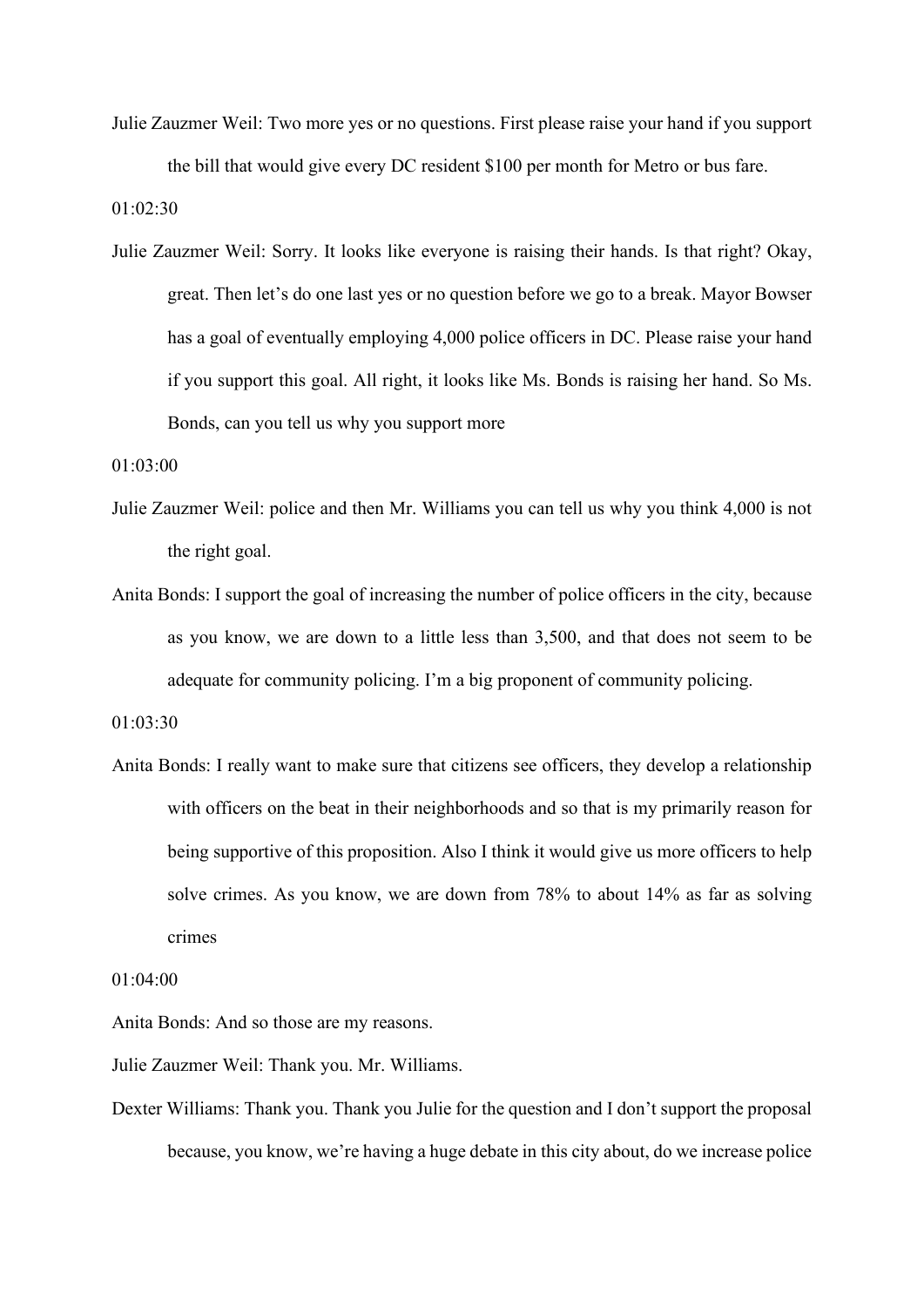or do we not? And it's all centered around prevention of crime and addressing crime. If we want to address crime, we have to look at the root causes. There are studies on this, we know this, and so just saying that we want to add more police

01:04:30

Dexter Williams: is a very linear and narrow way to really try to look at this very systemic and chronic issue. You have to invest in employment. You have to invest in education. We have to give our young people opportunities and also we have to work with our partners in Maryland and Virginia to have a regional approach. I mean, a lot of the crimes that are being committed, are there individuals coming from Maryland and Virginia. Right now, we don't have that regional partnership and we need to and so I just think that adding more police

01:05:00

- Dexter Williams: is not the most productive way to really address the high crime in the city. I mean, we're a city that has many police agencies, more so than any other jurisdiction and so if the number actually mattered, we wouldn't have the chronic issues that we have now. So clearly that's not the answer to the problem.
- Julie Zauzmer Weil: Thank you. Thank you so much. All right. Well, I see that both Mr. Fleming and Ms. Gore want to respond to this. Mr. Fleming, 30 seconds.

Nate Fleming: I agree with Mr. Williams

01:05:30

Nate Fleming: I don't think there is a magic number and some people debate more or less police, but everybody wants more effective police and I have a key plan on this and one of the things we have to do is empower our young people economically. So we need to create a dedicated employment program for justice involved youth. You have to connect disconnected adults under 30 to jobs in infrastructure, community work, IT, and arts.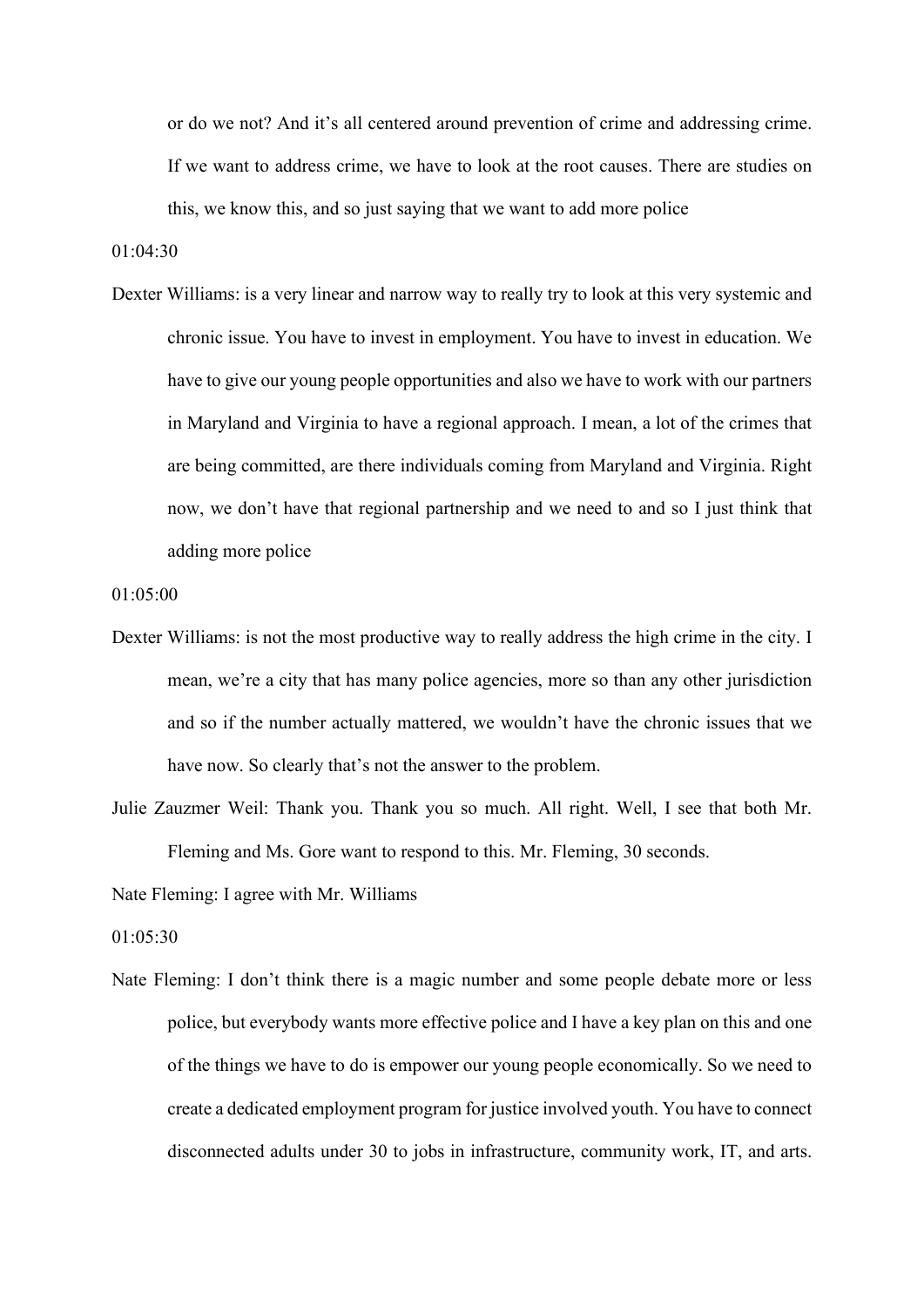We need to make the summer youth employment program year round and I believe in universal afterschool connecting 100% of DCS youth to free high-quality

01:06:00

Nate Fleming: afterschool opportunities. But finally, we must expand opportunities for youth design programs and campaigns that are related to gun violence. So a comprehensive

Julie Zauzmer Weil: Thank you.

Nate Fleming: holistic approach would not take on this issue.

Julie Zauzmer Weil: Alright, Ms. Gore 30 seconds.

Lisa Gore: Yeah, so I've actually had to deal with this in my profession as a senior law enforcement manager, where do you put resources when you're trying to address an increase in crime? So in that position, which I did for multiple years, I know that there is no one magic number.

Lisa Gore: So my objection to this is in the realm of my personal experience as a law enforcement manager and as someone that's the oversight professional. First of all, we want to make sure that we understand that there is no magic number and we have to dig into NPD police budget to make sure that they're effectively positioned not only to address issues, not only to respond appropriately, but to do so in an efficient and effective way.

Julie Zauzmer Weil: Okay.

Lisa Gore: And that means making good with what resources we have and making sure that we're not

# 01:07:00

Lisa Gore: devoting resources to areas that are not needed.

<sup>01:06:30</sup>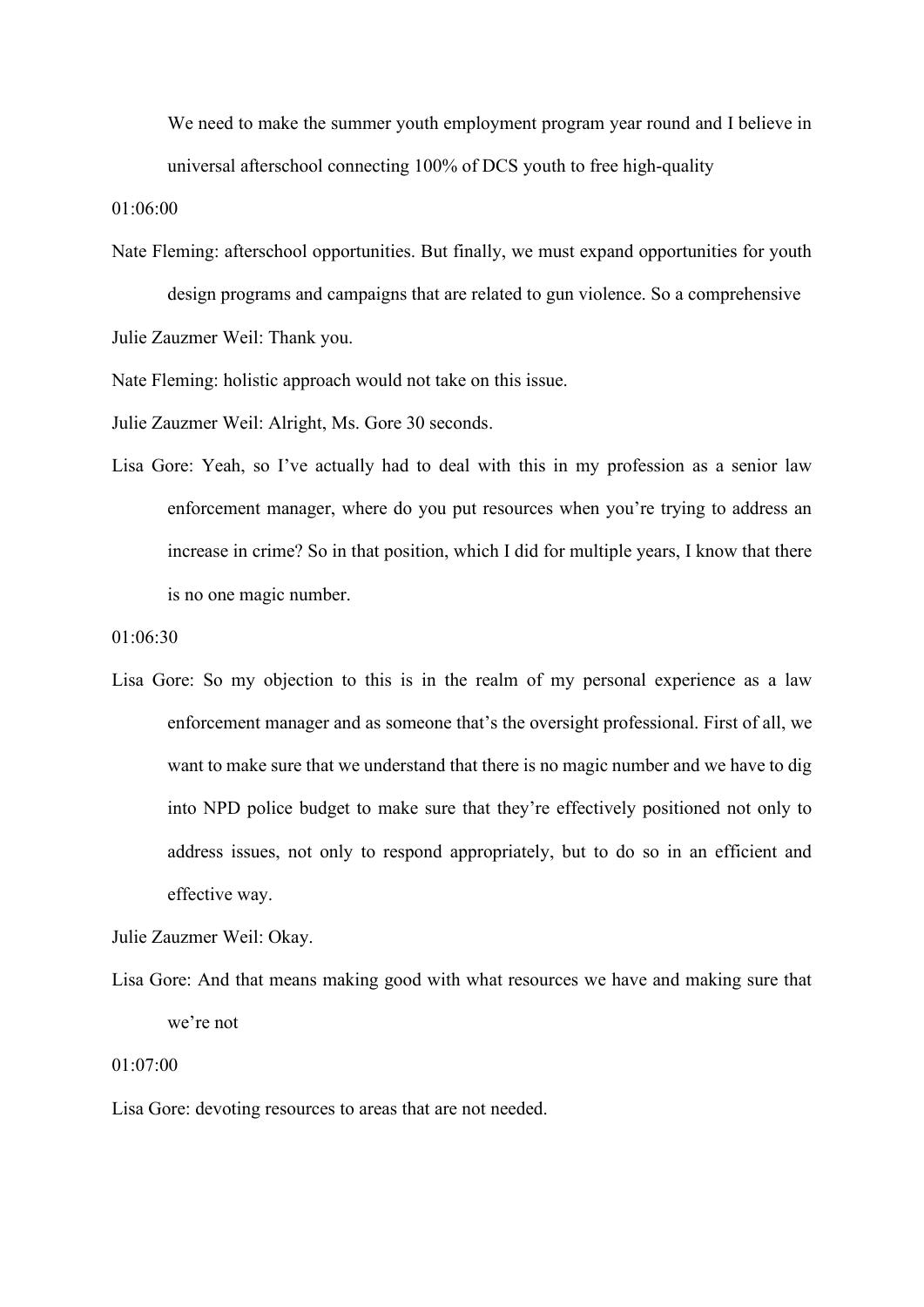| talk much more about crime and policing. We'll be back in five minutes. Thank you. |  |
|------------------------------------------------------------------------------------|--|
| 01:07:30                                                                           |  |
| 01:08:00                                                                           |  |
| 01:08:30                                                                           |  |
| 01:09:00                                                                           |  |
| 01:09:30                                                                           |  |
| 01:10:00                                                                           |  |
| 01:10:30                                                                           |  |
| 01:11:00                                                                           |  |
| 01:11:30                                                                           |  |
| 01:12:00                                                                           |  |
| 01:12:30                                                                           |  |
| 01:13:00                                                                           |  |

Julie Zauzmer Weil: Welcome back. If you're just joining us, I want to take a moment to go over the ground rules again for tonight's debate. Candidates have one minute for a direct answer to a question and 30 seconds for a rebuttal and at the end of the debate this evening, we will hear a one-minute closing statement from each candidate. Anytime a

01:13:30

candidate wishes

Julie Zauzmer Weil: to respond to an opponent's answer, please raise your hand and I will call on you as time permits. I want to thank all of our viewers who've been submitting questions. Please continue to submit questions at dcdebates.com or on Twitter using the hashtag #DCdebates2022. Right, I promise to return with questions about crime. So let's start with Mr. Fleming. What do you believe the council can do to

Julie Zauzmer Weil: Thank you. Thank you all. All right when we come back, we're going to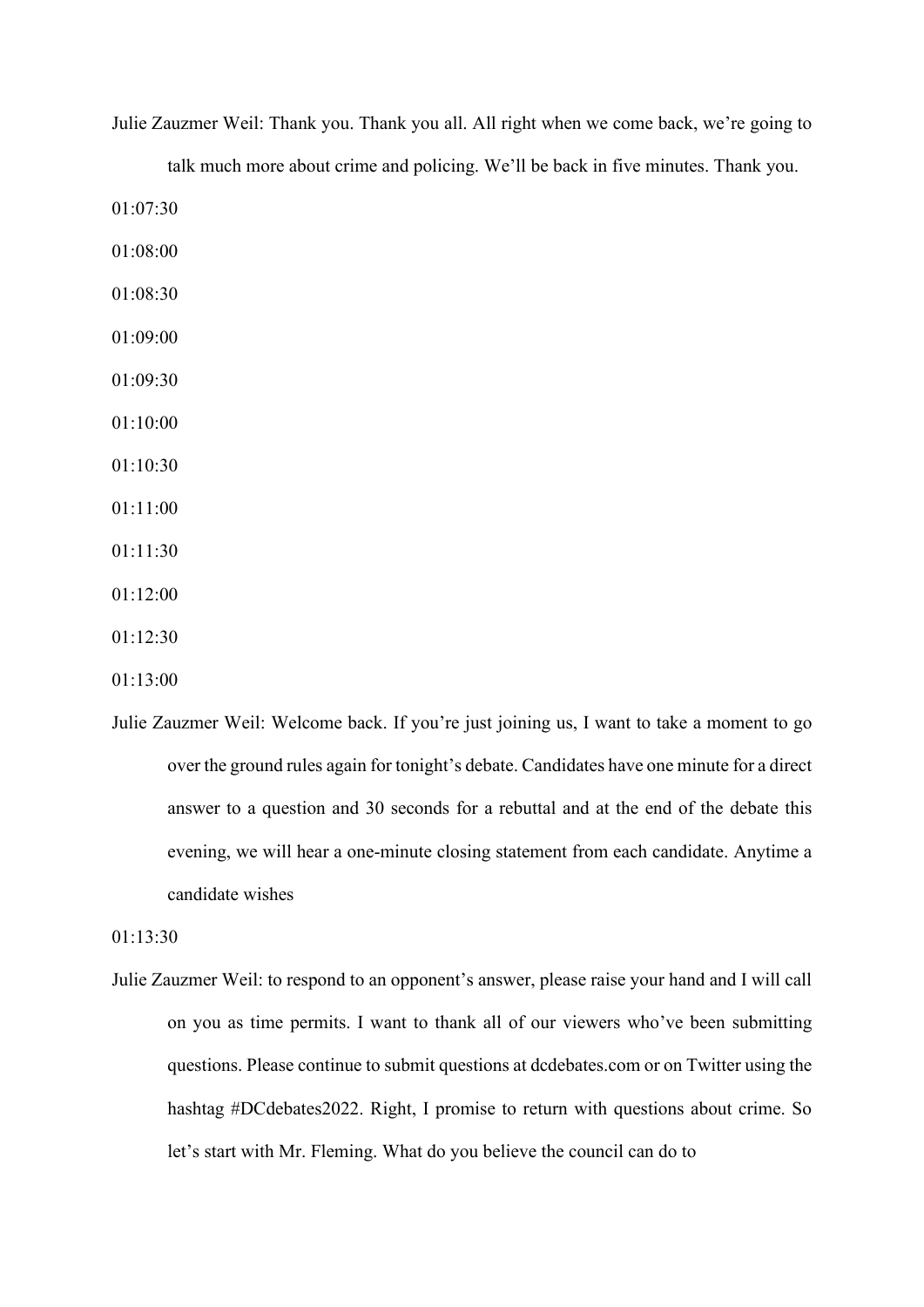### 01:14:00

Julie Zauzmer Weil: reduce violent crime in DC?

Nate Fleming: Well, the council can do a lot, a lot more and its issue is personal to me. As many know, I was carjacked at gunpoint by 14 [U/A] in the middle of this campaign. So we need a more comprehensive approach to understands the balance must be attached to both in the short term and in the long term. I just talked about some things, which we can do, we can do, but we can do more. We need to strengthen the community policing and the community police board. We need to

### 01:14:30

Nate Fleming: reduce recidivism through the incarceration to incorporation program. We need to coordinate our violence intervention efforts. We also need to increase opportunities for DC board residents to serve in the MPD department, but we also have to increase the capacity of our gun violence, domestic balance diversion and victim services programs. So what I would like to do is expand opportunities or you to design campaigns, expand the support services offered to youth at DYRS, but our current diversion program should be streamlined and coordinated, so residents with severe mental health challenges

01:15:00

- Nate Fleming: can be identified to inform our responses to incidents where these residents are involved. So we have to take a very comprehensive approach. Our young people are in crisis, so we have to engage them, not just during the school year and the school day, but all year and all day.
- Julie Zauzmer Weil: Thank you. Thank you. Mr. Williams, what do you think the council can do to reduce violent crime?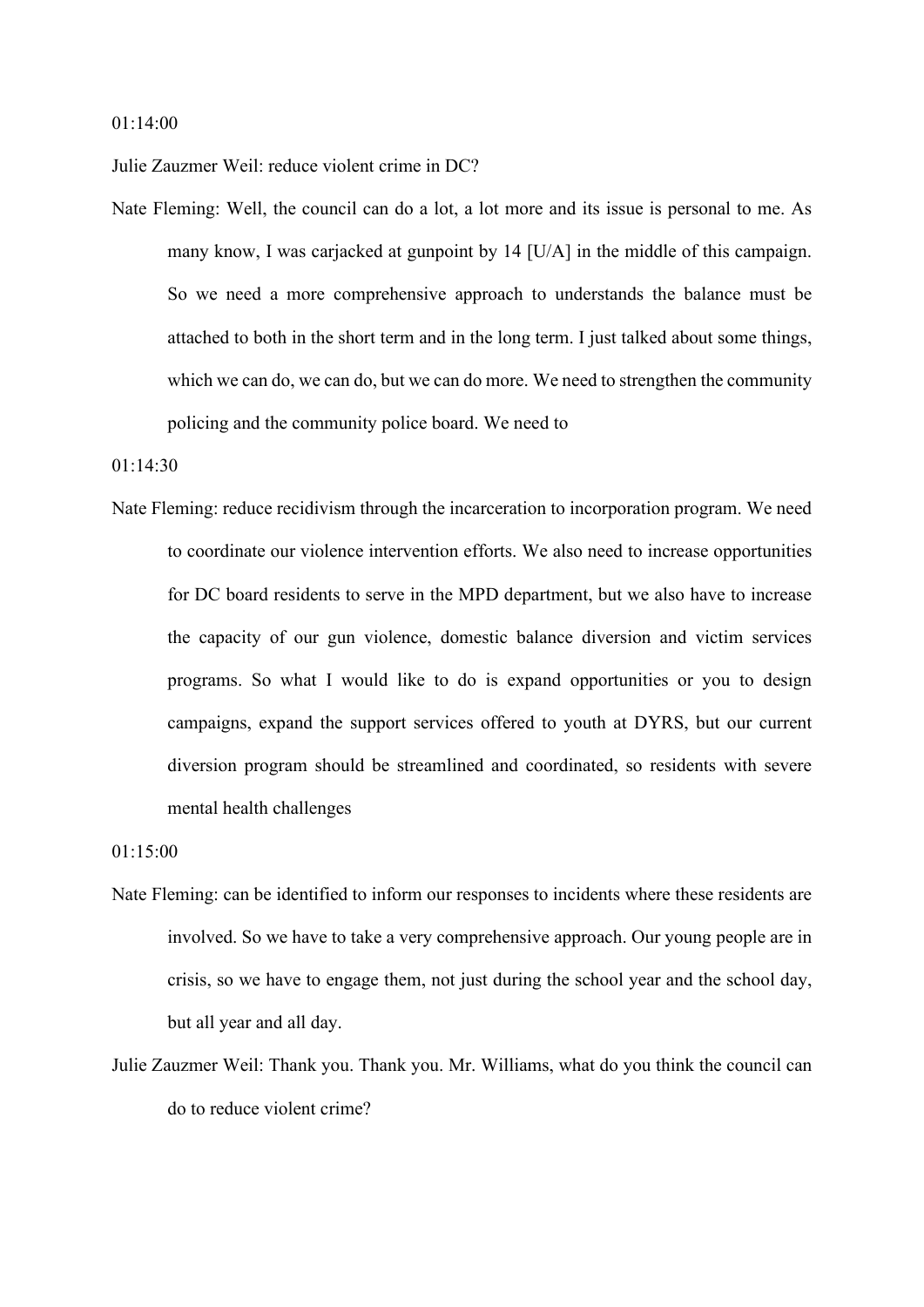Dexter Williams: Thank you for the question and I really appreciate the question. As you know, the criminal justice coordinating council actually just recently came out

01:15:30

Dexter Williams: with a report that talked about what we can about this very issue and I agree with my colleague, we do need a comprehensive approach and we also need to in a cause for addressing and investing in root causes of crime. I know we've been talking about this in every forum, we're talking about a lot tonight, but I want to hammer that point home. We do have to invest in root causes, adding more police to the force is not the answer to the solution. So one of the things that I want to do specifically is make our Summer Youth Employment Program year

01:16:00

Dexter Williams: around so that we can have year around opportunities for our students and youth. I was a part of the Summer Youth Employment Program that put money in my pocket. It helped me be productive during the summer, but the problem is you need other opportunities throughout the year, particularly with the pandemic now where there's limited opportunities, I think the DC government has an obligation to step up and create more work and education opportunities for our youth so that they can have something more productive to do.

Julie Zauzmer Weil: Thank you. Ms. Gore, what would you do on

01:16:30

Julie Zauzmer Weil: the council to reduce violent crime?

Lisa Gore: I agree that we really do have to look at the root causes in terms of violent crime and look at our communities through the lens of the ecosystem. So individually social interactions, community-based interactions and how well we are functioning and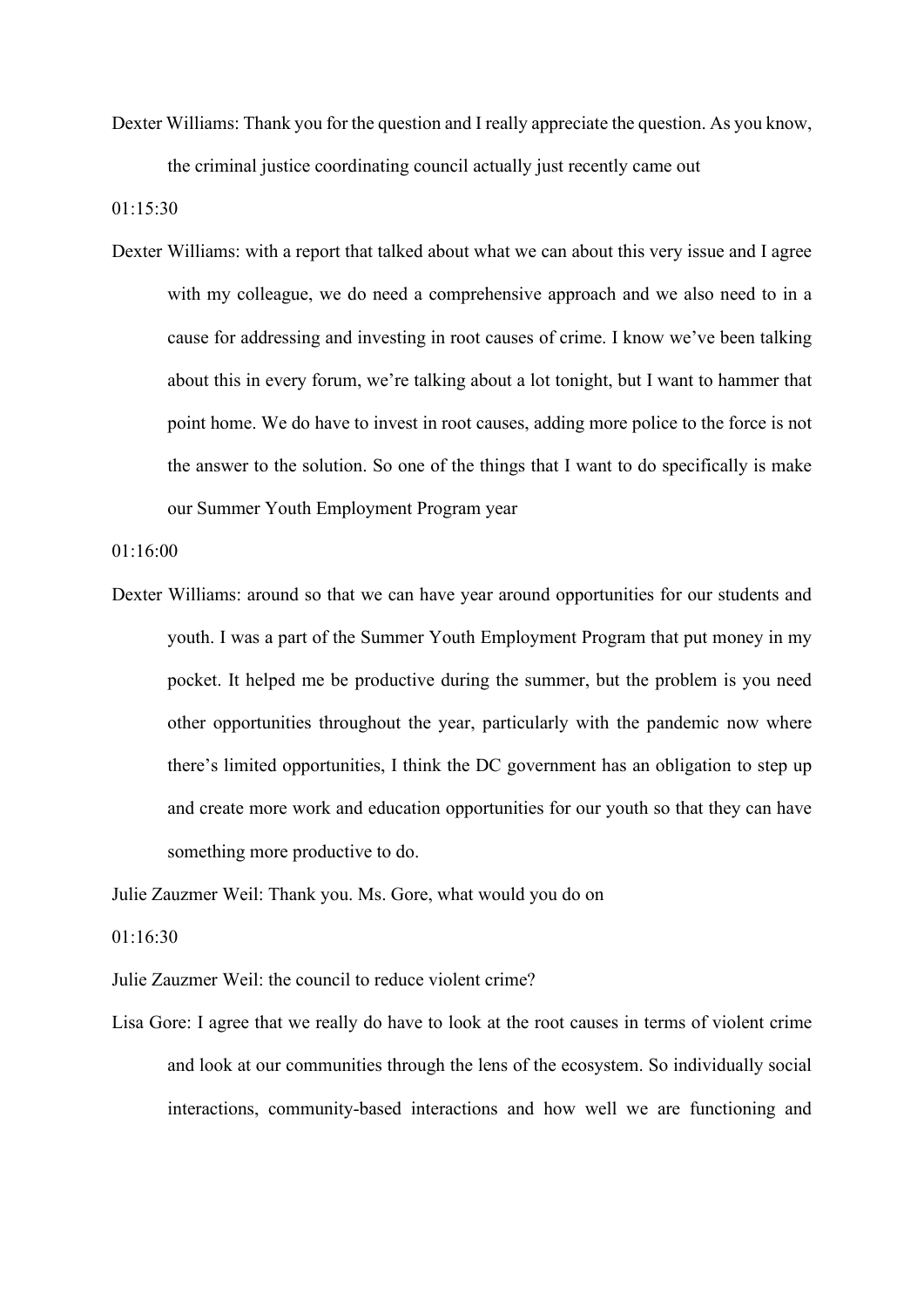supporting those communities, I strongly believe in my platform call for vocational education programming that

01:17:00

Lisa Gore: re-modernized to begin in the middle school ages where not only kids can come out with a skill, but they also can come out with business opportunity. So we have to start young. School is a great place to catch a lot of the issues that go on set that could lead to incidents of violence. I believe in a school-based mental health program we need to expand that and we need to expand our out of school time offerings for our kids as well. Working in the juvenile justice system

01:17:30

- Lisa Gore: I'm a strong believer also in diversion programs. We need to make sure that we're not putting non-violent offenders in the criminal justice system. So making sure those diversion programs are strong and that way we can, you know, serve people that are most at risk and mostly need it first.
- Julie Zauzmer Weil: Thank you. Ms. Bonds, DC spends millions of dollars each year on several programs that are meant to prevent violence before it happens, but violent

01:18:00

Julie Zauzmer Weil: crime is still going up. Is there anything that you would change about DC's approach to violence interruption?

Anita Bonds: Well, I was about to agree with my opponents as it related to how we can fight this scourge that is upon us, but yes there are some things that we can do that we have been doing, but I think we all have to understand that what is going on in the District of Columbia

01:18:30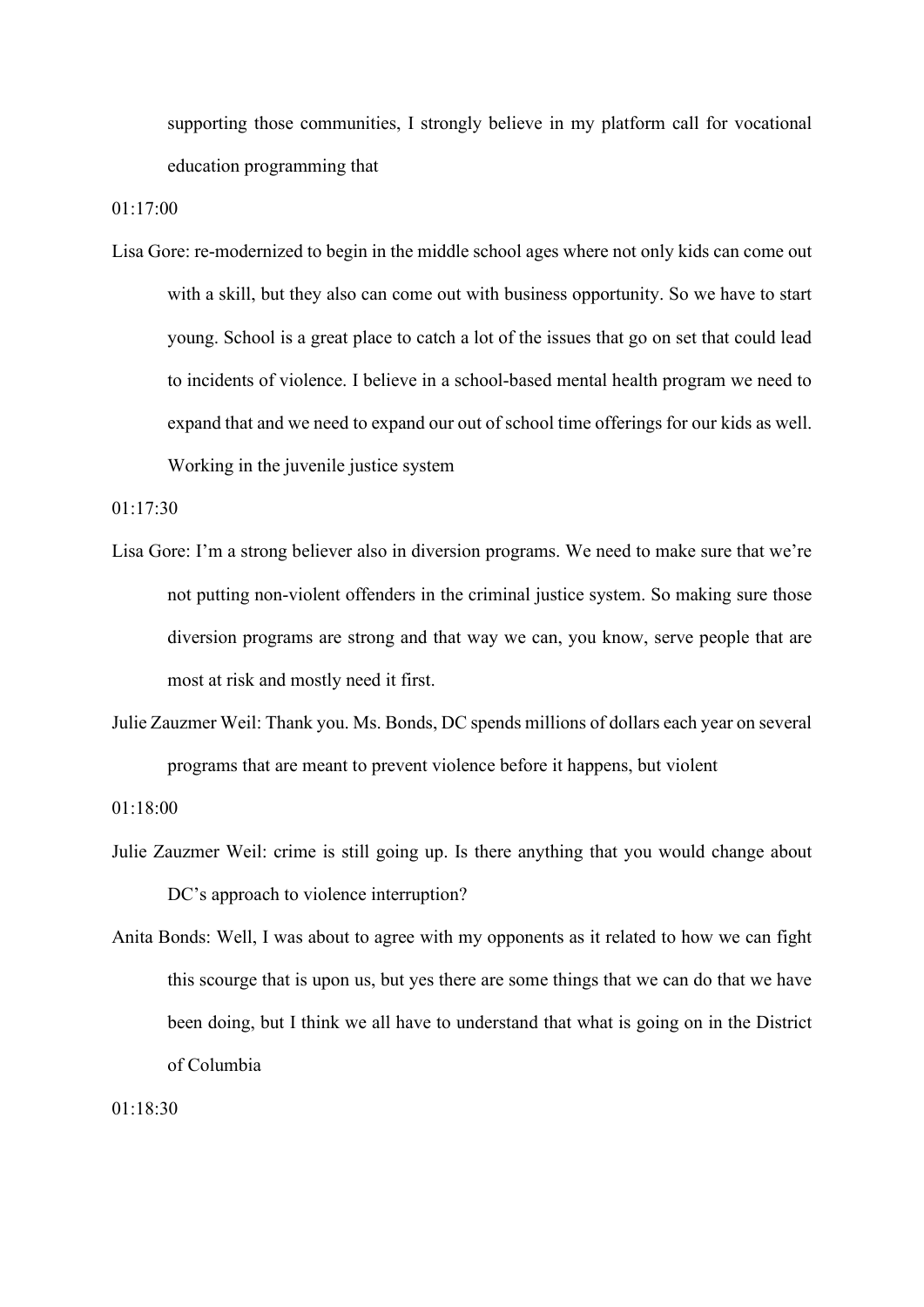Anita Bonds: now is something that's going on nationwide and more importantly, we have to understand that the remedies that we know can work and do work, they work very slowly and so this is, you know, we're on this road long-term and of course, in doing that, it means that it's going to not feel good for most of us as we are

01:19:00

- Anita Bonds: trying to get instant gratification. The ills of the past are longstanding, the neglect is longstanding, before you and I came on the scene and so it's going to take us some time to really
- Julie Zauzmer Weil: Thank you.
- Anita Bonds: change things so that we feel comfortable.
- Julie Zauzmer Weil: Thank you. Mr. Williams, is there anything that you would change about DC's approach to violence interruption?
- 01:19:30
- Dexter Williams: Yeah, I really do appreciate this question because one of the things that I've called for in this campaign is an evaluation of our prevention and intervention programs, you know, we have a number of programs and I think they're good, but like, to your point, we still have a lot of crime in the city and so we need to figure out what's working, what's not working. Are there any gaps? Is it an implementation issue? Is it a funding issue? But we don't know the answers to those questions right now because we haven't really done a full scale

01:20:00

Dexter Williams: evaluation of our intervention and prevention programs.

Julie Zauzmer Weil: Thank you. Mr. Fleming, anything you would change about violence interruption?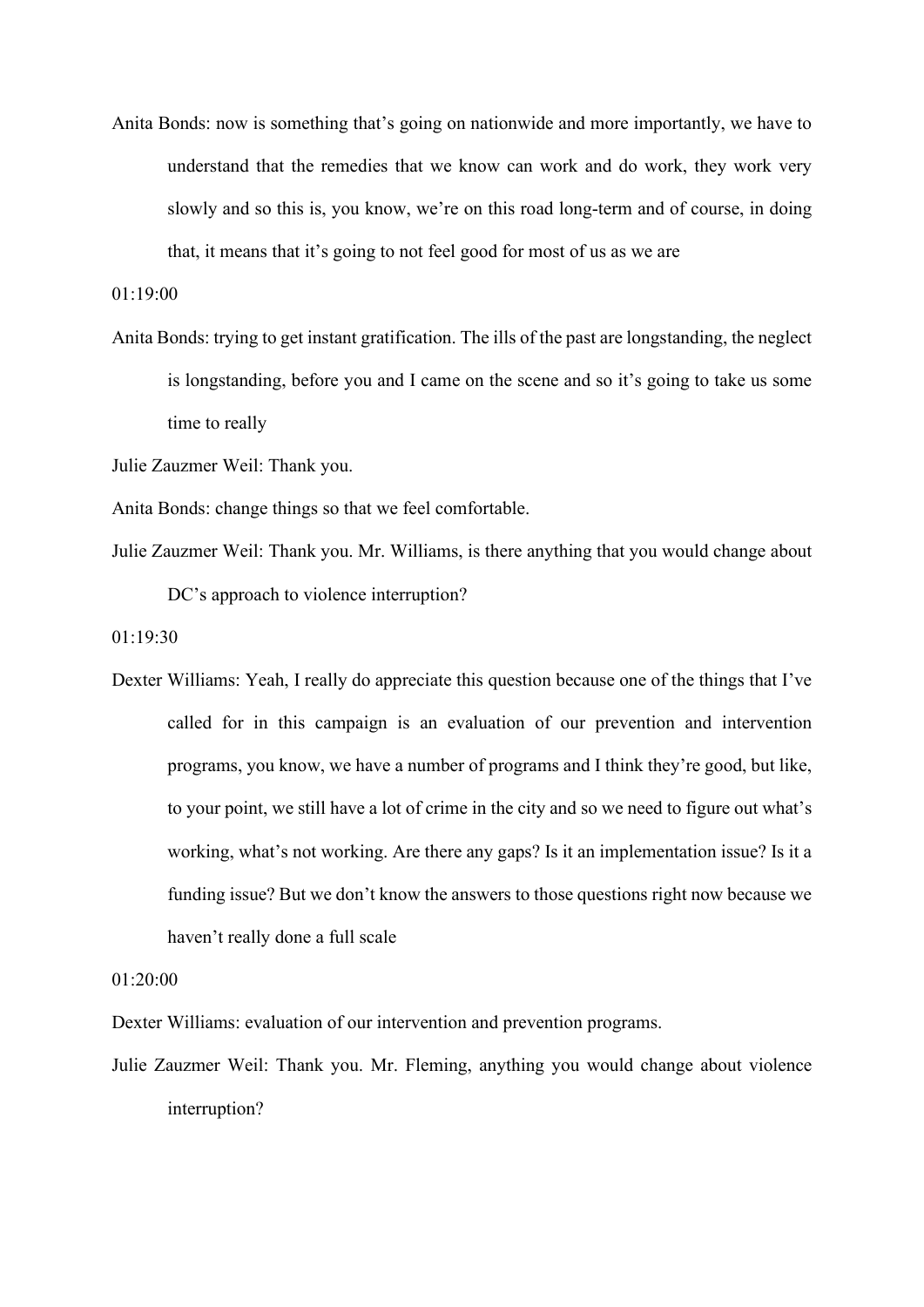Nate Fleming: This is a good question and I do agree that we do have two programs right now, one is run out of the office of the attorney general, one is run out of the mayor's office and often these organizations don't coordinate and collaborate in the way that they should. So we need to make sure that we're looking at this.

01:20:30

Nate Fleming: We have to also understand that one of the things working at the council, we work to put the dollars in these programs and these programs have been scaled up for a very short amount of time and COVID has had a huge impact on their operations. So we have to evaluate them, but we also have to evaluate them with that context. Right now we need stronger coordination, but we also have to do things like protect and secure our public spaces. Make sure that we reclaim our streets, our parks, our libraries, as places for safe activities.

```
01:21:00
```
- Nate Fleming: In my opinion, we need a network of mental health, young adult engagement services that can be run out of our faith-based organizations, our recreation centers and our schools.
- Julie Zauzmer Weil: Thank you so much. Council member Bonds recently voted in favor of removing police from DC schools, a plan that Mayor Bowser and Chairman Mendelson disagree with. Mr. Williams, do you believe police belong in DC schools?

01:21:30

Dexter Williams: No and I think again we have to listen to our youth and young people, you know, during the height of the pandemic, they made it very clear that police made them uncomfortable. They didn't want it. We've had hearings on this issue. We've had many public meetings about it. I know personally I've been to a school where there are police officers and you know, it's not a good feeling when you see a police officer in your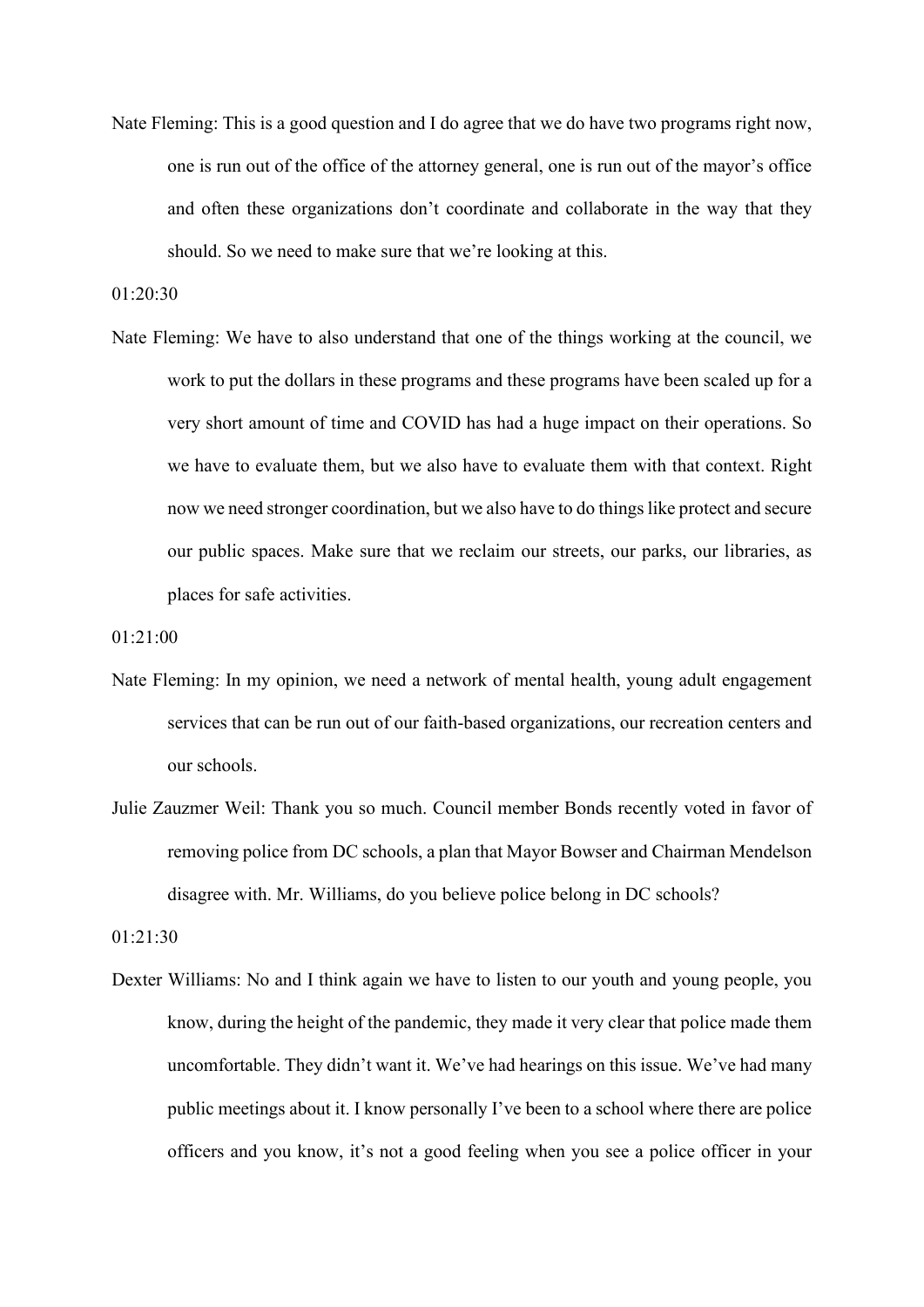school because they indicate something. It has an impact on you mentally, socially, and also economically.

01:22:00

Dexter Williams: And so, no I don't support having police in school.

- Julie Zauzmer Weil: Ms. Gore, what about you? Would you vote to keep police in school or remove them?
- Lisa Gore: No. I, as a mom of a teenage son I definitely would not vote to keep police in school. I do believe they need to be removed from schools, but at the same time, I believe we need to heavily invest in my platform calls for heavily investing in school-based mental health program so that we're catching issues

01:22:30

Lisa gore: with our kids. School is the best place to catch it. You know, my platform calls for schools to be more than just the school building, but a building that's surrounded by the community and where the community and kids can get the services they need. So this is one place that we can do that and just to piggyback off of your answer, I didn't have a chance to respond to violence interruption. I think that we need to increase our violence interrupters. We need to play some more throughout the city. Right now, it's been said we haven't invested in that program in long-term, but we know that

01:23:00

Lisa Gore: you know, there are positive things that come out of that as well as the diversion program. We know that kids that are diverted that have non-violent offenses are less likely to offend and there's data that supports that. So we want to get our community to the point where our kids are not committing offenses, but if there is something they commit they're non-violent, we get them quick and we identify issues with them early, before they escalate.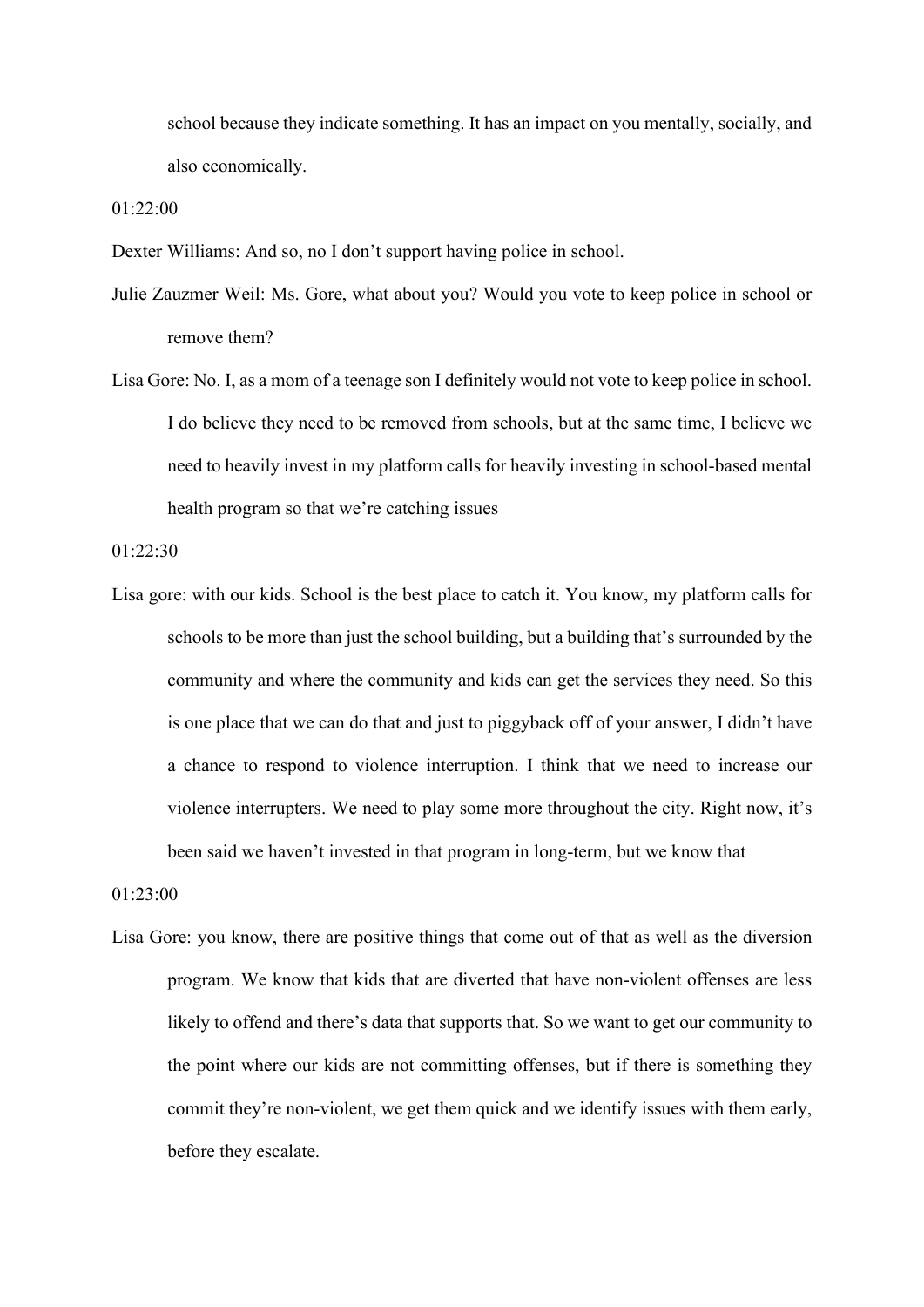Julie Zauzmer Weil: Thank you. Thank you so much. Mr. Fleming, do you support 01:23:30

Julie Zauzmer Weil: police in schools? And then I see Ms. Bonds wants to respond to that.

Nate Fleming: So this is a challenging question. I support making sure that our schools are secure and one of the things most people wouldn't imagine looking at me, I was the head football coach at Kramer Middle School, 2017, 2018, 2019, and that's one of the most challenged schools and I remember when there was a fight or someone was disciplined, they sent them directly to a school officer and I was perplexed by that. I don't think that's the way that we should deal with what basic behavioral challenges

01:24:00

Nate Fleming: in our schools. So I think that we need to make our schools safe, so we can enhance this and strengthen the training of the security officers we have and if there's a challenge where a police officer needs to be called, we can use the police the same way everyone else uses the police and make sure that that school has a police officer that will respond to incidents inside the school. We need to be commonsensical about the way that we approach these issues. Sometimes we let politics get in the way and I think this is one of those issues.

Julie Zauzmer Weil: Thank you. All right, Ms. Bonds, and then Ms. Gore, I think each of 01:24:30

Julie Zauzmer Weil: you asked for a 30-second response.

Anita Bonds: Yes. Thank you very much. I think that this is such an important issue as it relates to the growth and development of our young people and that's one of the reasons that I chose to vote no, I do not want officers in the schools. Another aspect of this whole situation is that officers in the schools cannot put their hands on kids and so it seems to me, if there is a fight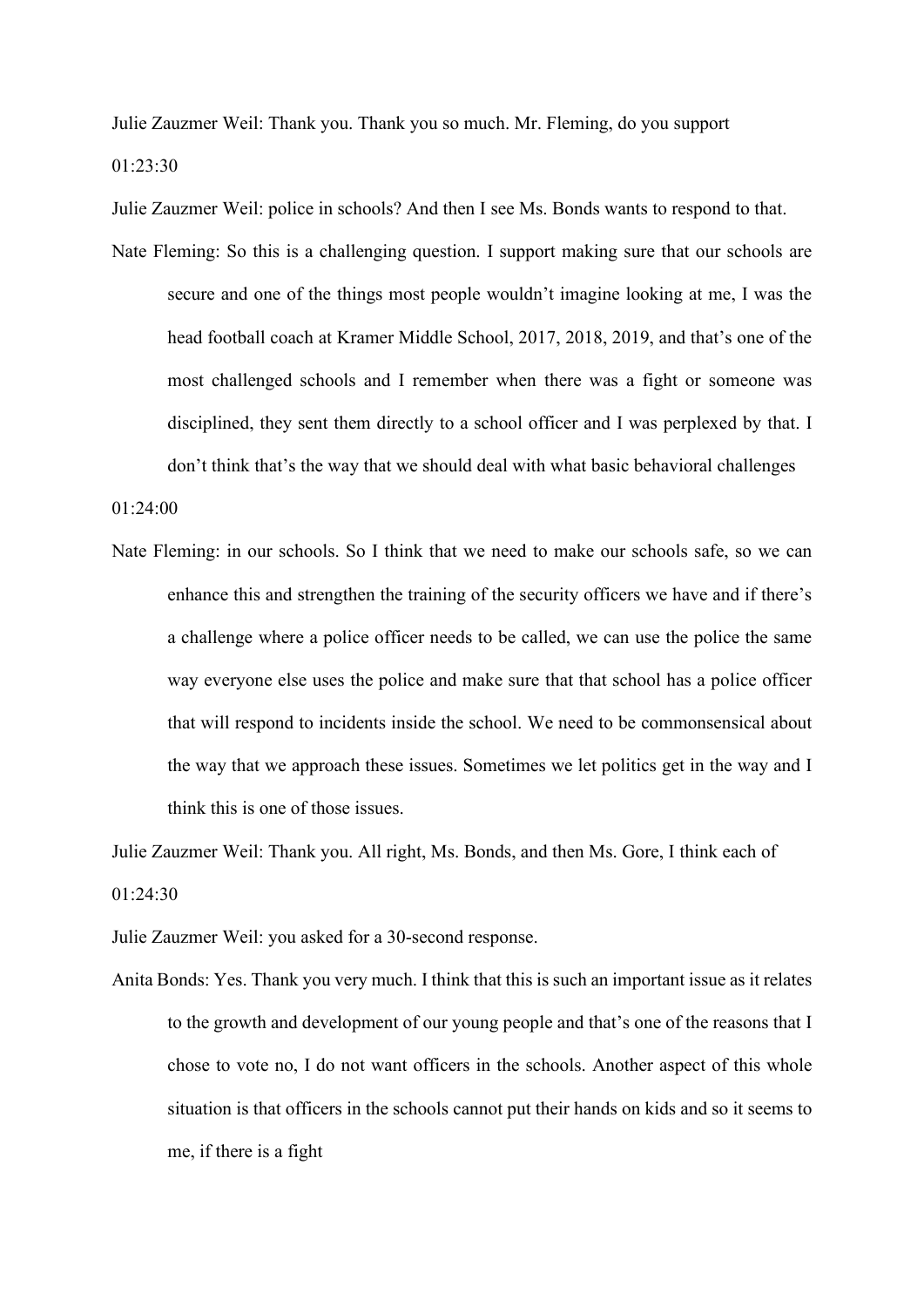01:25:00

- Anita Bonds: how do we separate kids? And if officers can't help with that, then what is their real position to just lock them up and, you know, handcuff them. We don't want.
- Julie Zauzmer Weil: I believe the officers who are not allowed to put their hands on kids are the school security officers, not the DC police, that's my understanding. Anyway, Ms. Gore.

Lisa Gore: One of the real issues that we have with police in schools

01:25:30

Lisa Gore: and even security in school is a school to prison pipeline. We know that police law enforcement in school increases the suspension rates. It increases all types of negative outcomes, primarily for black and brown boys. That's a real issue. That's not political, that's data and that's one of the things that we have to really consider in this discussion. My platform does not call for leaving schools unsafe.

01:26:00

Lisa Gore: If we increase school-based mental health, counselors, professionals, we will have people that can professionally deal with these incidents with our kids and not run the risk of

Julie Zauzmer Weil: Thank you.

Lisa Gore: having them go to prison on that issue that could be handled by somebody else.

- Julie Zauzmer Weil: All right, let's have Nate Fleming respond and then we'll move on to the next question.
- Nate Fleming: I agree with candidate Gore on this issue. I think it's important to highlight on the issue of school-based mental health. We've been doing the work.

01:26:31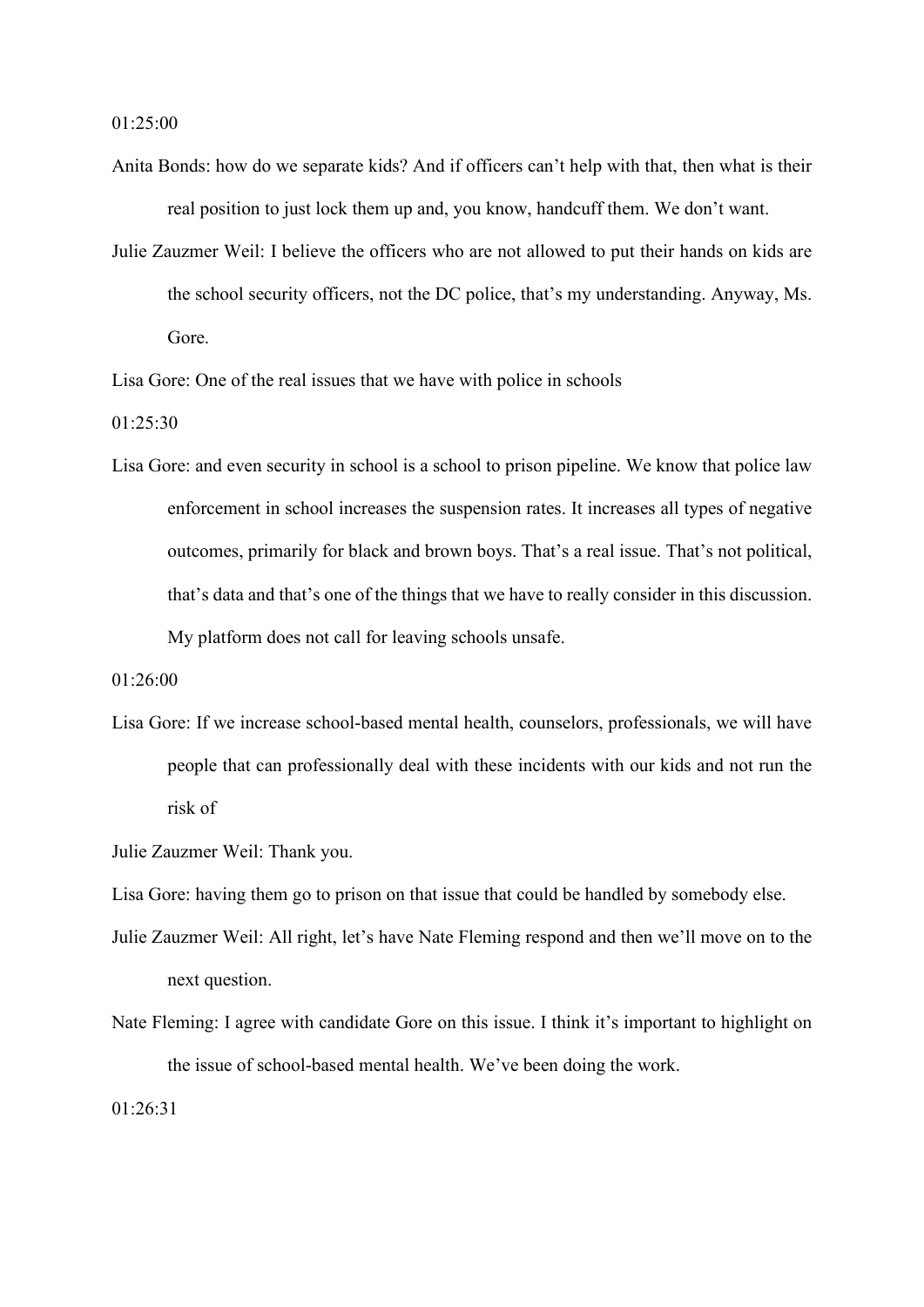- Nate Fleming: So in 2020, we funded a budget amendment to increase the amount of money that we received from the estate tax from very wealthy families and we directed that money to school-based mental health, to violence prevention and mentoring, particularly in at-risk schools. So I think that's something that we definitely should make sure that we're doubling down on and investing more into school-based mental health. I really appreciate that candidate Gore.
- Julie Zauzmer Weil: All right, thank you. Along those lines, we have a question from the audience for Lisa Gore. What would you do if anything, to take some jobs away from the police and give them to other professionals?
- Lisa Gore: So I think, one of the things that we just talked about is definitely police in schools and I really wish we could speak that up. I think we're a few years from getting there and there might be some pushback from the executive administration, but I would love to get them out of schools and those security contracts and take
- 01:27:30
- Lisa Gore: that funding. Just like we talked about to school-based mental health incidents, also dealing with mental health calls. I've talked to police officers on the street. They really don't want to deal with that. We have better systems in place and we need to invest in those systems, Department of Behavioral Health so that we have a team and I believe we do, we have a team, but it could be funded and we need to make sure that we're offering them enough monetary support and budget funding that the team

01:28:00

Lisa Gore: is basically able to respond to mental health call without police involvement, unless they're involved in something extremely dangerous that law enforcement needs to be called and sometimes that can be diverted with additional professional counseling as well and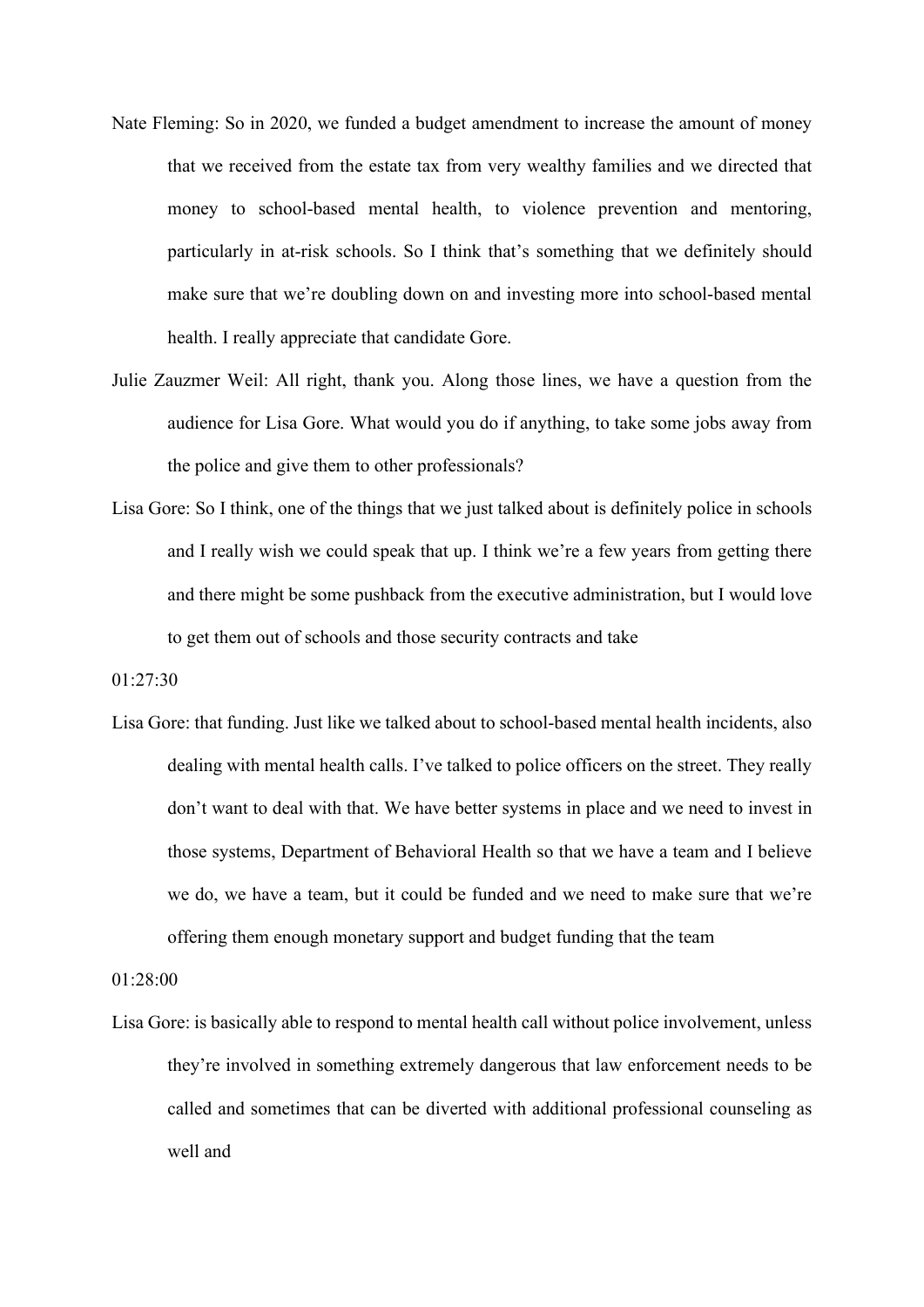Julie Zauzmer Weil: Thank you.

Lisa Gore: then we also talked about the non-violent traffic incident or non [U/A].

Julie Zauzmer Weil: Thank you. All right, Ms. Bonds, are there other jobs that the police do right now that you think could be done by somebody else?

Anita Bonds: Oh, yes. Most definitely.

01:28:20

Anita Bonds: We call officers for many things and I think we start with mental health assistance. I believe that every police district should have mental health aides that are available in the district and that they go to the assistance of the community. I know, usually when there is a-

01:29:00

Julie Zauzmer Weil: We might have lost connection. Council member Bonds, are you there? All right. Let's move on to, you know, what I was going to do yes or no questions next, but let's wait for Ms. Bonds for that, so that everybody gets a chance to raise their hands. Let's see.

01:29:30

- Julie Zauzmer Weil: All right, let's move to a question for Ms. Gore. How would you rate the district's response to Coronavirus? Going forward do you see the need for any changes to how DC handles the ongoing pandemic?
- Lisa Gore: Honestly, this question I'll have to answer it from the perspective of a mom that had a kid in high school at the time Coronavirus started and

01:30:00

Lisa Gore: it was kind of distracting. So overall though for the city, I would probably give us a B, but I am really disappointed in the response that parents went through in terms of transitioning to hybrid learning, going back to school without testing protocols in place,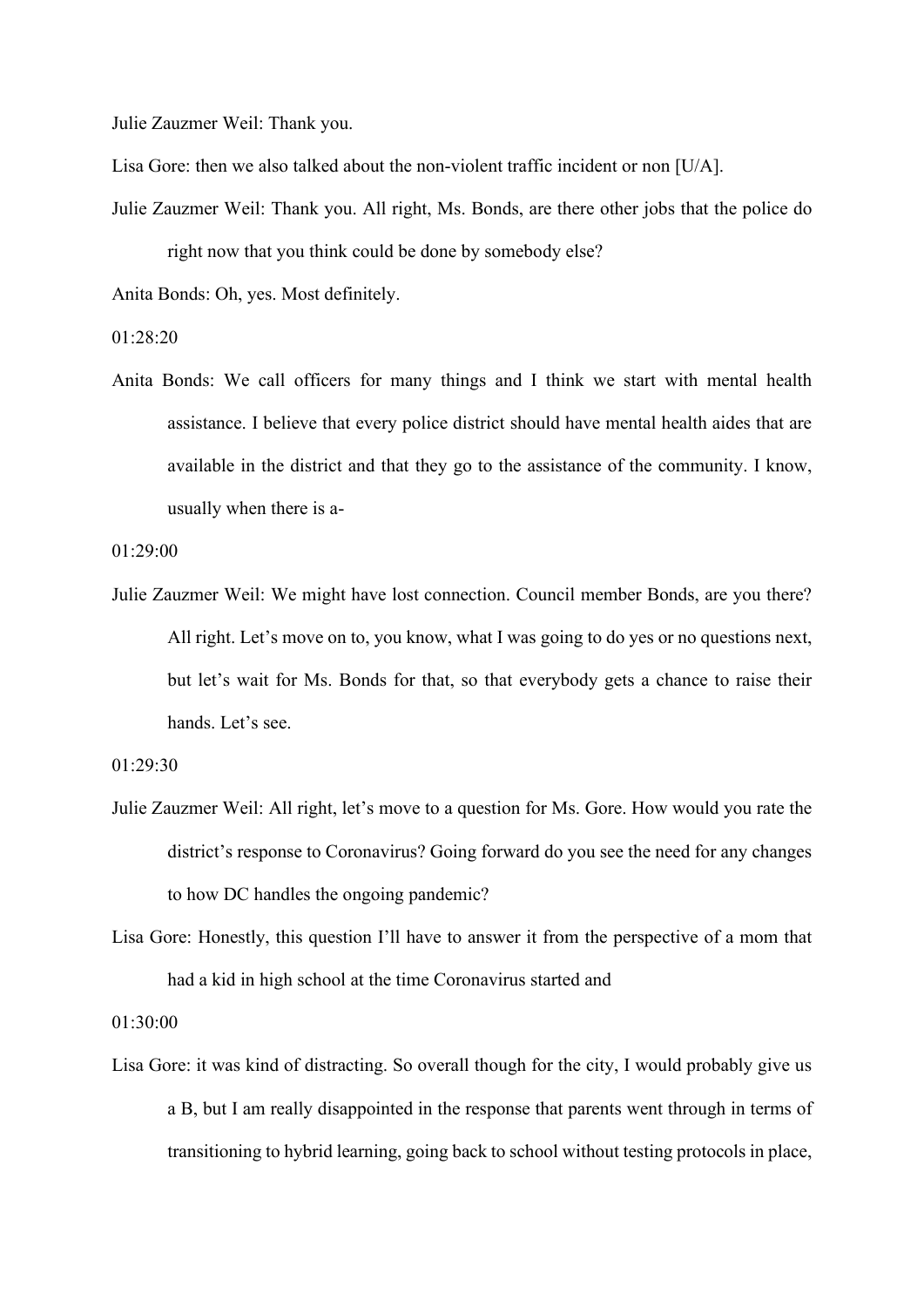lack of transparent data, classroom level data. So there were definitely some issues with the response

01:30:30

- Lisa Gore: in terms of education and just, you know, the masking, unmasking. There was a lot of confusion there. So I think I would give the city probably a B.
- Julie Zauzmer Weil: Is there anything you would change going forward as we continue to deal with this pandemic?
- Lisa Gore: Absolutely. Transparent data. We're still having issues with the executive office providing the city with the data that we need. We have to have

01:31:00

- Lisa Gore: data transparency so that we can track the transmission rate and we can make good business decisions, not only for schools, but businesses as well. So I think I would definitely, you know, in terms of oversight being a council member demand that the data transparency be a lot more robust than what we're seeing right now.
- Julie Zauzmer Weil: Thank you. Mr. Williams, how would you grade DC's response to the pandemic and what would you do differently going forward?

Dexter Williams: I think it's been good.

01:31:30

Dexter Williams: But I also have to comment from a perspective as a former council staffer when the pandemic hit, you know, in the beginning, the administration was collaborative with the council. It was consistent communication. I do like the fact that the administration held daily press conferences, informing public about how we as a city, we're going to move through this process, but somewhere down the line, you know, the administration stopped communicating with the council. It caused a lot of tension.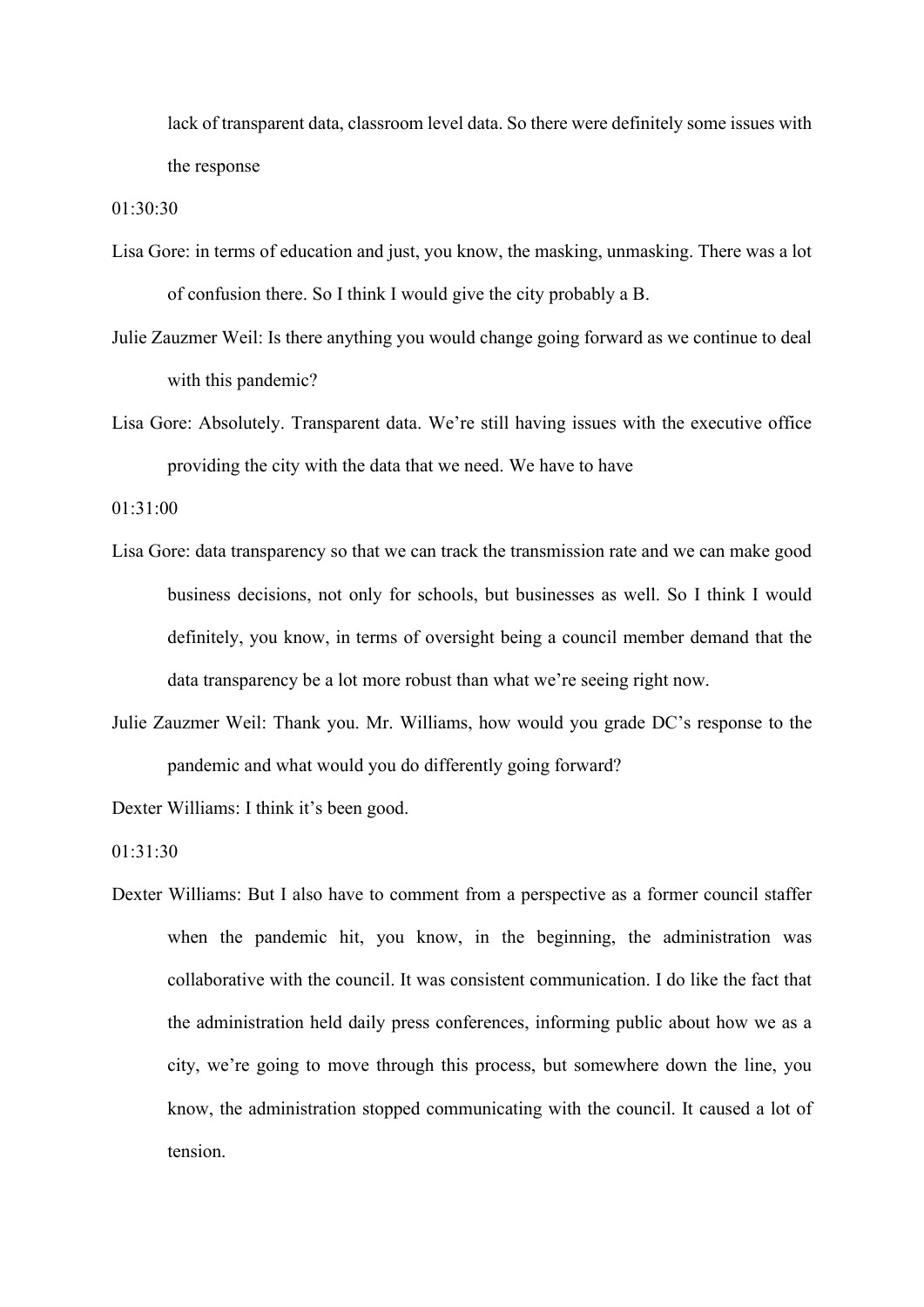Dexter Williams: As candidate Gore said, you know, there was a lack of communication with our education system and it was just a mess and so we've moved past that, but I think moving forward, transparency is going to be key. I mean, you saw the report that came out. I believe it was earlier this week that talked about the COVID data wasn't even updated. So people have been able to trust their government. People have to feel comfortable with the Department of Health and making sure that they're reporting

01:32:30

Dexter Williams: accurate numbers and being truthful about what's going on.

Julie Zauzmer Weil: Thank you.

Dexter Williams: Transparency is a really, really big deal.

- Julie Zauzmer Weil: Thank you. Mr. Fleming and then Ms. Bonds, can you tell us if there's anything you believe DC needs to start doing as we respond to this ongoing pandemic?
- Nate Fleming: Well, Julie, you've been one of the main advocates, encouraging the executive to release reporting data they've stopped and I appreciate you bringing attention to that.

So that's something that others have mentioned, but they certainly should be doing that.

01:33:00

Nate Fleming: I think it terms of our Coronavirus response, one thing I'm proud of, something that I worked on was the eviction ban during the pandemic and we researched what was going on in other cities, other jurisdictions and we wanted to have the strongest ban to make sure that one, we didn't have a clip of evictions essentially and we've had problems with that. Council members wanted to weaken that ban. They put landlords over people and we've had challenges in terms of our state DC program, even for getting money to the landlords. So I think that's an area that I'm proud

 $01.33.30$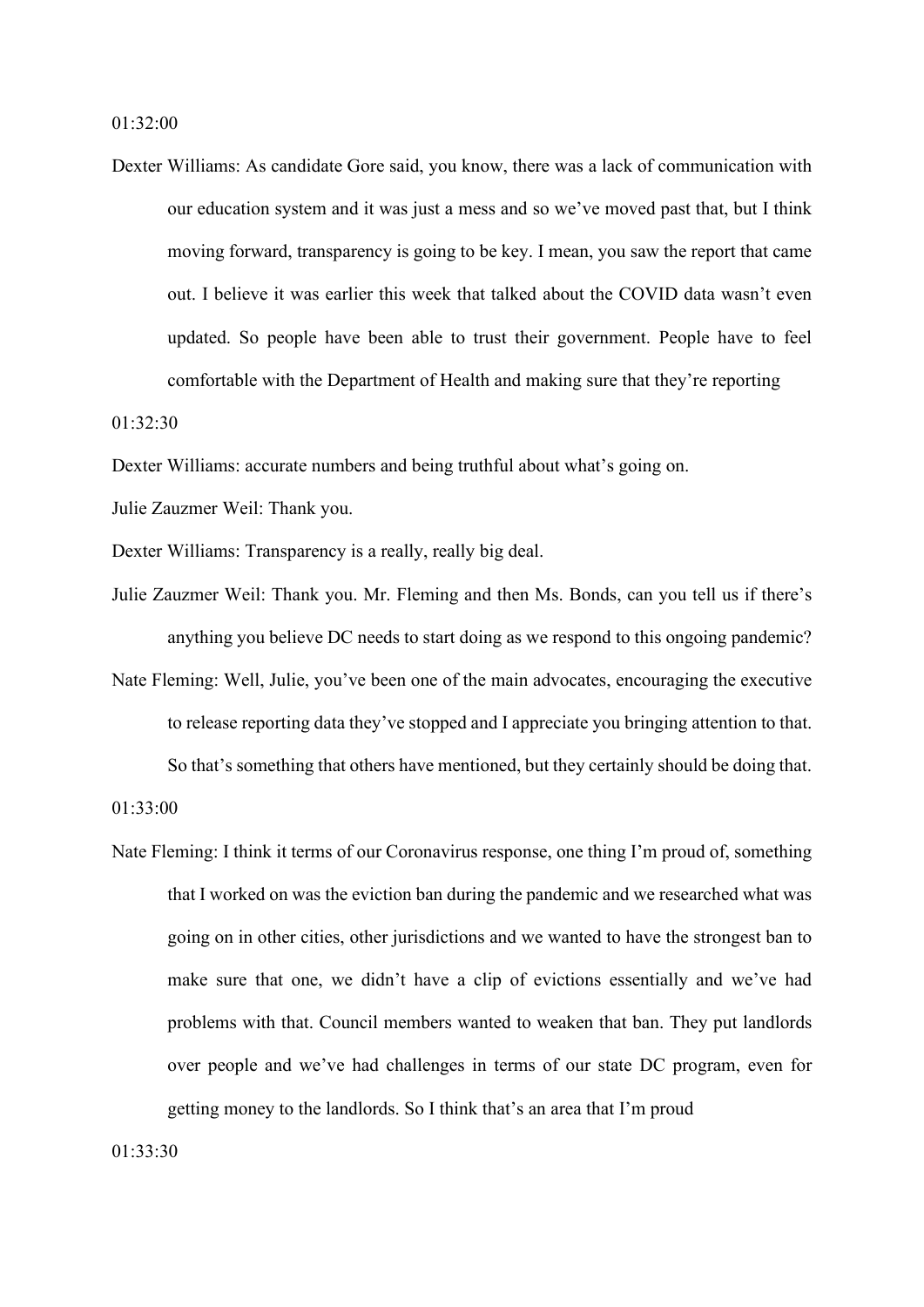Nate Fleming: of what we've done, but that's also an area that we need stronger improvement on. The pandemic isn't over, and people still need assistance in terms of meeting their rent and utility bills and I want to ensure that we don't have a clip of evictions moving forward.

Julie Zauzmer Weil: Thanks so much. Ms. Bonds.

Anita Bonds: Yes. I think that the administration has done a fairly good job during the pandemic, the transparency of information for the most part.

01:34:00

Anita Bonds: We began to realize in the last couple of weeks, last month, that there has been a slacking. Somehow it was this agency versus the other agencies saying, you know, why and how we were not getting the information, but I understand that we are going to have a meeting tomorrow, so we're starting again weekly meetings with the executive

01:34:30

- Anita Bonds: and we expect to get that information again and be able to share it with the community and the community really depended on knowing where and how the city was attacking the issue of COVID and what the resources are.
- Julie Zauzmer Weil: Thank you. I'd like to give each of you the opportunity now to ask each other a question. Ms. Bonds, is there a question that you would like to ask one of the other candidates?

01:35:00

Anita Bonds: Let's see. I would like to ask Mr. Williams a question. Do I just go for it? Okay. Julie Zauzmer Weil: Go for it.

Anita Bonds: Mr. Williams. All right, well, thank you. Mr. Williams, I'd like to know what your thoughts are on the new approach that we're taking to getting at risk money directly to the schools as opposed to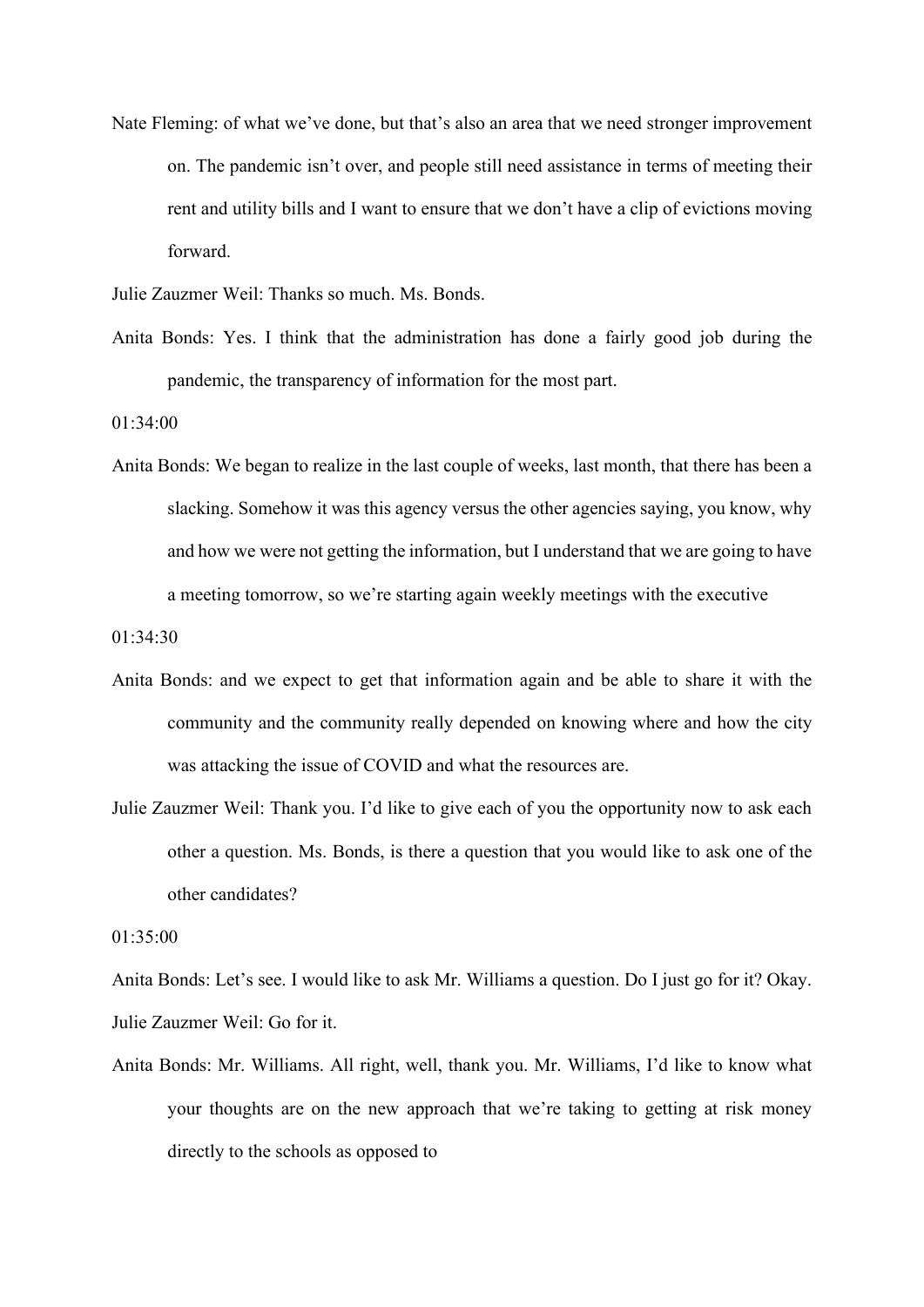01:35:30

Anita Bonds: it coming through that filter that you and I talked about before?

Dexter Williams: Now council member, I really appreciate that question, because you know, education is a big priority of mine. I know that there was a back and forth at the council during the budget process on at-risk dollars and actually support Chairman Mendelson's proposal. To tell you the truth, council member, my biggest concern is implementation and as you know, as a council member yourself that's an issue, you know,

01:36:00

- Dexter Williams: [U/A] came out with a report couple of years ago that talked about how atrisk clients wasn't actually being used appropriately. So I want to make sure that these new enhanced at-risk dollars, which are targeted, which I think is very smart and strategic, are actually going to go to the schools and actually be used appropriately, that's why I really appreciate the question, council member.
- Julie Zauzmer Weil: Oh, that was a great question. And I see that Mr. Fleming wants to respond to it as well, 30 seconds.

Nate Fleming: Yes, I do.

01:36:30

Nate Fleming: I'm sorry for beating a dead horse, but this can clear up something earlier. I actually wrote this law as a council staffer. There were 20 schools east of the river that were underfunded in 2020 and part of the reason they were underfunded because they had so many at-risk youths in the schools and the funding mechanism didn't work for them. So we wrote a bill to ensure that schools with 70% or more at-risk students get more funding directly through the budget and this bill, good example, was a bill that just was implemented in this budget. So it was a bill that we wrote and someone said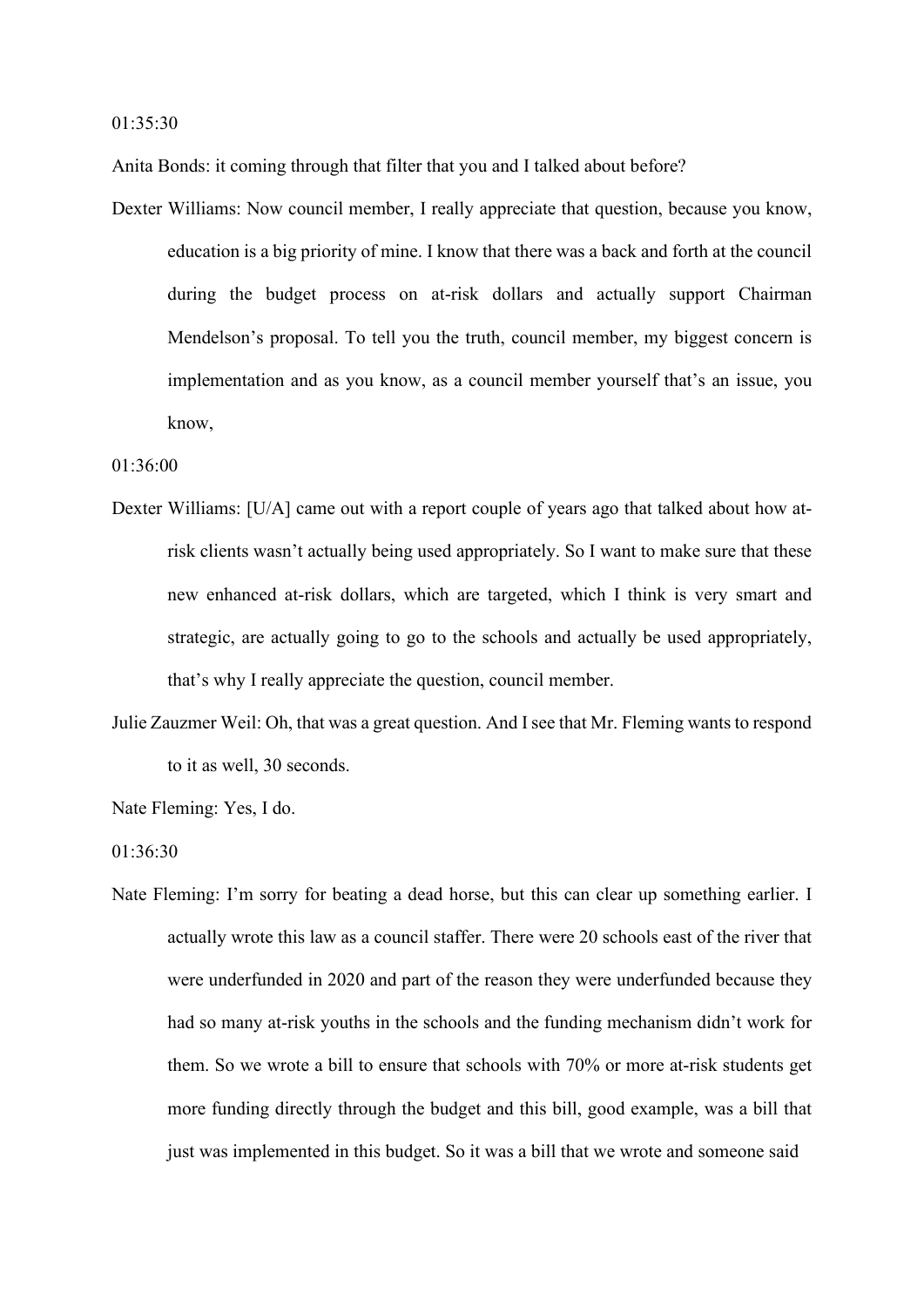- Nate Fleming: that's a good idea and it was implemented in the budget. So I'm very proud of that work. So thank you as well.
- Julie Zauzmer Weil: Thank you, Mr. Fleming. Would you like to ask a question to somebody else in the room?

Nate Fleming: No, I'm fine. Thank you.

Julie Zauzmer Weil: Well, Mr. Williams, can you ask a question to one of your opponents?

Dexter Williams: No, I'm fine as well.

Julie Zauzmer Weil: Ms. Gore, do you have a question for somebody.

Lisa Gore: Yes. I have a question for council member Bonds.

01:37:30

Lisa Gore: And my question is the financial reports were recently released and I was looking at a tweet from Alex Koma who highlighted that Brenda Donald, the director of Housing Authority donated a \$100 to your campaign and I also saw that there's a meet and greet, I believe the mayor is sponsoring where you're a guest speaker that's coming

up, I believe on the 21st and my question to you is just about the general appearance

01:38:00

- Lisa Gore: of not being neutral. Do you have any concerns with the donation to your campaign or appearing at a mayoral meet and greet where people might say that you appear favor toward one political campaign or another?
- Anita Bonds: No, I don't have any problem with it. That's why I'm participating in the Fair Elections Program. It is very clear that that is a process where, you know, these, they call it small donations

01:38:30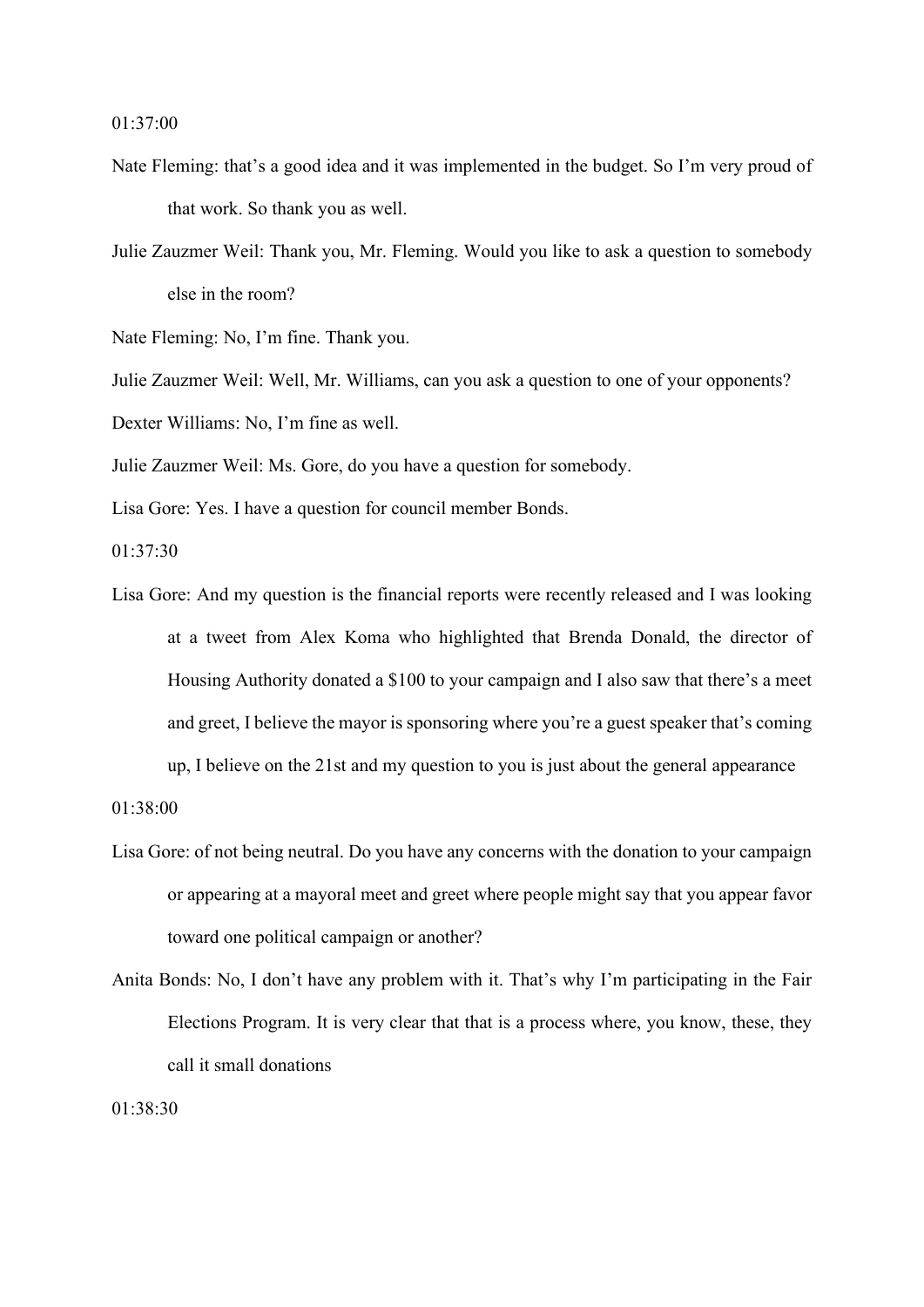Anita Bonds: can be filtered to any individual who was running. I'm running. I did not know about it until I read it today on Twitter. So I'm thankful for the contributions that I get from wherever they come from our district residents and as far as event that a district member of our

01:39:00

- Anita Bonds: government may be listed with, they know the rules and the rules are that they cannot participate in a fund raiser. Now do I have concerns about it as an individual? Not really.
- Julie Zauzmer Weil: Okay. Thank you.

Anita Bonds: Because I think that as long as you follow the law, you are.

Julie Zauzmer Weil: Thank you. All right. Well, we've had two more yes or no questions

01:39:30

Julie Zauzmer Weil: submitted by members of the audience. One asks, do you support extending the DC street car? Raise your hand if you'd like to extend the street car beyond its current line on H street. Everybody wants to extend the street car. I think our audience member will be happy to hear that. Would you like the Washington commanders to build their next football stadium in the district? Raise your hand if you'd like to see the football team return to DC.

01:40:00

Julie Zauzmer Weil: None of the four of you would like the football team to play in DC. All right.

Nate Fleming: I love the football team, you know.

Julie Zauzmer Weil: Okay. Well, I have a question for each of you. Who do you plan to vote for, for mayor? Mr. Fleming?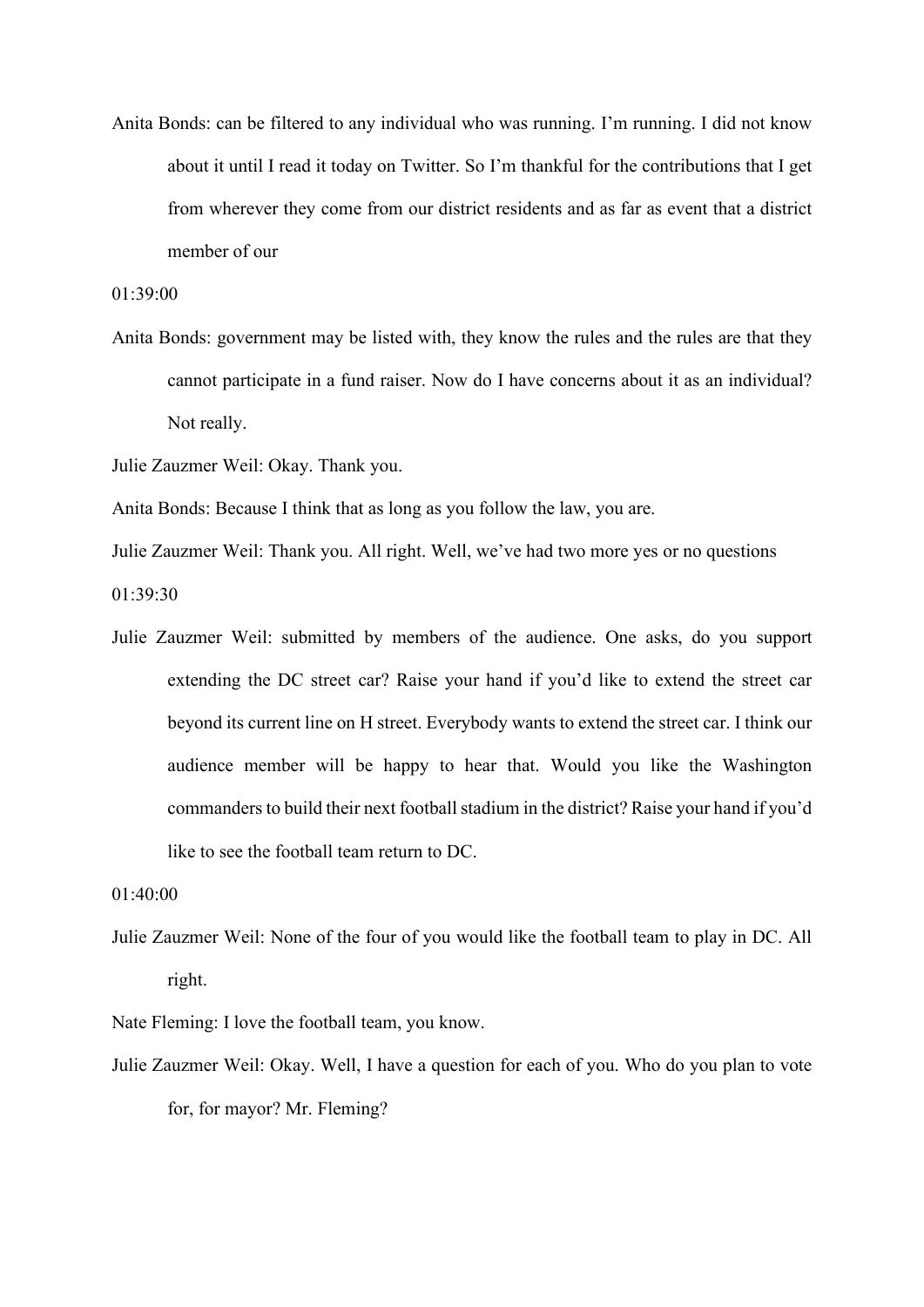Nate Fleming: Well for mayor, I think I'm focused on my own race and I think it's so important because this race is critical right now. We have housing challenges in this city.

01:40:30

Nate Fleming: We've had a chair of the housing committee for the past decade and DC has become least less affordable. We've had the highest intensity of black displacement. So what I want to focus on is ensuring that we win this race. We've knocked 20,000 doors thus far and we're really prepared. We're talking to residents all throughout this city and we're really in position to win this race and I think it's important given that there's a lot of residents out there that wants alternatives to the current leadership at the council, that we focus on this campaign and making sure that residents know that we're well positioned to win.

```
01:41:00
```
- Nate Fleming: We've built a lot of support. We have the endorsements of Jews United for Justice, the grassroots law project, The Washington Post. We won the straw poll with 75% of the vote. So I'm only focused on my race.
- Julie Zauzmer Weil: Alright, Ms. Gore, would you like to tell us who you're voting for for mayor?
- Lisa Gore: To be honest with you. Not at this point in time, but I will say that we have.

Julie Zauzmer Weil: Ms. Bonds, would you?

- Lisa Gore: Okay, I wasn't finished.
- Julie Zauzmer Weil: All right, you can finish, you can finish.
- 01:41:30
- Lisa Gore: Thank you. What I want to say is that we have great candidates in the mayor race and we have great candidates throughout all these races, you know, Trayon White is in the race. Robert White is in the race. Obviously the incumbent Mayor Bowser and then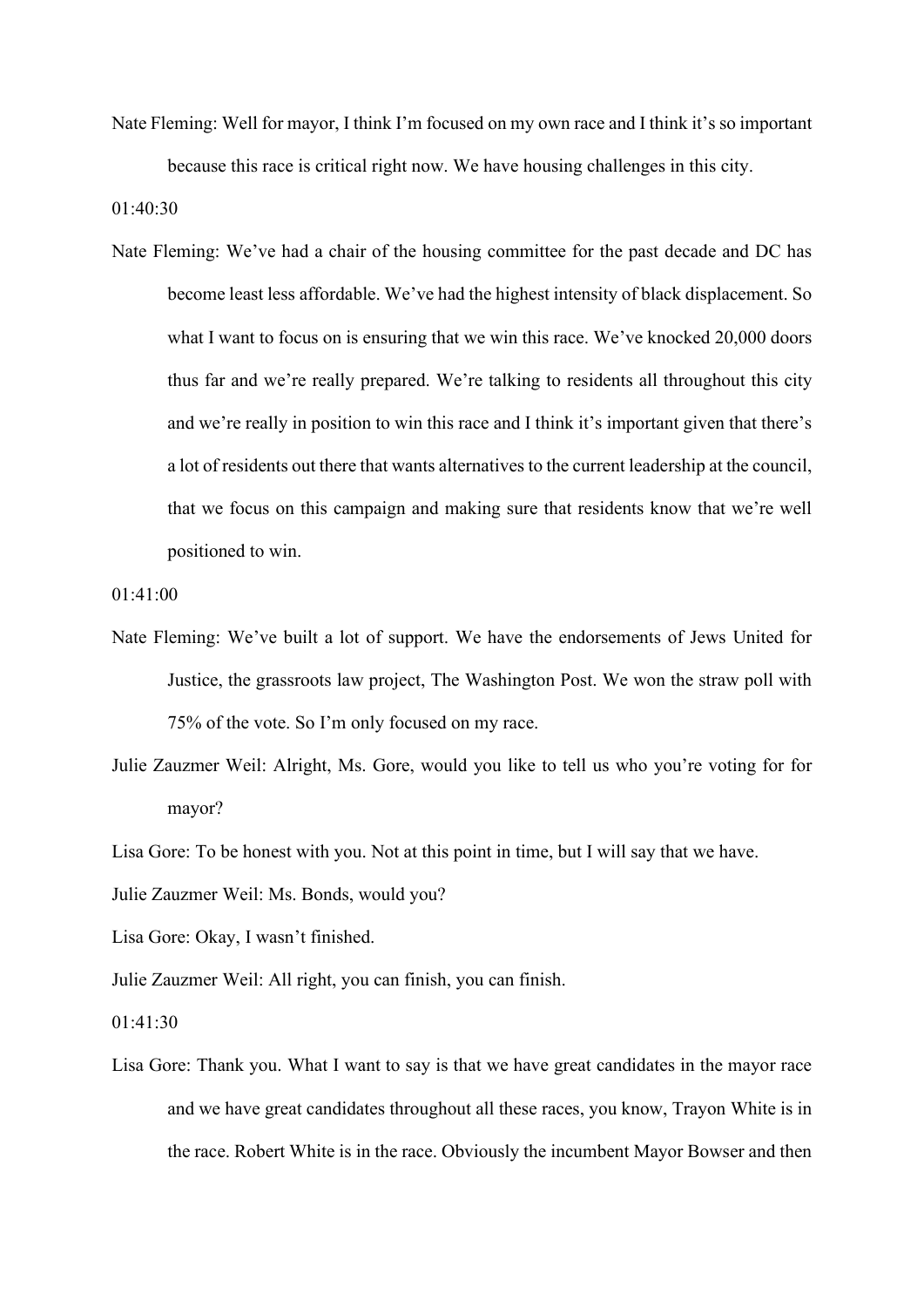James Butler. So there's some strong choices there. I hope everybody does their research and you know pick who is most suitable to them. So, and that's what I'll be doing.

Julie Zauzmer Weil: Okay. Ms. Bonds?

01:42:00

- Julie Zauzmer Weil: We might have lost the council member again. Mr. Williams, who will you be voting for mayor?
- Dexter Williams: Yes, I'm focused on my campaign and my race and we were out knocking on doors, talking to voters. We have a lot of momentum. We've been endorsed by the Washington Teachers Union, The Georgetown Voice. We got the highest number of endorsement votes with DC for Democracy earlier this year

01:42:30

- Dexter Williams: and also we've been endorsed by the DC [U/A] at-large council member comes June 21st.
- Julie Zauzmer Weil: All right, let's see if I get more answers to another question from the audience. Marvin Crimson asks, what could you do as a council member to move DC to net zero emissions? Let's go to Mr. Fleming.

Nate Fleming: I always get the tough questions first

01:43:00

Nate Fleming: this is an important issue. DC, we've set these goals to be net emissions free by 2030, and that's actually the most ambitious goal in the entire country. So we're going to have to be really focused in making sure that we meet this goal. I believe in remittable credits; I believe in expanding opportunities for solar. wind energy, but at the end of the day it's going to come down to making sure we're holding that utilities accountable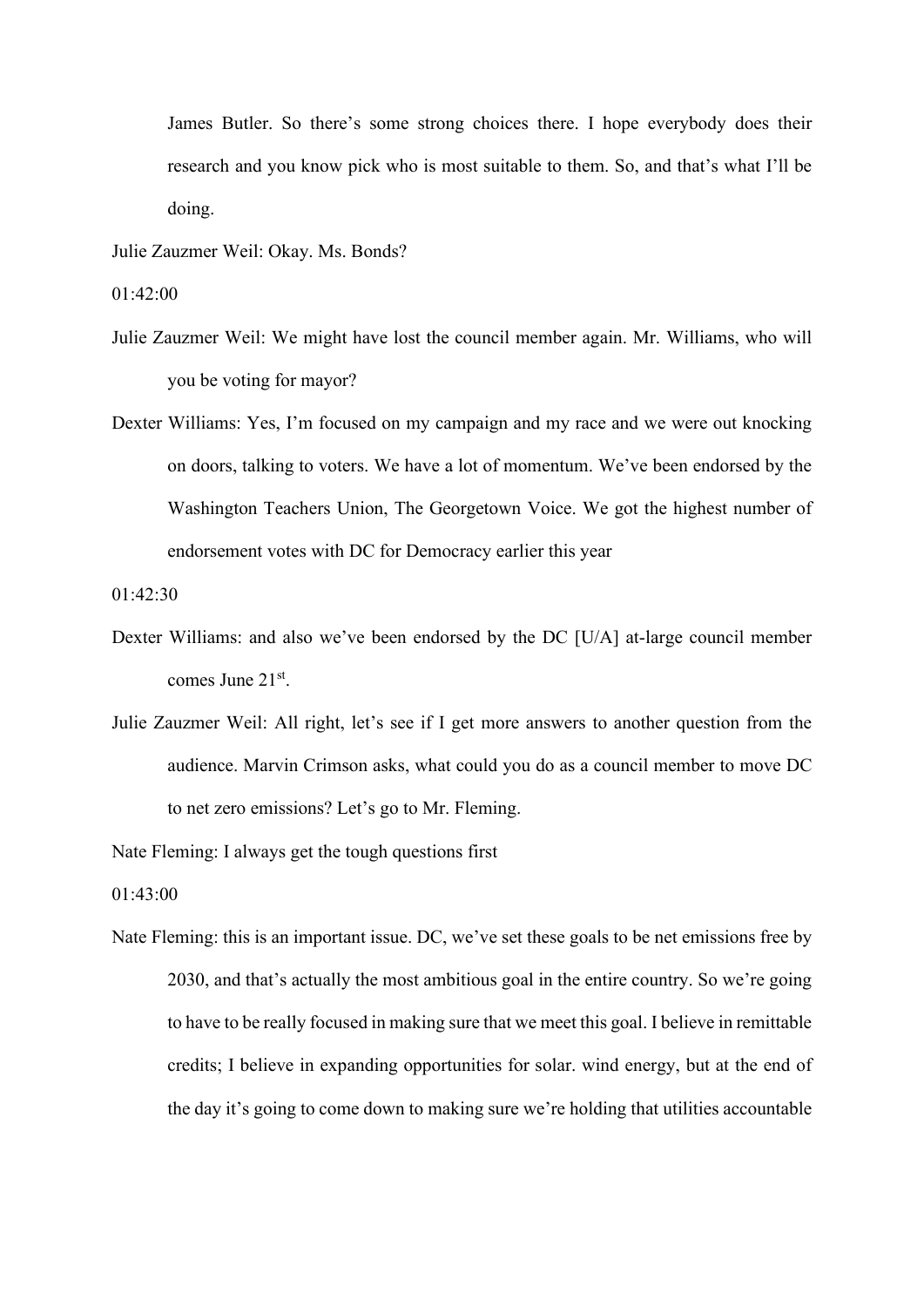and right now we have a council that's too cozy with utilities. We have a member that just left the council

01:43:30

- Nate Fleming: council member, Brandon Todd, and now he's a corporate lobbyist for Washington Gas and the members of the council are just far too cozy with these utilities. So to meet our goals, we're going to have to be aggressive. We we're going to have to be innovative. We're going to have to be creative, but more importantly, we have to stop putting politics over people.
- Julie Zauzmer Weil: Thanks so much. Ms. Gore, how would you get us to net zero emissions in DC?

Lisa Gore: Yeah, so my platform actually called for a green new deal in three areas

01:44:00

Lisa Gore: and that's transportation, public housing, and also education. The main focus is basically that one of the things that we can do is look at our buildings. So they are definitely one of the largest source of emissions that we have and then in terms of transportation, we can make sure that our public fleet is a green fleet. I'm very heavily involved in the Brentwood issue, the bus depot issue, where those buses and vehicles are not environmental friendly.

01:44:30

Lisa Gore: So we can look at our city contracts, also improving solar for all. We have a Solar for All Program, but we know that the participants in that program have come into some hardship with, you know, getting their credits. So we have to strengthen that program and increase the trust in it and that is a program for low housing tenants. So we want to make sure that we're expanding that to them and then just making sure that, you know, building wise that we're using green building standards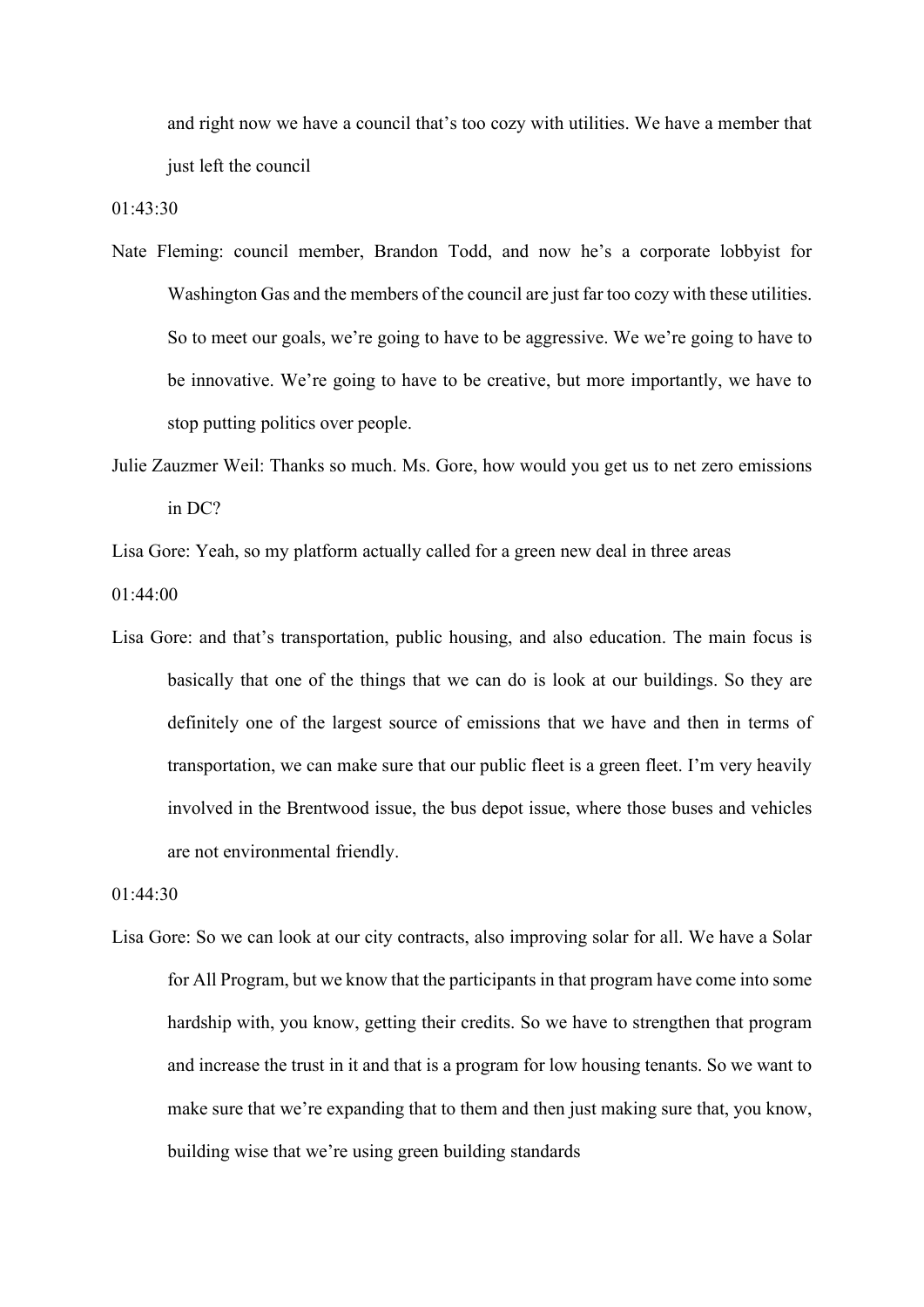01:45:00

Lisa Gore: to the extent as possible. We have private schools in DC that have solar roofs or green roof, but our public schools down.

Julie Zauzmer Weil: Thank you.

Lisa Gore: So we have to change that.

Julie Zauzmer Weil: Thanks so much. Mr. Williams, how would you move DC toward net zero emissions?

Dexter Williams: Thank you. I agree with my colleagues. We did set an ambitious goal by 2030, and I think that this is an oversight question for the committee on transportation and the environment making sure that we are meeting the standards

01:45:30

- Dexter Williams: metrics every time, I would work with the chair, the committee on transportation and environment, making sure that we're meeting those metrics.
- Julie Zauzmer Weil: Thanks so much. All right. Ms. Gore, Robert White, who holds the office you're running for and is now running for mayor, has made some big campaign promises including a guarantee of a job for every DC resident and a plan to open public boarding schools for elementary through high school students whose families want all day schooling.

01:46:00

- Julie Zauzmer Weil: But of course, a mayor can't fund big ideas without the council approving the budget. If you were on the council, would you support funding a jobs guarantee or boarding schools?
- Lisa Gore: If I was going to council, I do like the idea of the jobs guarantee and I like my idea that re-imagine vocational education programming for younger kids are even better,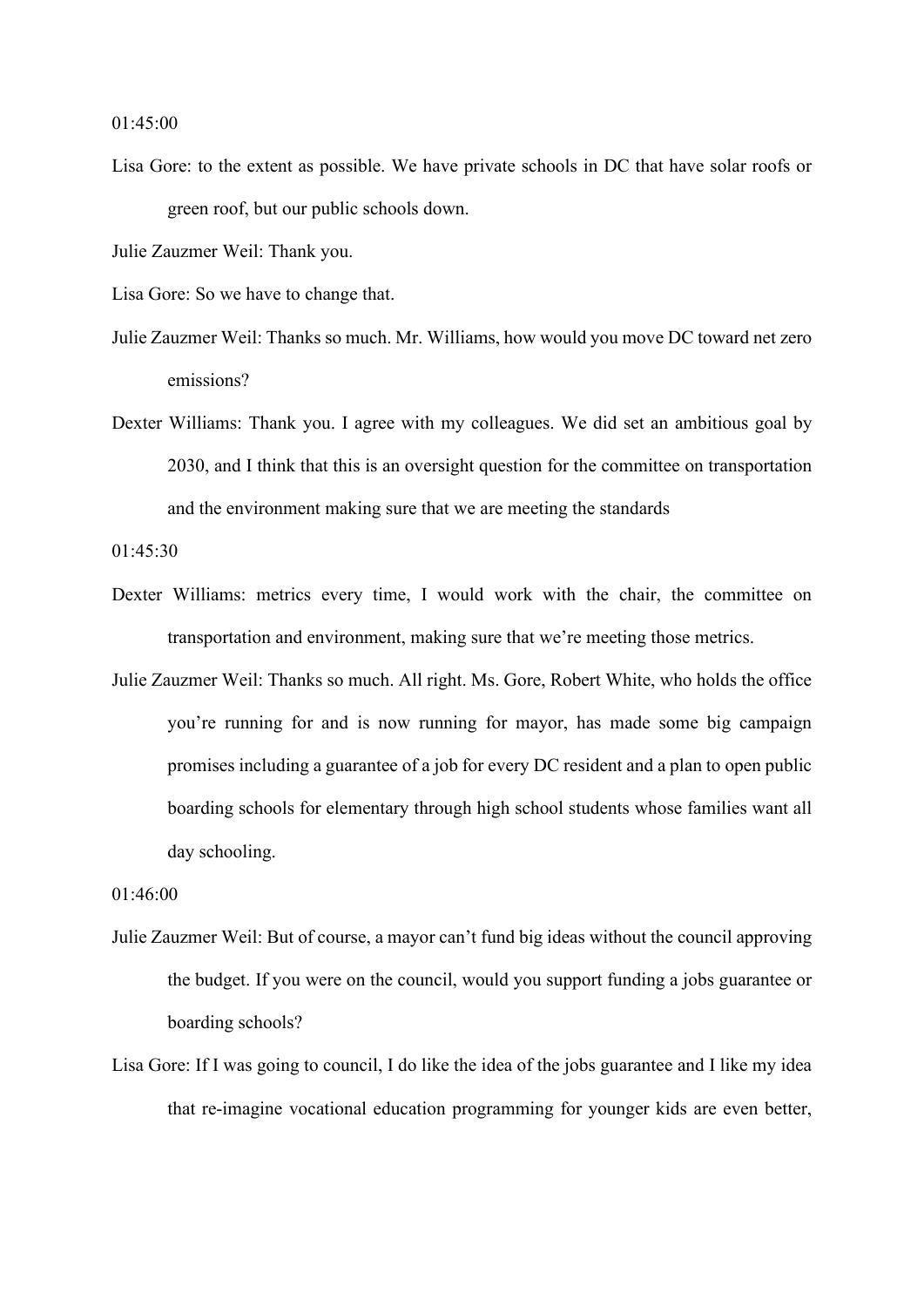because that sets them up for not only skills, but coming out with business opportunities,

01:46:30

Lisa Gore: but I do believe that's a good program. I am not sure that I would fund boarding schools in DC. I'm just going to be honest about that. I am a mom, I have a young son, only person up here that has a young son and, you know, I know when kids enter the juvenile justice system, we want to keep them in our communities, as a mom you want to keep your kid in the community with you,

01:47:00

- Lisa Gore: and I would look to look at maybe something different in terms of that. So to be honest, I don't know if I was on the boarding school idea.
- Julie Zauzmer Weil: Thank you so much. Ms. Bonds, what do you think about boarding schools and about a jobs guarantee which Trevor White has said would cost \$1.5 billion?
- Anita Bonds: Well, firstly, I would not be supporting a boarding school. I understand his proposal actually starts at the

01:47:30

Anita Bonds: kindergarten level and so I'm definitely not interested in that kind of proposal and I don't believe that the community is interested in it. I try to reflect the will of the community as much as possible and I've already heard from many parents as well as others throughout the community, you know, what is this proposal that one of your colleagues has made as it relates to putting our young people in

01:48:00

Anita Bonds: they consider it a confinement as opposed to a nurturing home environment. So that's my strong answer to that. I know that we are all seeking opportunities in ways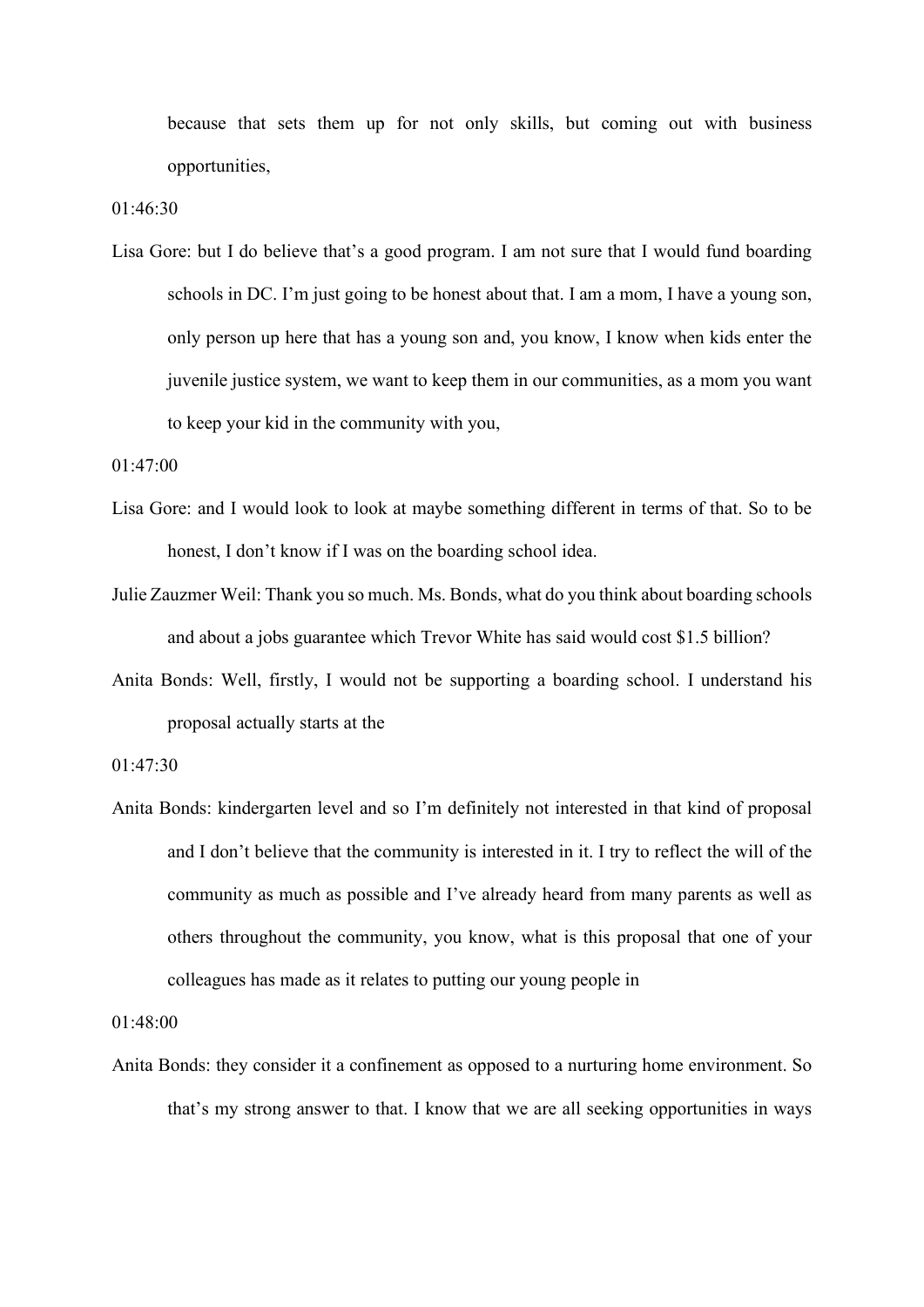that we can change the dynamics in the community, particularly for our young people,

but I do not embrace that as one of the ways. There are other things that we can do.

01:48:30

Julie Zauzmer Weil: Thank you.

Anita Bonds: And I do believe all day school is a proposal that we ought to look at.

Julie Zauzmer Weil: Thank you. Mr. Fleming, what would you think about a \$1.5 billion jobs guarantee?

Nate Fleming: I won' t focus on Robert's plan, but our plans are relatively similar. My jobs plan is reflective of the new deal and the WPA because coming out of the pandemic in this moment of racial justice, there is an opportunity. We have to connect our disconnected young adults under 30.

01:49:30

Nate Fleming: Those who are not in school and who are not working into jobs that DC has leveraged over. So in terms of infrastructure jobs, we put millions of dollars out to do construction and they're supposed to be hiring locally. So why can't we train our own residents and then pipeline them into those jobs. They can be doing maintenance work on our recreation centers, our facilities, that type of work is contracted out right now, but also community work. I believe the younger people, young adults are most effective in reaching the teenagers, but finally

01:49:30

Nate Fleming: we need to invest in the arts. The WPA had a strong arts component, and I believe that's going to engage our young people and put them in pipelines to careers, but generally we have to improve youth and young adult outcomes in the city and that three part plans, one, universal afterschool; two, making the summer youth employment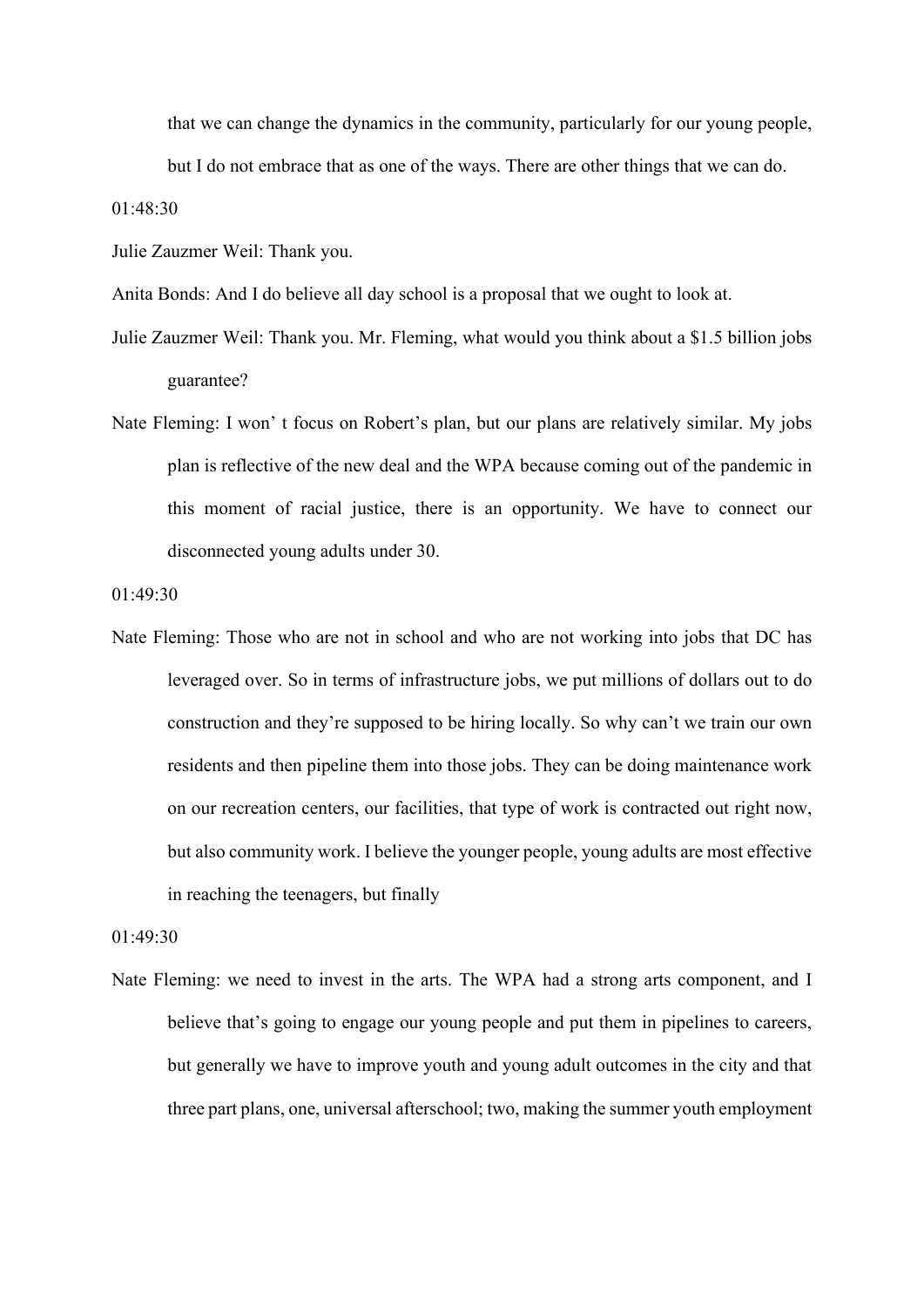program year round, I was glad others have called for that; and three, the jobs program that I just described.

Julie Zauzmer Weil: Great. Thank you so much. Mr. Williams, do you think that DC should guarantee every resident a job?

01:50:00

Julie Zauzmer Weil: And then I see that Ms. Bonds wants a 30-second rebuttal after that.

Dexter Williams: Well, thank you, Julie. I definitely appreciate the question. I think it said a big bow proposal, but as a council member that is something I would want to look at, look at how we're going to fund it and look at the mechanics of it. As I said before, if we want to solve our problems, one of the things that we have to do is get people employed and so something that I'm very interested in and I just want to look at the mechanics of it, analyze it, scrutinize it, and make sure it's something that we can afford. Make sure that the mechanics of it actually

01:50:30

Dexter Williams: fit for the district.

Julie Zauzmer Weil: Thank you. Ms. Bonds.

Anita Bonds: Yes, thank you. I think one of the biggest hurdles we're facing now in the district is the fact that we have many jobs and we have fewer people interested apparently in taking these jobs and so I think getting jobs and people connected is what we have to do and keeping people on the jobs. I know we talk a lot about jobs

01:51:00

Anita Bonds: training and trying to, you know, match the skills to the jobs that we have, but I think what we have to do also is to give people an opportunity to these jobs more readily, many do not know about the jobs. They do not understand that we have jobs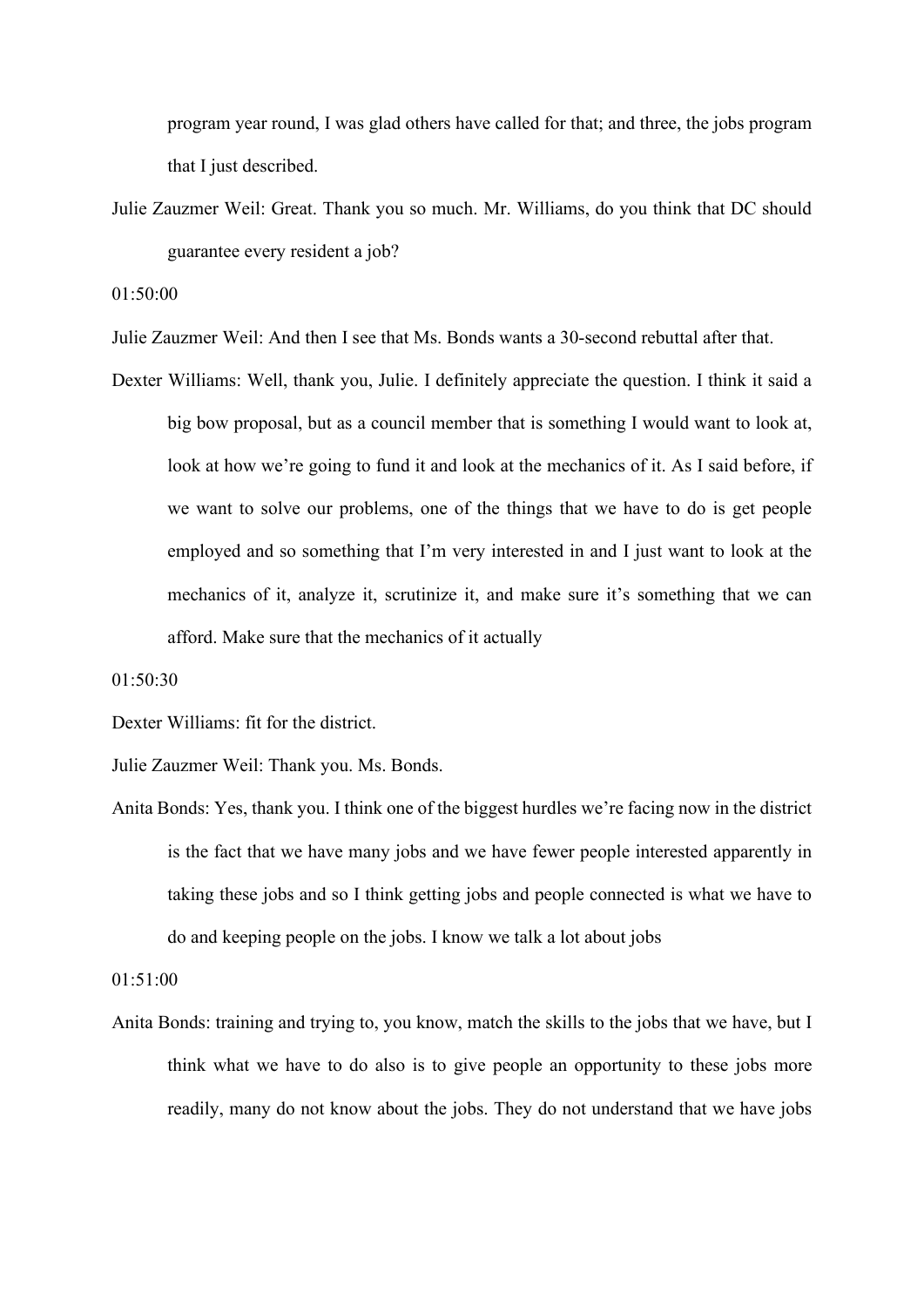that they can take advantage of and so I think it's a complex part of urban living and as we come out of this pandemic

01:51:30

- Anita Bonds: and how do we really begin to rebuild our city and our economy? So getting people in jobs and helping them to stay in jobs has to be key, but it doesn't mean that your kids will be in an all-day confinement so to speak.
- Julie Zauzmer Weil: All right. Thank you so much. We have come to the end of our time. I didn't get through all my questions. I know I promised you a question about the tax revision commission

01:52:00

- Julie Zauzmer Weil: but we've run out of time for it. So we'll have to talk about that some other day. Every candidate can now make a one-minute closing statement. Let's start with Lisa Gore.
- Lisa Gore: Thank you everyone. Thank you for tuning in tonight and listening to our statements. It's been an honor to serve as a ANC commissioner in ward 3 and ward 4 and represent that community and I am very excited about the opportunity representing DC

Lisa Gore: as the next At-Large council member. I am a public school mom, I'm ANC commissioner, and I'm a retired federal servant of 28 years. My vision for DC leadership is a council member that fights for equity for this city, fights for housing that is safe, equitable transportation across all 8 wards and environmental justices in neighborhoods like Brentwood and Ivy City and I know in order to do this, we have to have more than just policy ideas. We also need leadership and I have that

 $01.53 \cdot 00$ 

<sup>01:53:00</sup>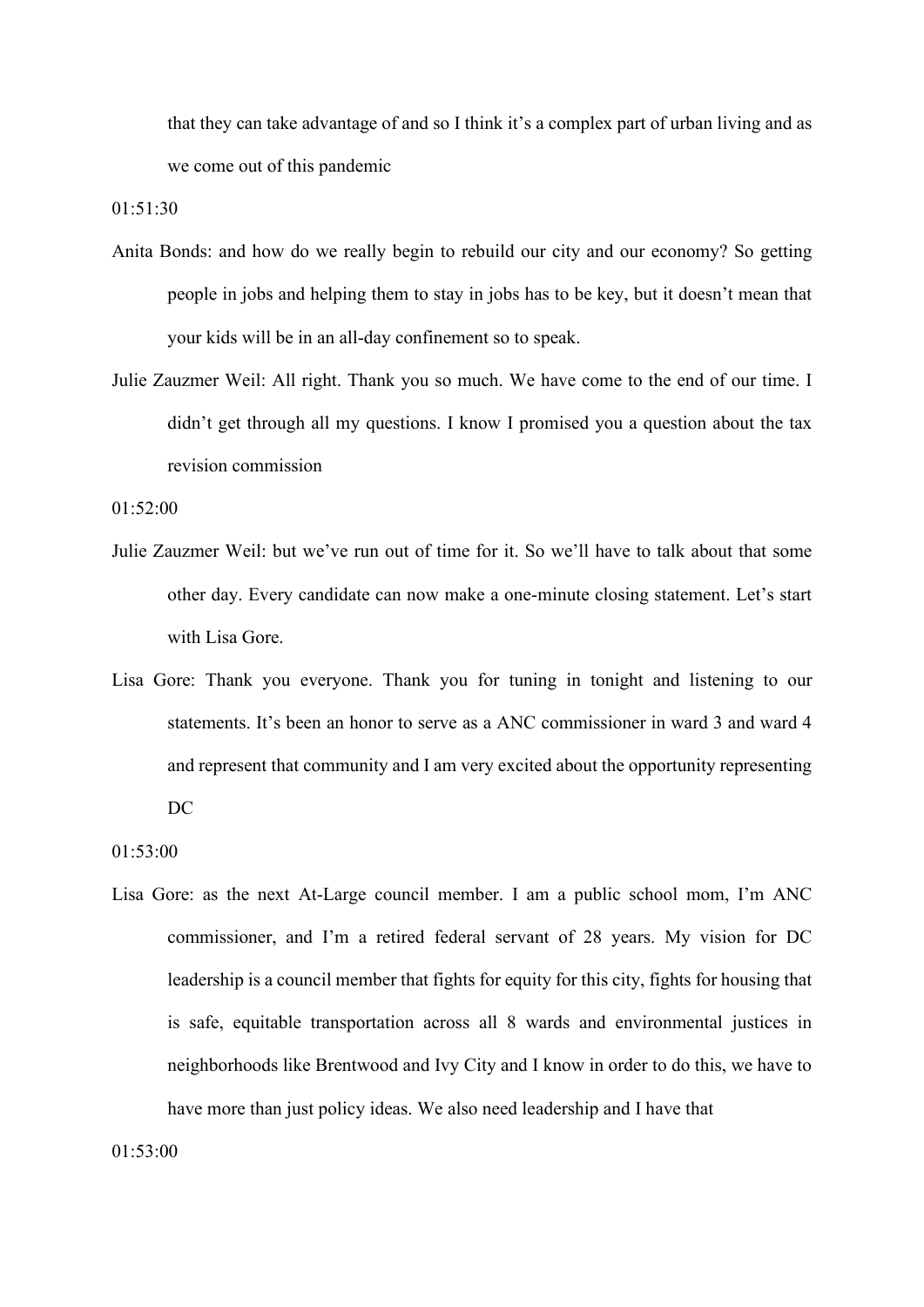Lisa Gore: over 28 years of executive level leadership in IG's office, fighting for national housing programs and issues that we have, like we have today in DC. I'm an independent voice. I'm not tied to the revolving door of the Wilson Building and I am able to connect with the community on all levels of my lived experience. We don't need more policies or more relationships that reflect old ideology. So I look forward to earning your vote and to learn more about my campaign

01:53:30

Lisa Gore: Please go to gorefordc.com. Thank you.

Julie Zauzmer Weil: Thank you so much. Council member Bonds.

Anita Bonds: Thank you very much everyone for listening this evening and please reflect on my extensive record of service and progress that I bought, moving government forward, making DC stronger for a brighter future for us all. Since accepting the assignment as chair of the housing committee, my service has not wavered

```
01:54:00
```
Anita Bonds: and during my leadership DC has been recognized as a national leader on affordable housing buildings, preserving, and providing housing at a rent that residents can afford, challenging process, that DC is slowly overcoming, more and more residents have homes at income levels that they can afford. More aging housing is being rehabilitated and more residents began a new office to do like off the streets

01:54:30

Anita Bonds: and I want to make DC a more equitable place for us to call home. We're also addressing the many other needs throughout the city, healthcare, mental health, substance abuse services, childcare, saving the environment, bike trails and beautiful parks and focused on food services [U/A] and stamp out poverty. So those are the things that I'm [O/V].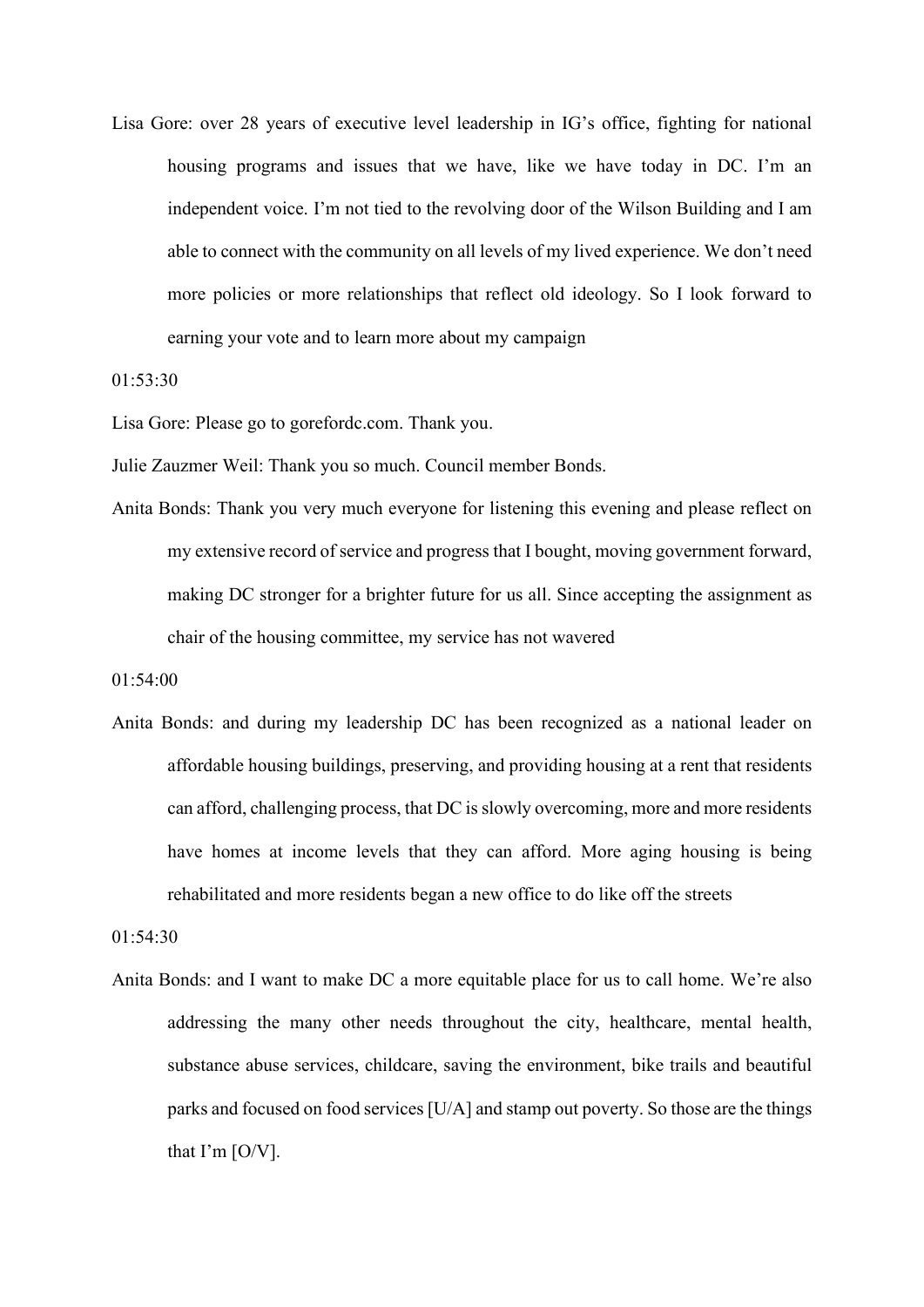Julie Zauzmer Weil: Thank you so much.

01:55:00

Julie Zauzmer Weil: All right, Mr. Williams, your closing statement, please.

Dexter Williams: Thank you Julie. Thank you to OCF for hosting tonight's forum and for giving me an opportunity and platform to talk about my vision and priorities for this city. When elected as your next at-large council member, I look forward to enhancing the quality of reimagining our entire educational system, providing affordable housing, and workforce housing and enhancing public safety. So I just want to thank everyone for listening to tonight's forum. You can learn more about me and my platform at my website

01:55:30

Dexter Williams: at dexterfordc.com and please follow us on Twitter at DexterforDC. I look forward to earning your vote when June  $21<sup>st</sup>$ . Thank you so much.

Julie Zauzmer Weil: Thank you and Mr. Fleming.

Nate Fleming: Thank you Julie and to the residents of Washington. As your next council member, I'll take on the tough issues, issues like public safety, improving our schools for our families, making our city more affordable, clear jobs, but what's clear tonight is that we have experienced on these issues, clear detailed plans to move us forward

01:56:00

Nate Fleming: and you can learn more on our website, natefordc.com. I'm ready to move on day one to move our city forward and we don't speak in generalities, such as we have a platform to increase employment. Well, what are you going to do to increase employment? And we talk about the Wilson Building. I've worked there and I'm not an insider. I'm someone that knows I can do a better job than some of our current council members and that's why I'm running. We've written 50 laws. We are prepared